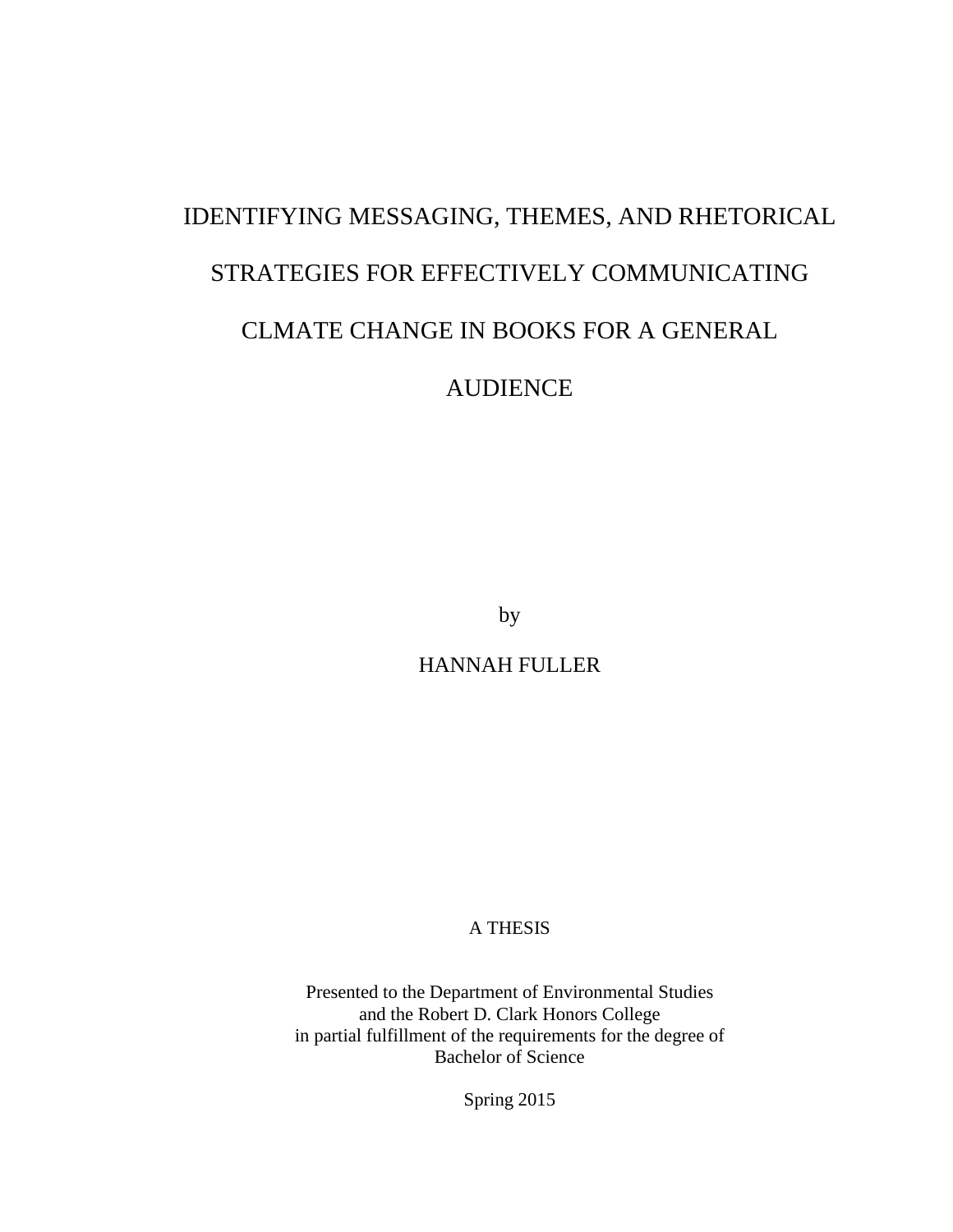#### An Abstract of the Thesis of

Hannah Fuller for the degree of Bachelor of Science in the Department of Environmental Studies to be taken Spring 2015

Title: Identifying Messaging, Themes, and Rhetorical Strategies for Effectively Communicating Climate Change in Books for a General Audience

Approved:

Professor Stephanie LeMenager

Since global warming came to the international stage in the 1980s, mass media, scientists, politicians, and other public figures have avoided addressing the problem for a multitude of reasons—the first being the social and political complexity of the issue. Most Americans believe that climate change is happening, and for the most part they believe that it is caused at least in part by human actions. Yet the media discourse still focuses on the science and debates between scientists and skeptics. Instead, I look to another accessible form of media for more effective climate change communicationbooks about climate change for a general audience. Authors like Bill McKibben, Thomas Friedman, Elizabeth Kolbert, Al Gore, and Naomi Klein offer messages about consequences and solutions to climate change that address the issue as more than just a scientific problem. These and other authors seek to interpret climate change and engage lay readers by focusing on institutions, worldviews, and social norms that are harmful to the environment rather than on individual behavior and responsibility. The works in my study employ useful frameworks in their messaging that are more salient to the discourse. My goal is to create a rubric for more effective climate change communication. By using books for a general audience I access directed ideas for action and solutions that are accessible to readers. These ideas, while already widely read, should be employed and synthesized more widely in order to empower people to take and demand action on all scales.

iί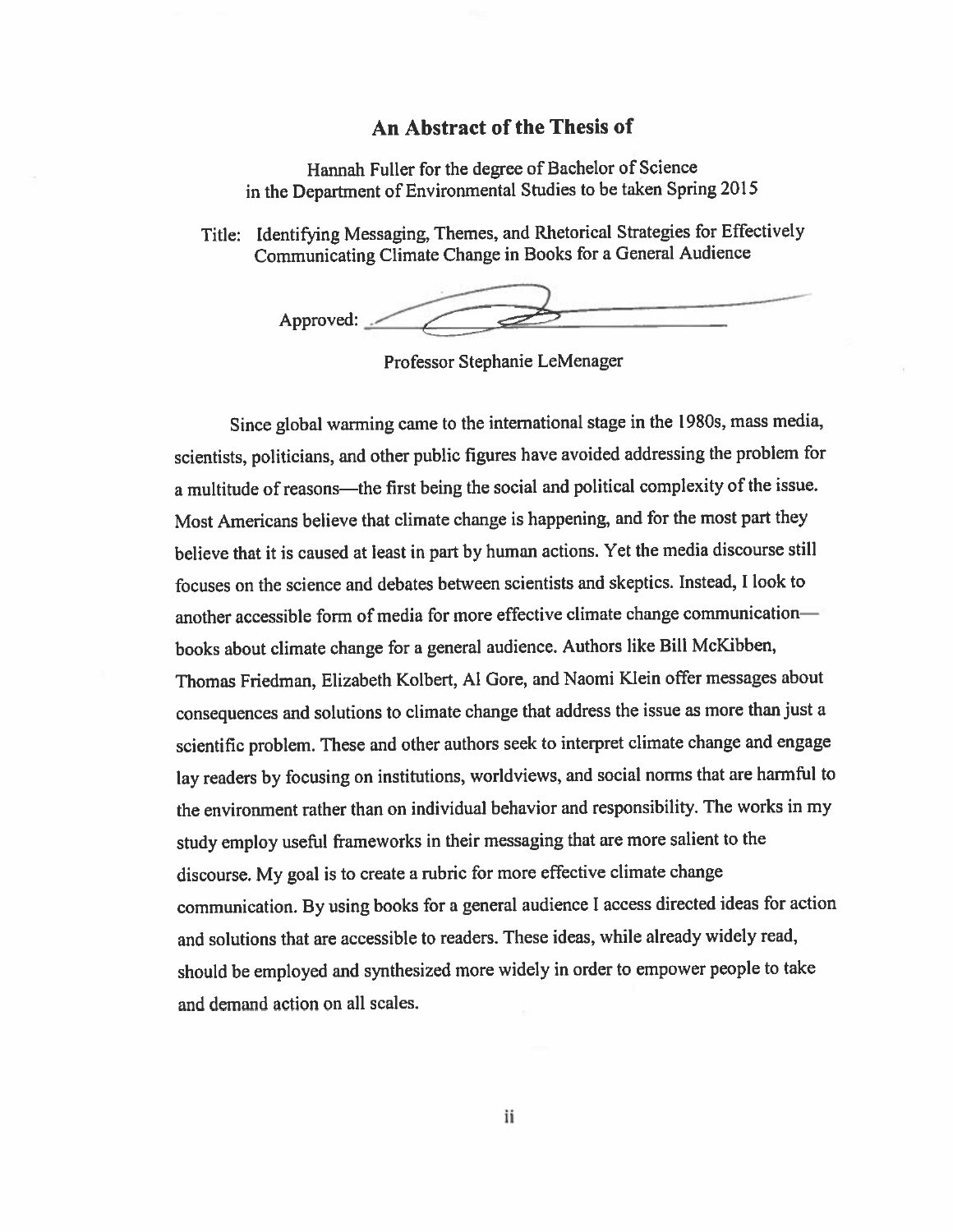#### **Acknowledgements**

I would like to thank Professor LeMenager for taking a chance on my thesis topic and supporting me so consistently. I would also like to thank Professor Carey and the Glacier Lab for their feedback on my work and for teaching me the ins and outs of the peer-review process. Thanks also to Shane Hall, as he taught in the freshman class that inspired my thesis topic and graciously agreed to be my second reader.

Thank you also to my friends with whom I stayed late nights in Chapman Hall as we all worked on our theses. And finally, thank you to my family, who have supported and inspired me throughout my college career. It has been a privilege to live and learn with you all.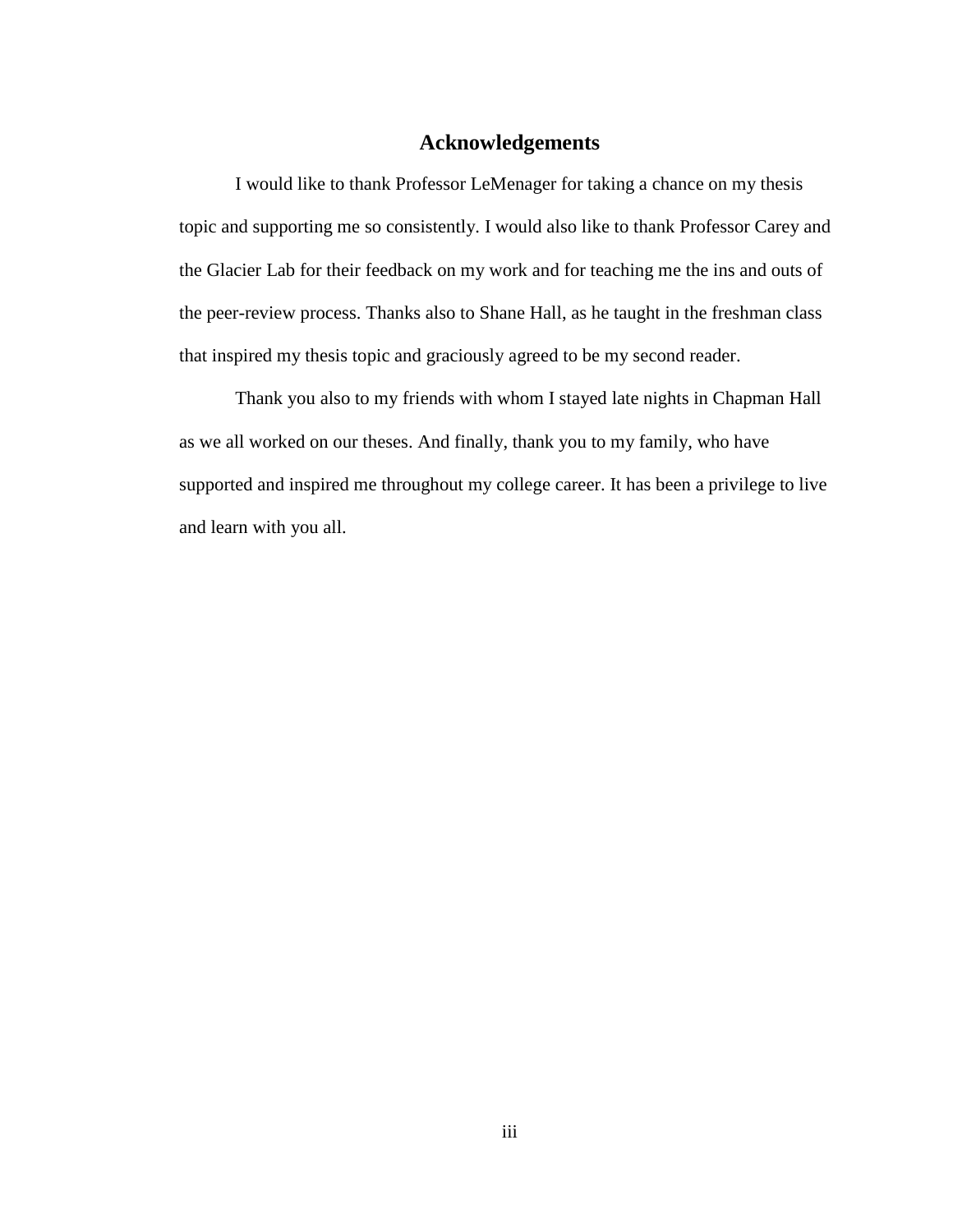### **Table of Contents**

| <b>PART I – Introduction</b>                                                                                       | $\mathbf{1}$   |
|--------------------------------------------------------------------------------------------------------------------|----------------|
| Methods                                                                                                            | $\overline{2}$ |
| <b>PART II – Literature Summary</b>                                                                                | $\overline{7}$ |
| The End of Nature by Bill McKibben, 1989                                                                           | 7              |
| An Inconvenient Truth: The Planetary Emergency of Global Warming and What We<br>Can Do about It by Al Gore, 2006   | 8              |
| Field Notes from a Catastrophe: Man, Nature, and Climate Change by Elizabeth<br>Kolbert, 2006                      | 10             |
| Hot, Flat, and Crowded: Why we need a Green Revolution—and how it can Renew<br>America by Thomas L. Friedman, 2008 | 11             |
| Eaarth: Making a Life on a Tough New Planet by Bill McKibben, 2010                                                 | 12             |
| This Changes Everything: Capitalism vs. The Climate by Naomi Klein, 2014                                           | 12             |
| PART III – Best ideas for communicating climate change                                                             | 15             |
| Effectiveness                                                                                                      | 15             |
| Best idea 1: Changing the discourse and reframing the narrative                                                    | 16             |
| Reclaiming words and connotations                                                                                  | 17             |
| Journalistic "balance"                                                                                             | 18             |
| Role of scientists and educators                                                                                   | 19             |
| Avoid doomsday language and allow for conservative optimism                                                        | 21             |
| Best idea 2: Addressing individualism                                                                              | 24             |
| Rejecting individualization                                                                                        | 26             |
| A scalar problem                                                                                                   | 28             |
| Communicating through historical analogies                                                                         | 31             |
| Political and social spheres linked to the economic sphere                                                         | 34             |
| Best idea 3: Rejecting neoliberal economic policies                                                                | 34             |
| Consumer sovereignty in a demand driven market                                                                     | 36             |
| Intertwined politics and economics                                                                                 | 38             |
| Pros and cons to decentralization                                                                                  | 39             |
| Finding a middle ground                                                                                            | 42             |
| Best idea 4: Appealing to humanity                                                                                 | 43             |
| Personal or internal appeal                                                                                        | 43             |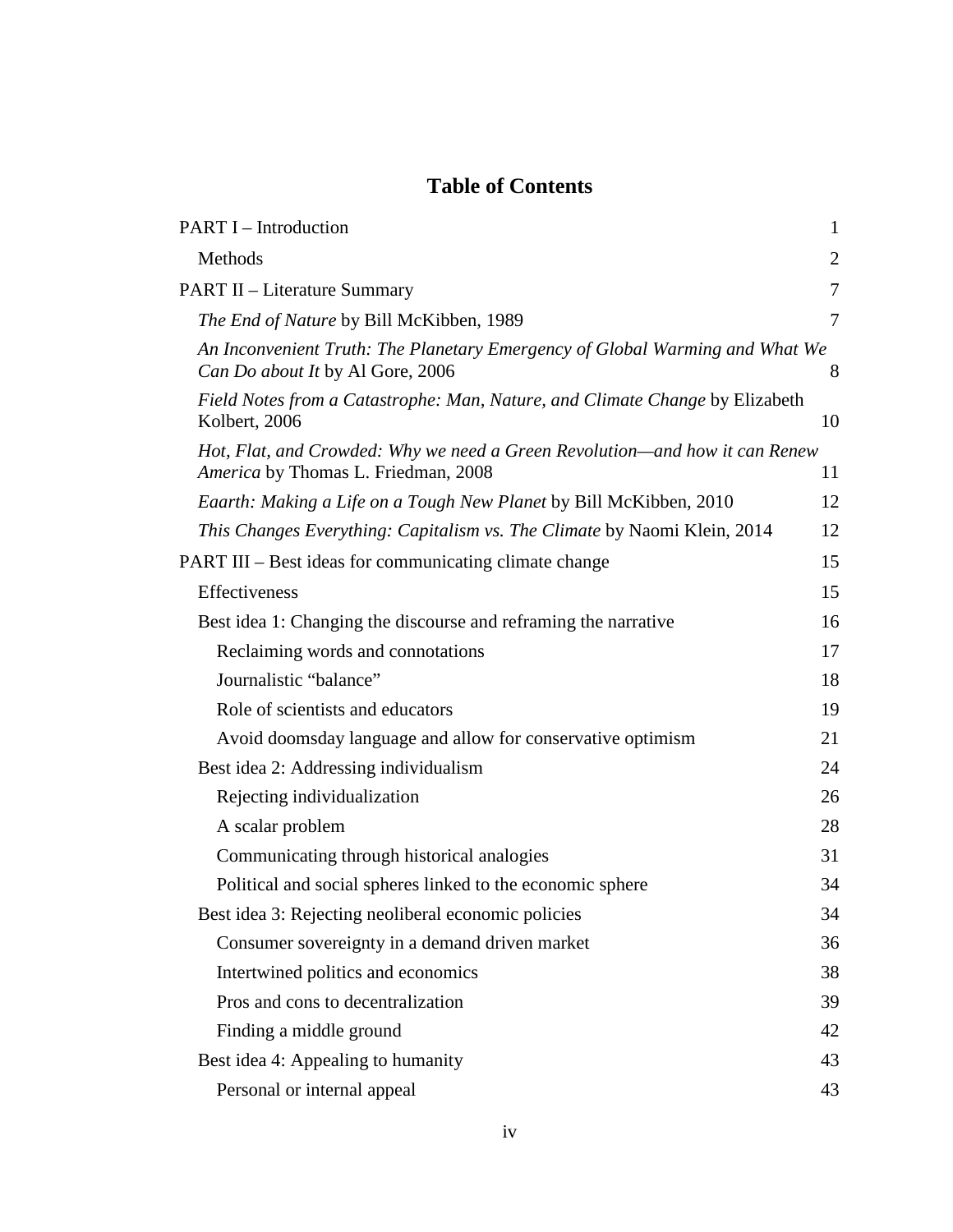| A moral issue<br>Best idea 5: No silver bullet<br>Burden of responsibility<br>Opportunity to rise | 45 |
|---------------------------------------------------------------------------------------------------|----|
|                                                                                                   | 48 |
|                                                                                                   | 50 |
|                                                                                                   | 51 |
|                                                                                                   | 53 |
| PART IV – Conclusions: Re-envisioning the future in a changed world                               | 54 |
| Importance of imagining a future                                                                  | 54 |
| McKibben's Eaarth                                                                                 | 55 |
| Criticisms                                                                                        | 55 |
| Friedman's 20 Energy Climate Era                                                                  | 56 |
| Criticisms                                                                                        | 57 |
| Alternative future narratives                                                                     | 58 |
| Further study                                                                                     | 60 |
| Conclusions                                                                                       | 61 |
| <b>Bibliography</b>                                                                               | 63 |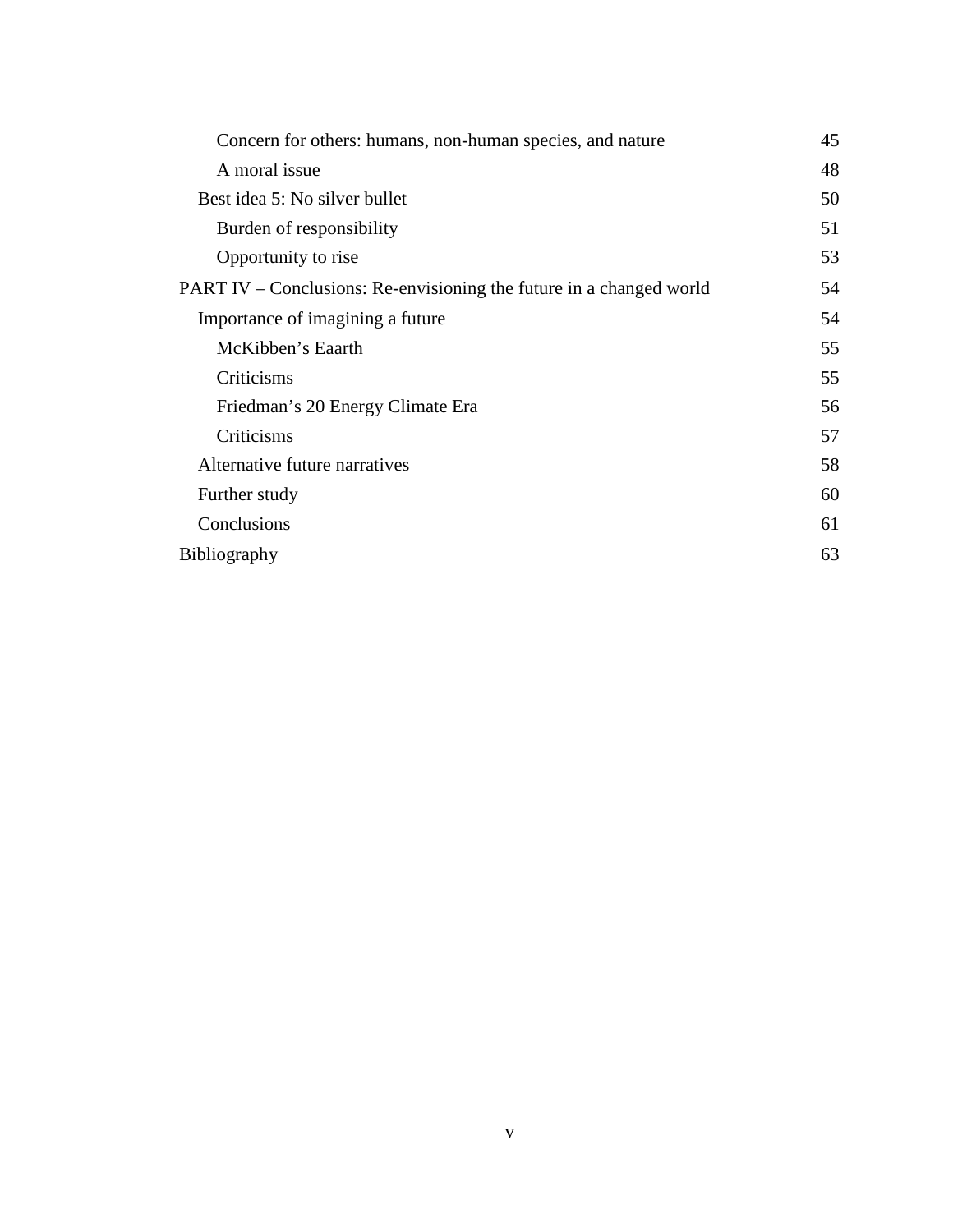# **List of Figures**

|--|--|--|--|--|--|

### **List of Tables**

| Table 2. Suggested reading for further examination of popular science messaging 60 |  |
|------------------------------------------------------------------------------------|--|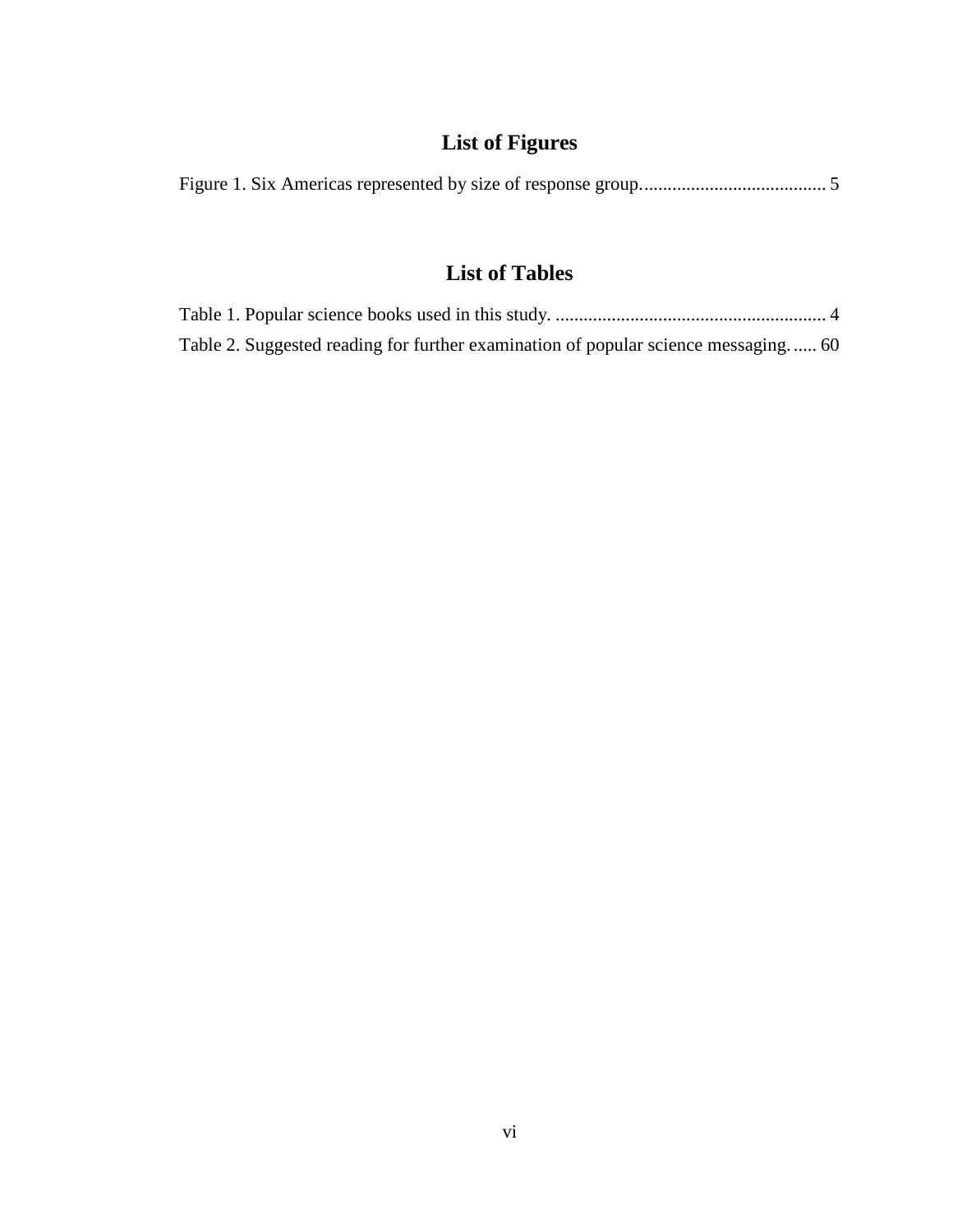#### **PART I – Introduction**

In almost all forms of media, global climate change is recognized as more than just a concern for climate scientists. Since the 1980s this issue has come to the forefront of public attention, aided and abetted by the constant flow of new scientific information. Yet a number of factors, among them public uncertainty and apathy, political stalling, and industry interests have also combatted climate action. Alan Rusbridger, the long time editor *The Guardian*, eloquently states in an introduction to the Guardian's new "Keep it in the Ground" campaign $<sup>1</sup>$  $<sup>1</sup>$  $<sup>1</sup>$  that the question is not of whether or not climate</sup> change is happening, but rather how we will deal with the consequences.

"For the purposes of our coming coverage, we will assume that the scientific consensus about man-made climate change and its likely effects is overwhelming. We will leave the skeptics and deniers to waste their time challenging the science. The mainstream argument has moved on to the politics and economics" [\(Rusbridger 2015\)](#page-70-0).

Yet even the mainstream conversation on politics and economics tends to overlook issues regarding communication about and sociology behind climate change. It is therefore important to investigate the relationship between science and media, and between media and the public. It is crucial to study communication in regard to climate change, because the general public gains most of its scientific knowledge from mass media (Boykoff and [Boykoff 2004\)](#page-68-0). Though the mass media aims to reflect a balance of ideas from both climate scientists and climate change deniers, other forms of media are more directly targeted at educated audiences. The apparent disconnection between scientific consensus on climate change and public perception on the issue calls into

<span id="page-6-0"></span><sup>1</sup> In March 2015 *The Guardian* introduced a new multi-media campaign dedicated to covering climate change impacts, causes, and encouraging the Gates foundation and the Wellcome Trust to divest from fossil fuels.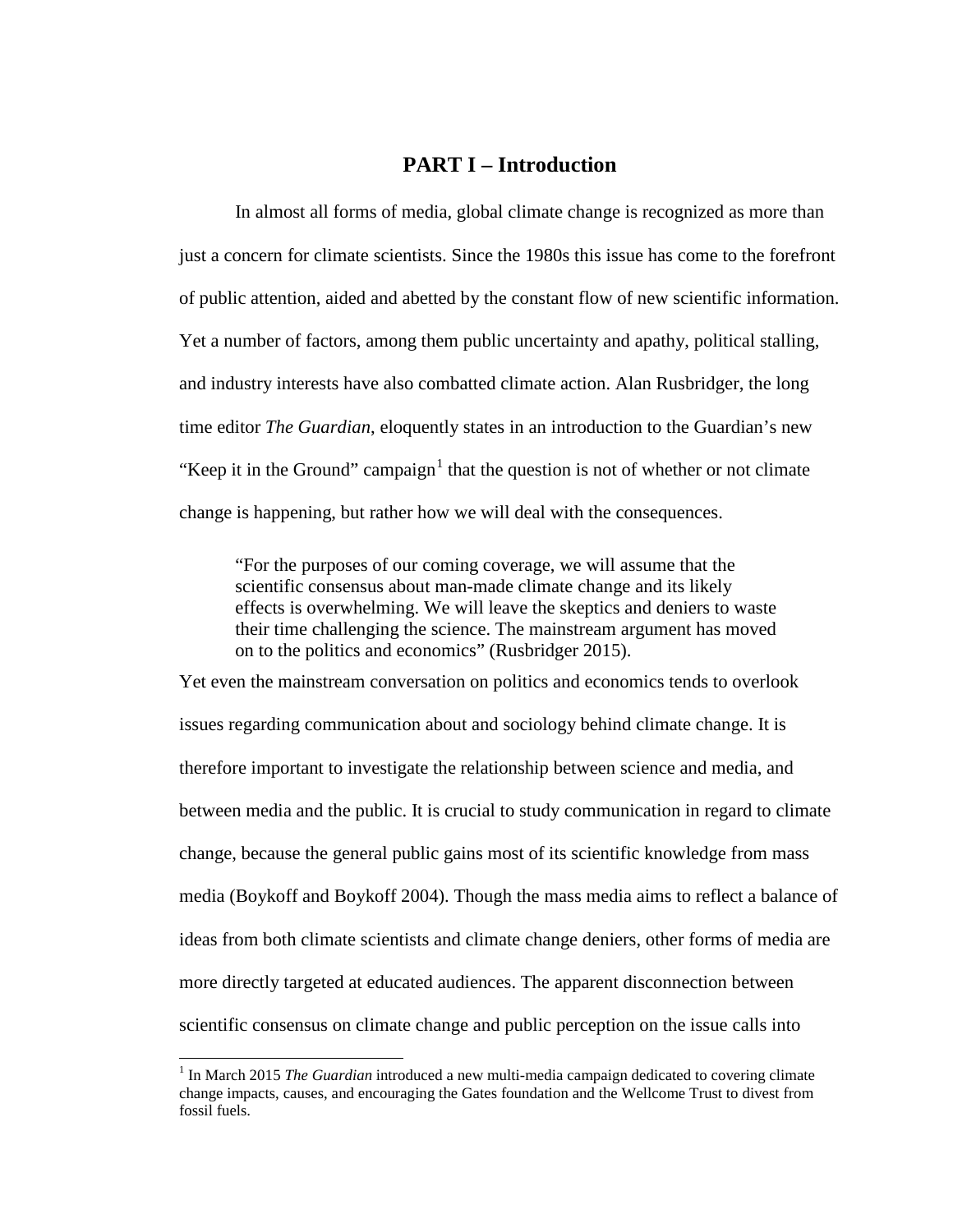question the media's ability to accurately interpret and communicate climate science and its political, economic, social, and psychological impacts [\(Maibach, Myers, and](#page-69-0)  [Leiserowitz 2014,](#page-69-0) [McBean and Hengeveld 2000\)](#page-70-1). While many studies on the mass media, prestige press, academic articles, and public perception in relation to climate change have been done, [\(Anderegg 2010,](#page-68-1) [Bord, Fisher, and O'Conner 1998,](#page-68-2) [Boykoff](#page-68-0)  [and Boykoff 2004,](#page-68-0) [Maibach, Myers, and Leiserowitz 2014,](#page-69-0) [McBean and Hengeveld](#page-70-1)  [2000,](#page-70-1) [Norgaard 2011\)](#page-70-2) there is a lack of examination on other forms of media that are less accessible but are still relevant to educating the public about climate change.

An area of little study is on books written for a general audience. They are less widely read than mass media sources but are still relevant to educating the public about climate change. Since the 1980s, dozens of books have been written about global warming and climate change for a general audience, each with varying levels of popularity and readership, but most contain evocative messages and potential solutions.

#### **Methods**

Since the 1980s, scientific certainty and public awareness of global warming have been growing among the American public, as "1988 was a key year in the development of public concern for global warming in the United States. A severe drought and heat-wave coincided with James Hansen's 1988 testimony before Congress that global warming had begun" [\(Bord, Fisher, and O'Conner 1998, 76\)](#page-68-2). And with this coincidence blossomed a genre described as "climate change literature for a general audience" [\(McKibben 2010\)](#page-70-3). This genre is an extension of popular science that interprets science for a general audience, but also delves into social, economic, and policy spheres. Journalists, scientists, and other expert communicators populate the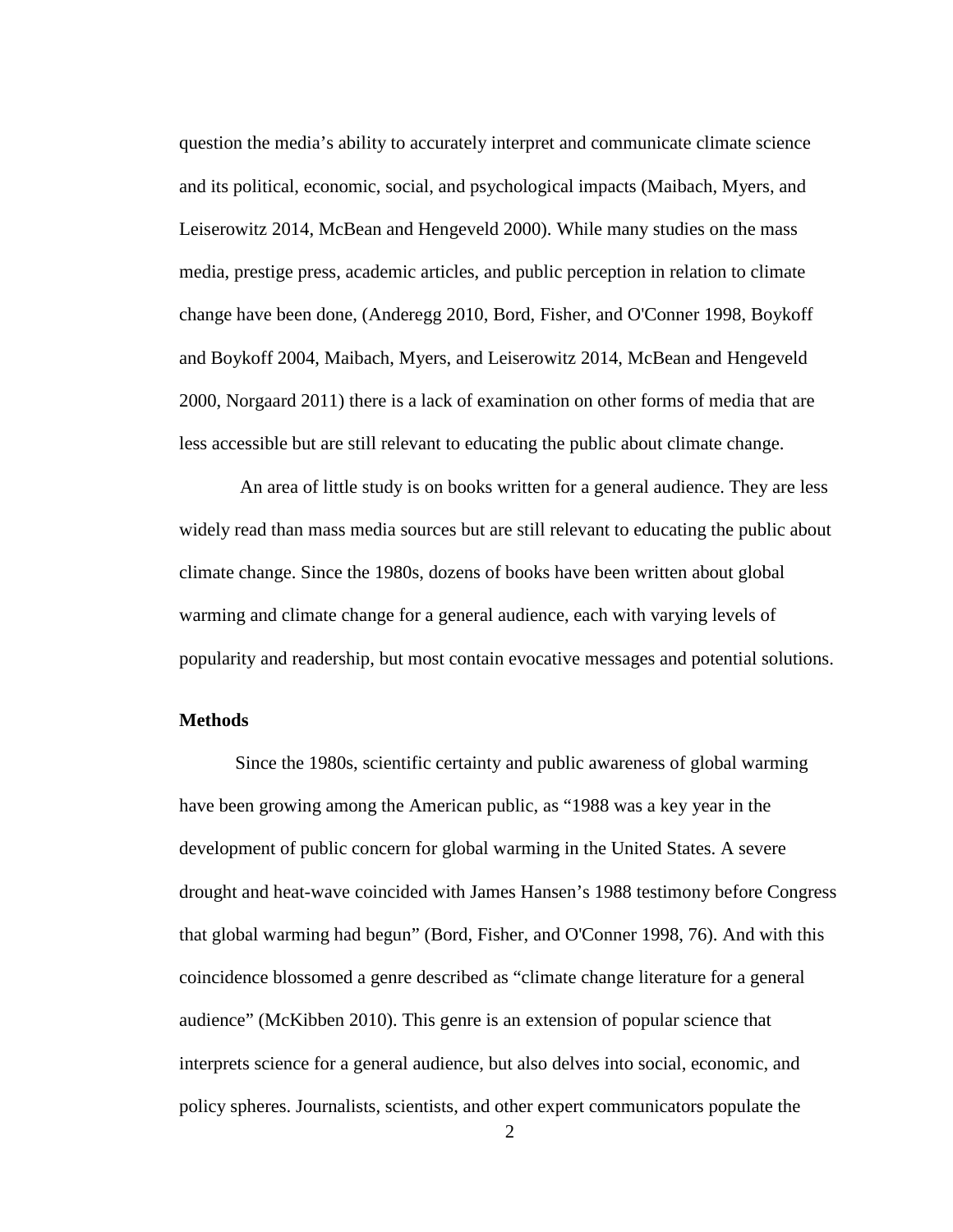authorship of this genre. For popular science books about the environment, there is often an added component of bias—the goal is not just to inform, but also to advocate for change and to move the audience. The prime example is *Silent Spring*, by Rachel Carson [\(Carson 1962\)](#page-68-3). By bringing environmental concerns to the public's attention, Carson became one of the catalysts for the environmental movement. With the help of her work, the movement to ban the pesticide DDT was successful in the U.S. Within a few years, the U.S. Environmental Protection Agency was established, and *Silent Spring* is remembered as the zeitgeist of the modern environmental movement.

The new, more modern popular science writing on climate change follows in the same vein as Carson, though from a variety of angles. Some authors advocate social revolution, while others claim technological innovation is the best solution to the global climate problem. From this genre of books I have selected six of the most widely read and reviewed. Each has appeared on the *New York Times* Best Seller list and has received a great deal of attention after publication. Additionally each author touts a wide readership from his or her work as a journalist, writer, or public figure.

Several authors have published other books that were well received, but the six works listed in Figure 1 are the most representative from the popular science about climate change genre. They span from the first book on climate change for a popular audience to the most recently published and highly anticipated work published just prior to this study. Each author frames his or her argument differently, even Bill McKibben, the author that appears twice on the list. Twenty-one years and some ideological changes and experiences separate his works, making his change in opinion and rhetoric interesting to examine.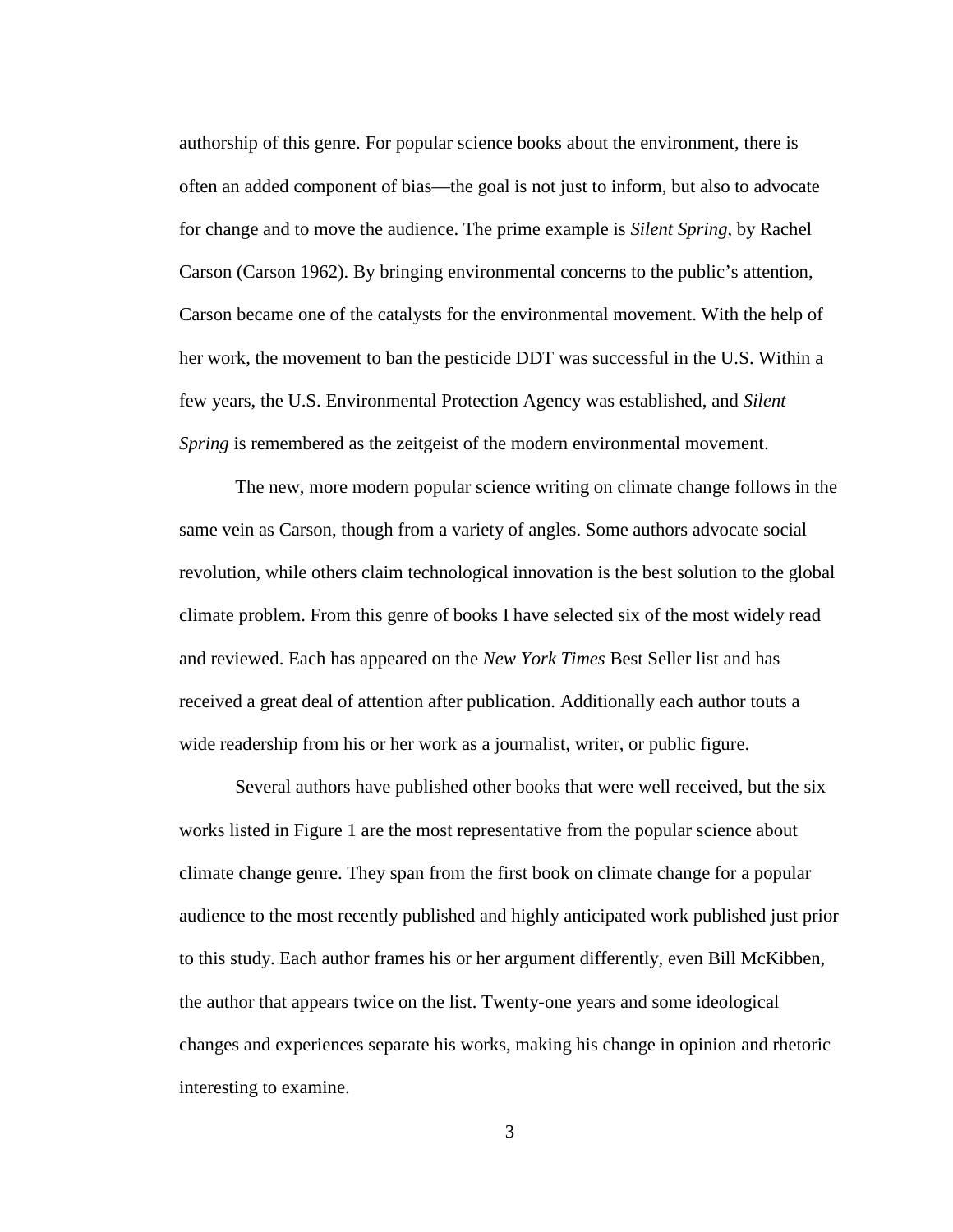*The End of Nature*, Bill McKibben (1989)

*An Inconvenient Truth: The Planetary Emergency of Global Warming and What We Can Do about It,* Al Gore (2006)

*Field Notes from a Catastrophe: Man, Nature, and Climate Change*, Elizabeth Kolbert (2006)

*Hot, Flat, and Crowded: Why we need a Green Revolution—and how it can Renew America*, Thomas L. Friedman (2008)

*Eaarth: Making a Life on a Tough New Planet*, Bill McKibben (2010)

*This Changes Everything: Capitalism vs. The Climate*, Naomi Klein (2014)

Table 1. Popular science books used in this study.

In examining books that interpret climate science and propose methods and solutions, I

examine the authors' methods for creating more comprehensive political and social

understanding for the general public on a complicated issue, as defined in Edelman's

*Constructing the Political Spectacle*.

"Political understanding lies in awareness of the range of meanings political phenomena present and in appreciation of their potentialities for generating change in actions and beliefs. It does not spring from designating some one interpretation as fact, truth, or scientific finding" [\(Edelman 1988, 123\)](#page-68-4).

With this in mind, the framing surrounding climate change as an issue is duly important

because not only does it determine if an individual will choose to believe

interpretations, but it can also determine if an individual will be moved to take action on

these beliefs. While none of these authors are scientists, an essential element in their

selection for this project is that each is an expert communicator wishing to share their

interpretations of the climate problem with the public on what can be done about it.

Where scientists cannot always bridge the gap between science and public awareness,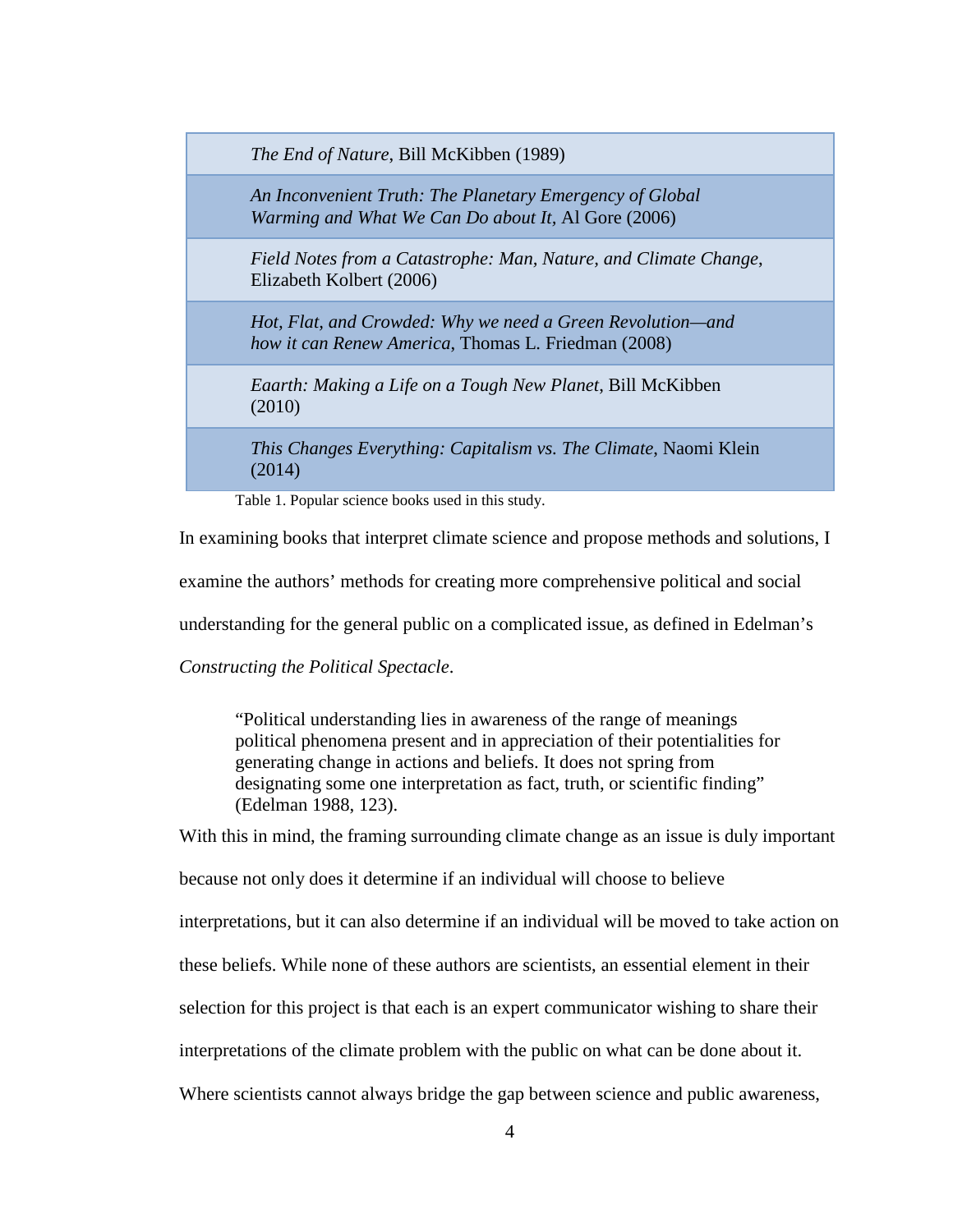these authors seek to fill in, not only with scientific interpretations but also with advocacy for action.

Unlike most scientific papers, the target audience for these works is not academia. Rather, they are books written for a more general readership that seek to interpret climate change science and its political, social, and economic impacts. It is implied that the audiences are at least somewhat educated and have some awareness of the climate problem. Additionally, these books are not aimed at climate change skeptics, but rather at the concerned or cautious, the largest categories of American individuals identifies by Leiserowitz et al.



Figure 1. Six Americas represented by size of response group.

In general, concerned individuals support action on climate but think that climate change is a future threat. Cautious individuals are likely to believe climate change is real and happening, but tend towards uncertainty [\(Leiserowitz et al. 2013\)](#page-69-1). Combined, concerned and cautious individuals make up 54% of American adults. It would be prudent to target messages at these groups of individuals, who are already aware and have potential to be mobilized into the alarmed group. For the most part, books of the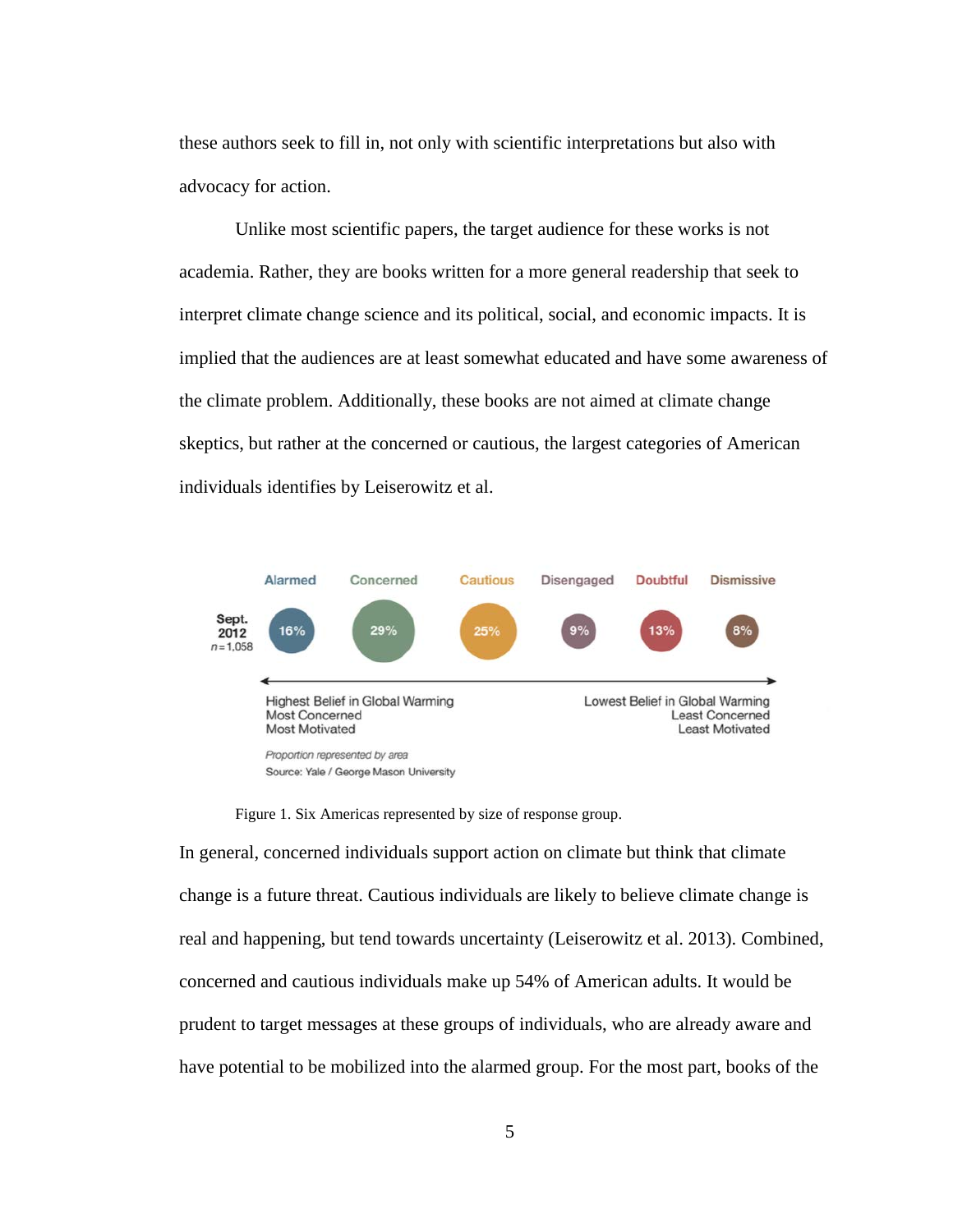popular science genre are targeted towards concerned and cautious individuals wishing to learn more about the climate change issue and how it may be addressed.

While reading the six works listed in Table 1, I identified and arguments that were substantial and transmissible for public consumption. I organized these ideas into five "best ideas" for communicating climate change. They comprise necessary rubric for communicators, but are not sufficient to successfully communicating the complexity of the issue. Rather these five best ideas reflect the most salient issues that must be addressed and unpacked in order to have a more free and educated public discourse. This examination begins with a brief summary of each work's major themes and tone. The majority of my work examines the best ideas for how to communicate climate change, including how they are effective and the studies on psychology and behavior, sociology, economic and governing policies, and other areas that substantiate the ideas. I conclude with sixth idea—enabling readers to imagine a future. This final section also includes a summary of my outreach to climate fiction writers and potential applications for this study.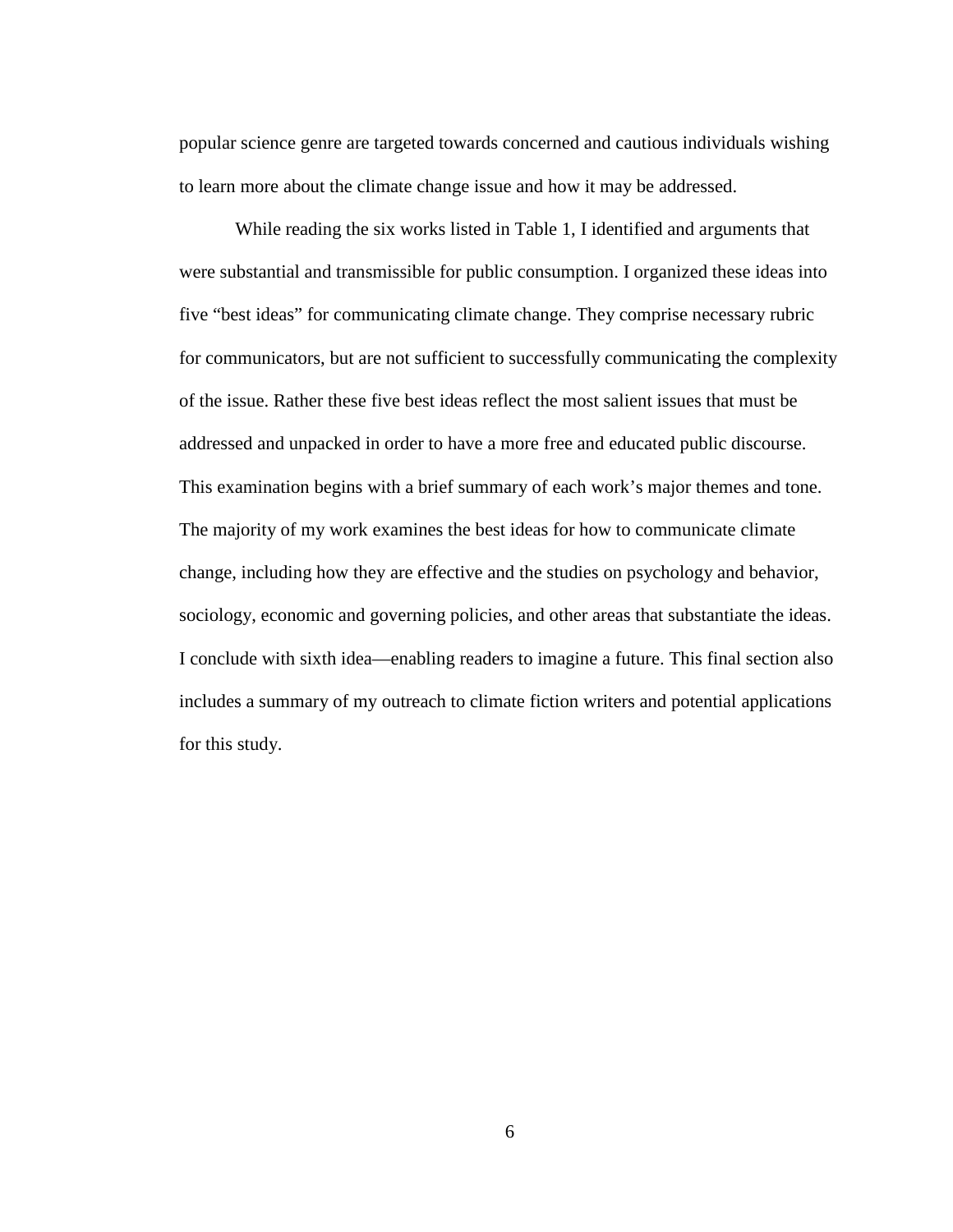#### **PART II – Literature Summary**

#### *The End of Nature* **by Bill McKibben, 1989**

"Prior to the mid-1980s in the United States, public awareness of, and concern about, global warming was very limited," claim Bord, Fisher, and O'Conner (75). But the growing evidence brought up a number of questions and public concerns. Bill McKibben's first book, *The End of Nature* (1989), first serialized in *The New Yorker,*  was an attempt to address this growing concern. McKibben was at the time a freelance journalist and has since published many more books, contributed to many prestigious media outlets, and has spearheaded several environmental campaigns. He acknowledges, in a more recent introduction to his old work, that *The End of Nature*  was the first book for a general audience about global warming. His work came at a time proximal to several large and disturbing discoveries about the status of the Earth. It also came at a time when increased action and awareness of these problems had the potential to make very real impacts.

Just two years before *The End of Nature* was published, the U.N. came together and signed the Montreal Protocol, restricting and phasing out the use of chlorofluorocarbons (CFCs). This treaty ultimately aimed at addressing the forming ozone hole over Antarctica, caused by reactions between CFCs and oxygen molecules. Within just a few years of discovering this chemical interaction, the international community came together and agreed to address the problem at its cause. The precedent set for this action has many implications for further international action in addressing global environmental issues. Additionally, "1988 was a key year in the development of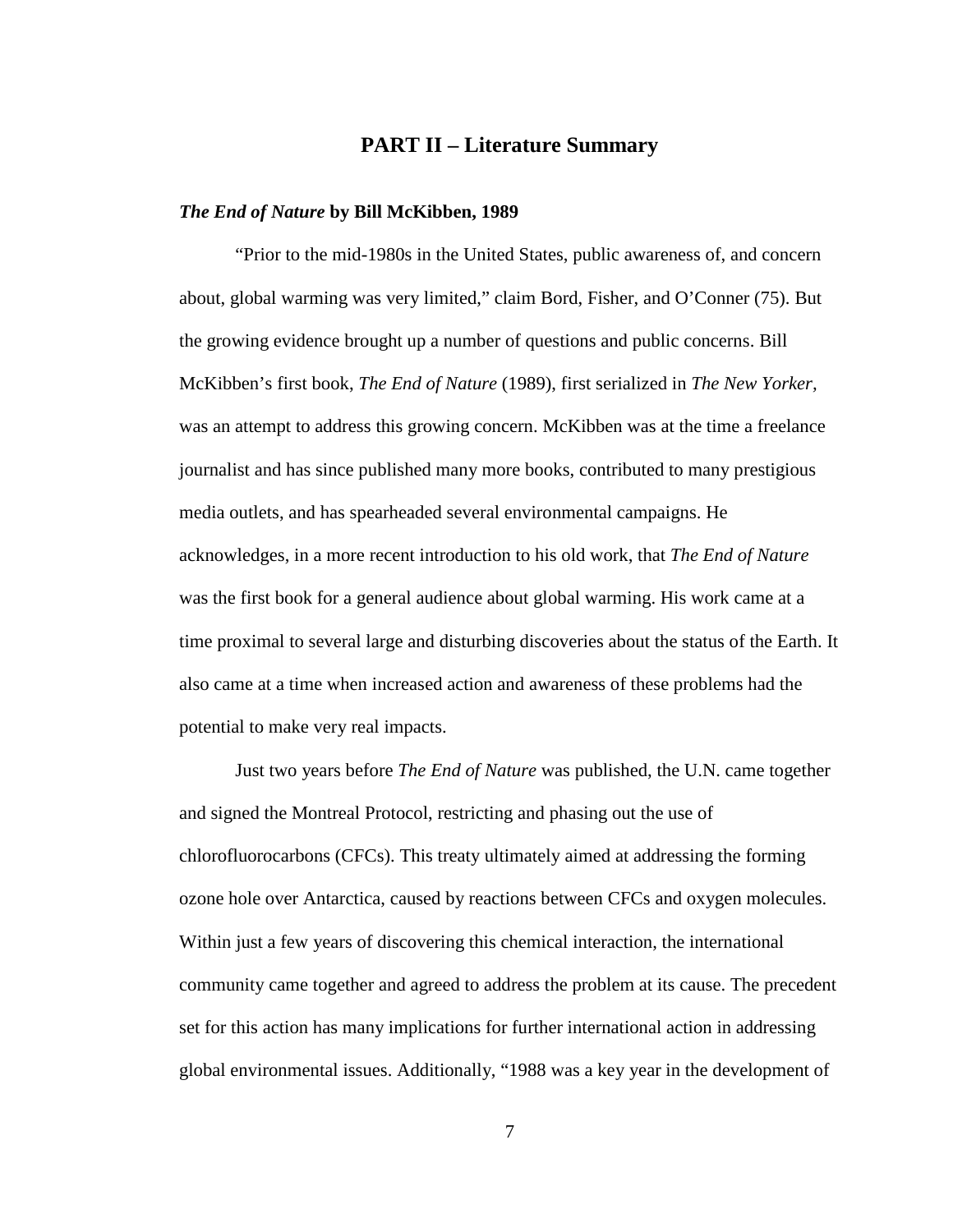public concern for global warming in the United States" [\(Bord, Fisher, and O'Conner](#page-68-2)  [1998, 76\)](#page-68-2). It was the hottest year on record at the time for global temperatures, and the year that climate researcher James Hansen presented a congressional testimony on the near scientific certainty of man-made global warming.

With a precedent for international collaboration and a timely and recent attestation to the certainty of anthropogenic climate change, the time was ripe for a moving work of scientific prose, in the style of Rachel Carson's *Silent Spring*. While the *New York Times* hailed *The End of Nature* as a modern day *Silent Spring* it failed to spark a similar environmental movement [\(Griswold 2012\)](#page-69-2). Like *Silent Spring*, *The End of Nature* uses prose, appeals to humanity, and implications of a postnatural world. As a young American writer, McKibben offers his perspective on what is wrong with the human relationship to the environment. In his eyes, the problem is a spiritual and physical disconnection from nature caused by individualism and long-term government and industry anti-environmental practices.

### *An Inconvenient Truth: The Planetary Emergency of Global Warming and What We Can Do about It* **by Al Gore, 2006**

Al Gore, unique among the other authors I treat in this essay because he is a politician, spends a considerable part of his text establishing his authority as a speaker and educator on the climate crisis. He is well published in the last twenty years, and was awarded the Nobel Peace Prize in 2007. Yet in *An Inconvenient Truth,* Gore works hard to affirm his commitment as a public servant both in and out of office, as if he has something to prove. His time in Congress, as vice-president, and as a presidential candidate is his evidence for the work he tried to do. Several times he implies that he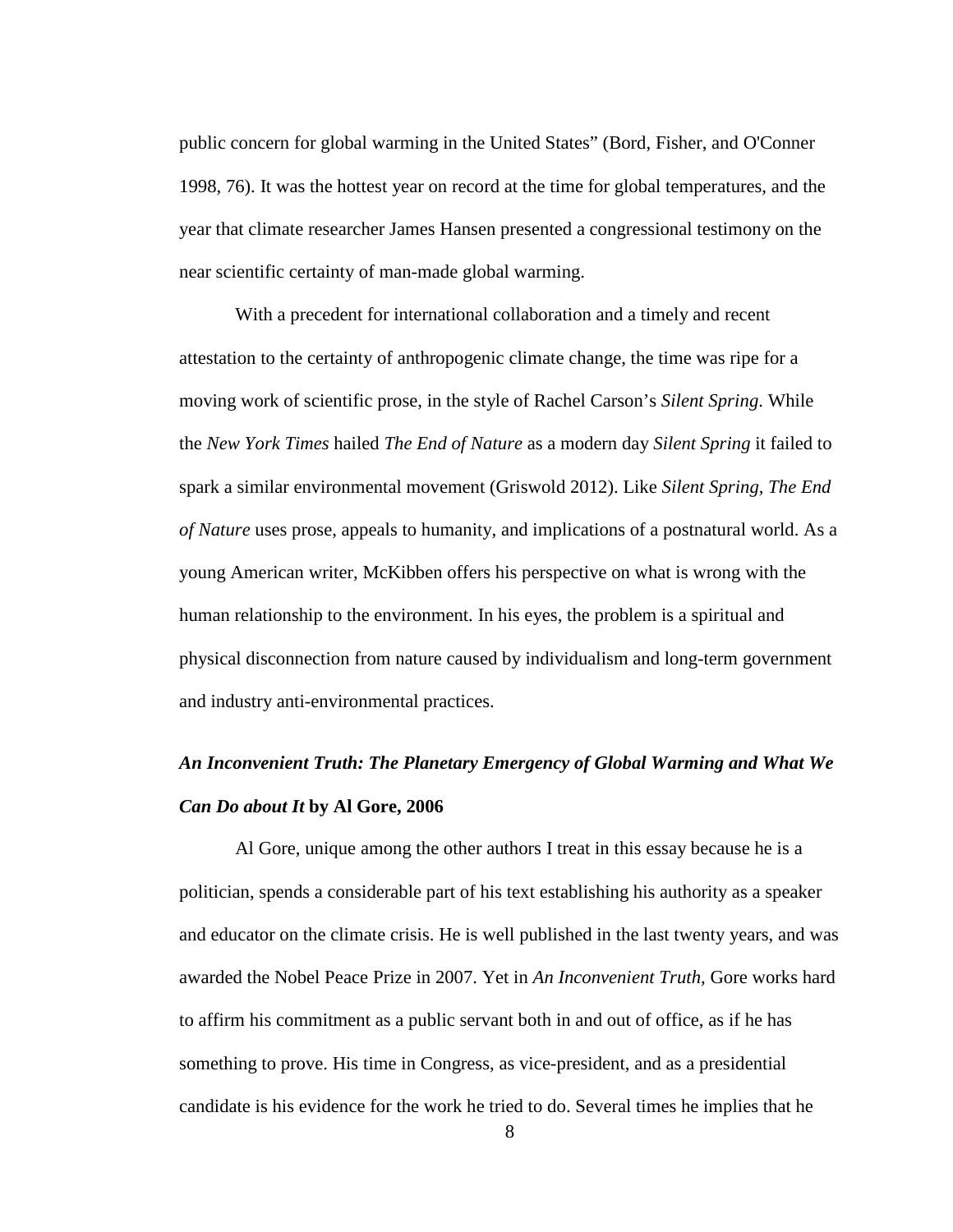has failed in his attempts to sway Congress and public opinion from the trend of ignoring the climate problem. Despite his perceived failure, he has continued as a spokesperson and public figure—perhaps the most visible and vocal figure for global warming and climate change. His image is compelling because of his expertise in politics and business, his history as a spokesman, and his connections. Readers get more Gore family history than they might have bargained for, but it is often skillfully woven into the fabric of his argument. With family anecdotes, Gore achieves a second purpose, strongly cementing himself as a family man with concerns for his children's future.

Gore's book is also attractive to the potential reader. Using images makes this book more engaging than other works of climate change. The format recalls to when the Sierra Club first started producing coffee table books to draw attention to conservation in the American West [\(Dunaway 2005\)](#page-68-5). It is much more likely to be idly picked up and read than any of my other texts. In this sense, it is much more accessible. In addition to being physically accessible, the message within is also accessible to readers. Gore may think that he failed in Congress and in his crusade to inspire action on global warming, but shaping the messaging is one thing he did effectively. First, he and his works have earned name recognition. Second, he crafted a message that is clear, concise, and repeated. In text form, movie form, in clips on the Internet of countless speeches and slideshows, his message is repeated. Gore is cited in all the books on climate change published after his own (Friedman 2008, McKibben 2010, Klein 2014). He gives readers a common vocabulary, and this text is the basis on which all others have improved.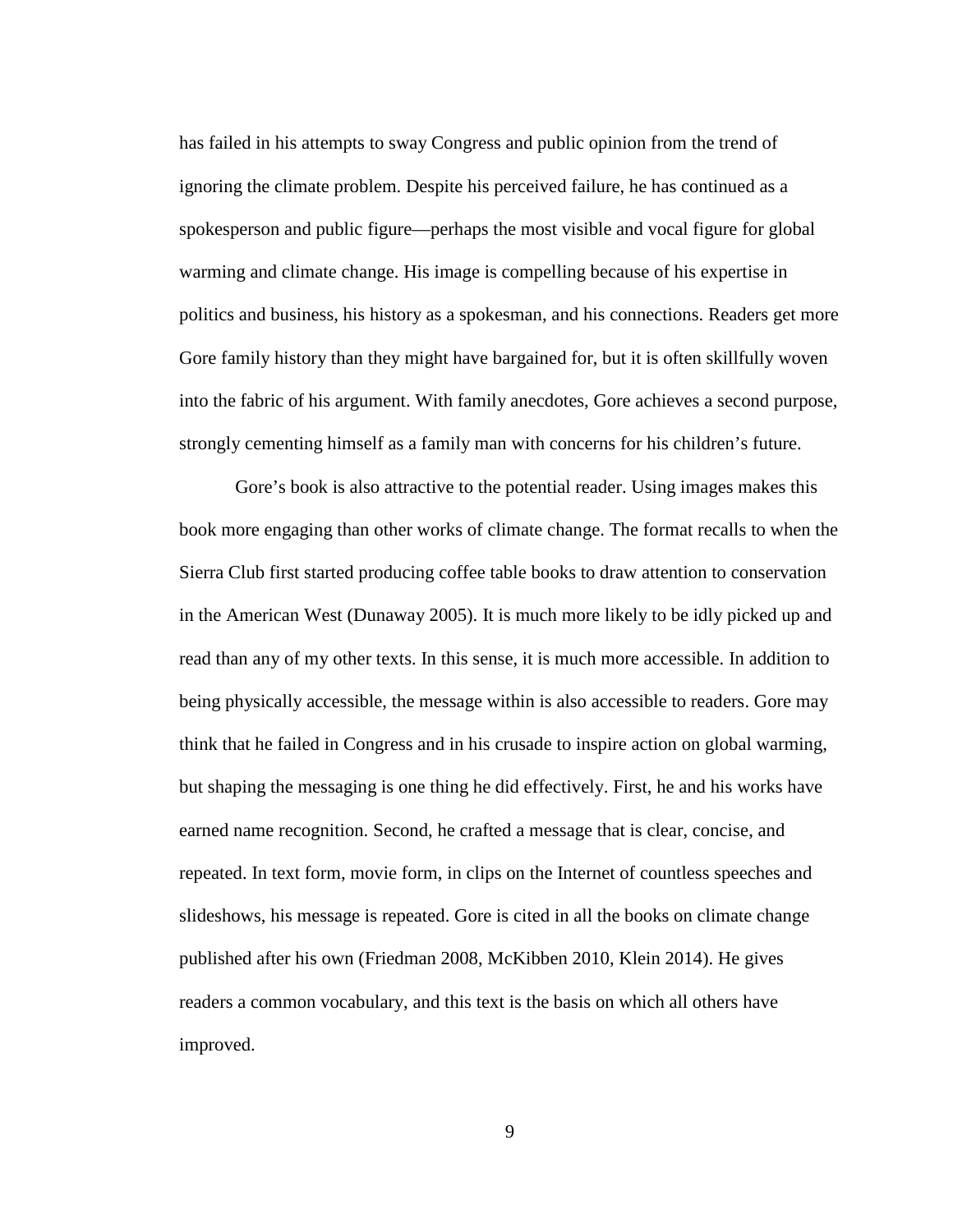### *Field Notes from a Catastrophe: Man, Nature, and Climate Change* **by Elizabeth Kolbert, 2006**

*The New Yorker* journalist Elizabeth Kolbert's goal for *Field Notes*, stated in her preface, is to "convey as vividly as possible, the reality of global warming" [\(Kolbert](#page-69-3)  [2006, 2\)](#page-69-3). From her accumulated evidence and anecdotes, the climate change reality is clear. Most of her interviewees are scientists in the field or lab, sharing their portion of the "truth" about global warming. Rather than actual field notes—rough sketches, scribbled notes, and first impressions—Kolbert offers a broad gauge of the global situation based on the scientific research.

While Kolbert doesn't always speak with her own words, the stories she elected to include in her book tell the best narrative for her purposes. Based on this assumption, the reader picks up a theme of concern for human reliance on an Earth in peril, and the assessment that there is no single catch-all solution. Yet as a journalist Kolbert adheres to a strict no-advocacy policy. In this sense, her book is highly conservative. Kolbert uses interviews to tell a story, but the examples she uses do not form a cohesive argument. Beyond presenting the data and interpretations from various disciplines, Kolbert examines mitigation strategies put into practice at the city level. However, she takes no controversial positions on environmental justice. She does not place the blame for climate change on anyone or anything, nor does she assert a position on other contentious issues. Kolbert's scope is very focused on the United States and Western Europe. Out of the six books examined in this study, *Field Notes from a Catastrophe* brings the least to the conversation on useful messaging. It is informative and diplomatic, yet lacks opinion and is toothless. In Kolbert's defense, her book was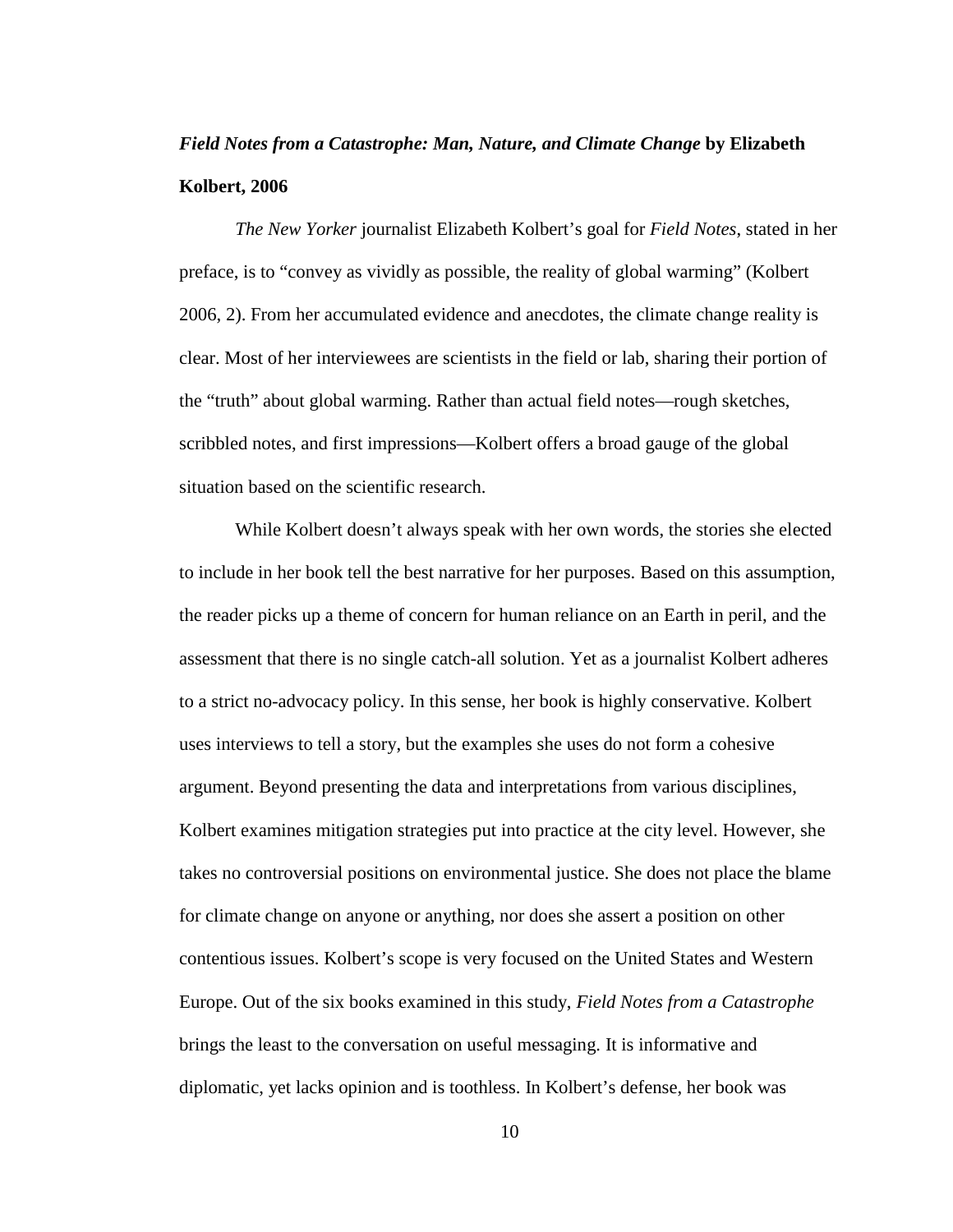published in 2006, the same year as Gore's *An Inconvenient Truth*, so his work was not canon yet. Lacking a baseline, Kolbert sought to create her own with this work.

# *Hot, Flat, and Crowded: Why we need a Green Revolution—and how it can Renew America* **by Thomas L. Friedman, 2008**

Thomas Friedman, already touting a large contingent of readers and followers from his work as a columnist at *The New York Times*, shares his vision for a national project that will solve the societal affliction for burning fossil fuels. He calls for this project to be a rallying point to unite Americans against the enemy of the global climate crisis.

Throughout his book he emphasizes the importance of American leadership in personal liberties, humanitarianism, innovation, and more. He calls upon some of the more antiquated things that are synonymous with being American: idealism, collaboration, and volunteerism in addition to innovation. Interestingly though, he doesn't call on the American history of collective sacrifice, all the while still stressing the importance of a conservation ethic. This selection of collective American attributes is very intentional, as it is his prerogative as an American to preserve, at least to some extent, his perception of the American way of life. Friedman's vision is a revolutionary overhauling project. It illustrates the goal for a utopia that unites people and integrates the technology, energy, and transportation sectors. Unfortunately the qualities of this narrative make it feel ungrounded in time. The science fiction qualities, like his ideal technology-based future, make the entire work feel out of touch, especially Friedman fails to include relevant geopolitical events, presidential administrations, and international agreements.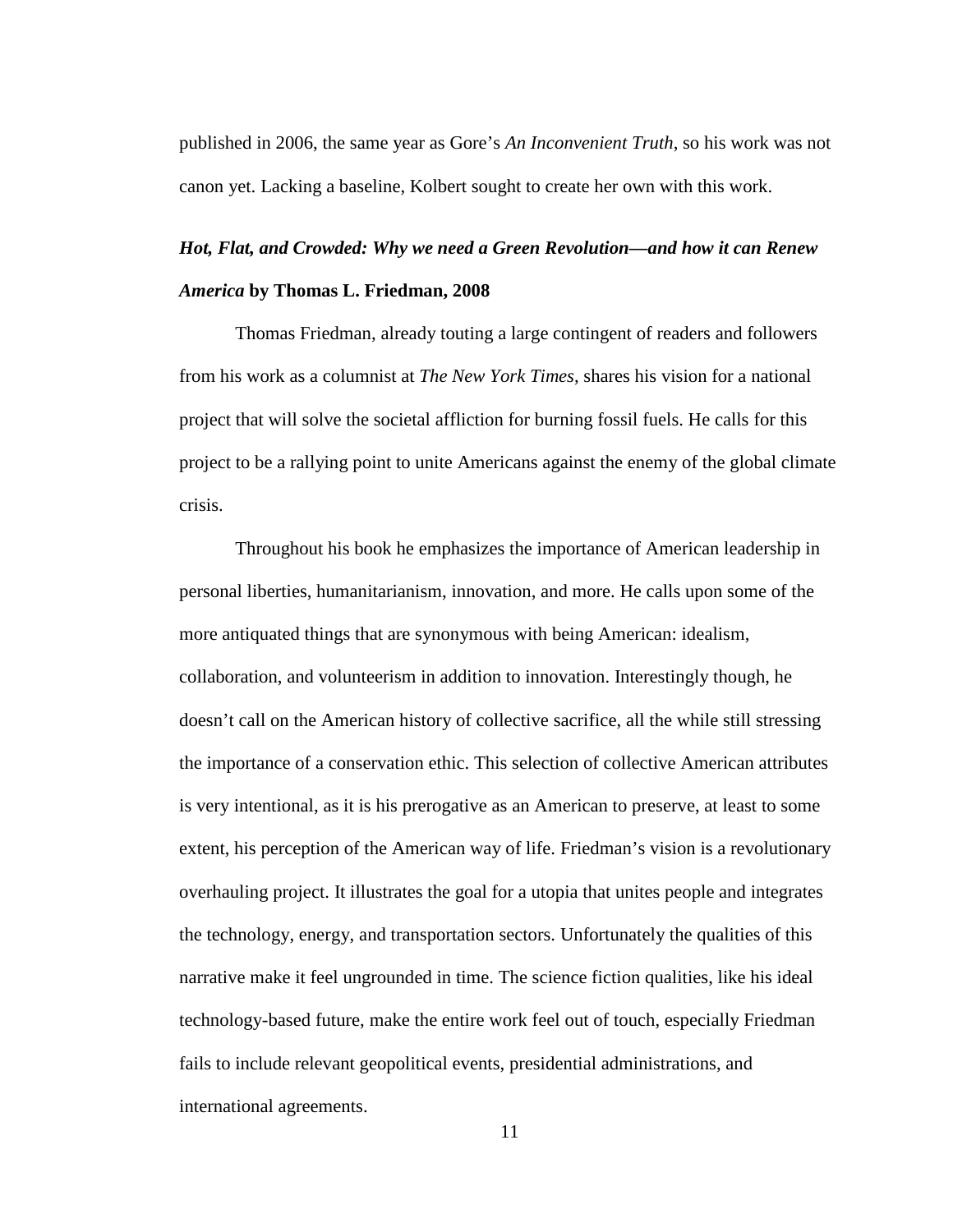#### *Eaarth: Making a Life on a Tough New Planet* **by Bill McKibben, 2010**

More than 20 years after his debut into the realm of climate change literature, including the publication of several more books, McKibben is a more mature writer with a significantly less philosophical approach to the reality of global climate change. *Eaarth*—with two a's—features the story of a post-Earth world that McKibben says is irreversible. Unlike earlier sentiments though, he sees the task of adjusting to climate change as a downsizing effort. His main message emphasizes decentralizing from governing bodies and economic systems, replaced by strong regional networks and social communities.

McKibben's narrative appeals almost exclusively to Americans, particularly the portion where he touches upon the years following the ratification of the Constitution regarding federalism and state sovereignty. This is an appeal to the patriots who may feel that capitalism and consumerism is the American way of life. Instead, he says, regionalism and state independence is the historically American way. He seems to be very much in favor of the idea that patriotism can unite us Americans to one cause: "I'd never think that patriotism and dissent were opposites" [\(McKibben 2010, 109\)](#page-70-3). By turning these values around, he aims to address "business as usual" politics and economics without demanding a radical social revolution. Instead, he aims to address the niche of regional independence and decentralizing globalized economies and governance.

#### *This Changes Everything: Capitalism vs. The Climate* **by Naomi Klein, 2014**

Naomi Klein's *This Changes Everything* is the most recent in a set of three books identifying neoliberal capitalism as an overarching perpetrator of climate change.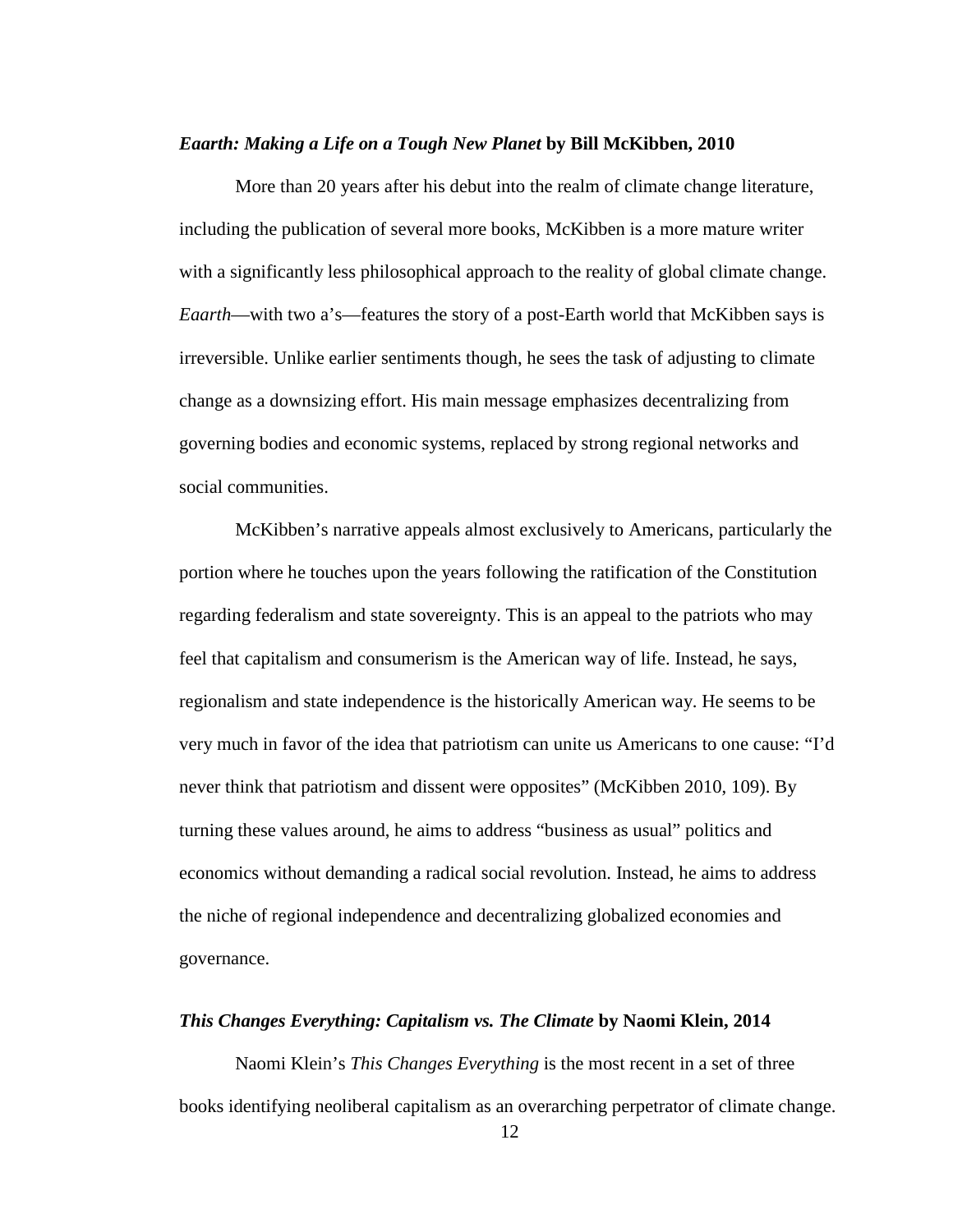Klein, a contributor to *The New York Times*, *The New Yorker*, and various other publications, also authored two previous books, earning her one of the largest readerships among the authors in this study. In her introduction, Klein cites the personal and societal ailment "everyday denial," in which all people, intentionally or not, participate in perpetuating systems or actions that contribute to climate change. However, it is not individual fault she speaks of, but entrenched systems and mindsets of the prevailing economic and political worldviews.

"Climate change has never received the crisis treatment from our leaders," and this is because of, according to Klein, the intertwined nature of business and politics [\(Klein 2014, 6\)](#page-69-4). She capitalizes on the concept of Upton Sinclair's famous censure, "It is difficult to get a man to understand something, when his salary depends upon his not understanding it!" [\(Klein 2014, 46\)](#page-69-4). With very little faith in the government's ability to make the necessary changes to mitigate further climate degradation, Klein turns to extra-systemic sources of motivation. Her vision for change is radical, organized political will, which she calls "Blockadia". Klein's purpose is best summed up in a pithy excerpt from her conclusion.

"It must always be remembered that the greatest barrier to humanity rising to meet the climate crisis is not that it is too late or that we don't know what to do. There is just enough time, and we are swamped with green tech and green plans. And yet the reason so many of us are inclined to answer Brad Werner's provocative question [Is Earth fucked?] in the affirmative is that we are afraid—with good reason—that our political class is wholly incapable of seizing those tools and implementing those plans, since doing so involves unlearning the core tenets of the stifling free-market ideology that governed every stage of their rise to power" [\(Klein 2014, 460\)](#page-69-4).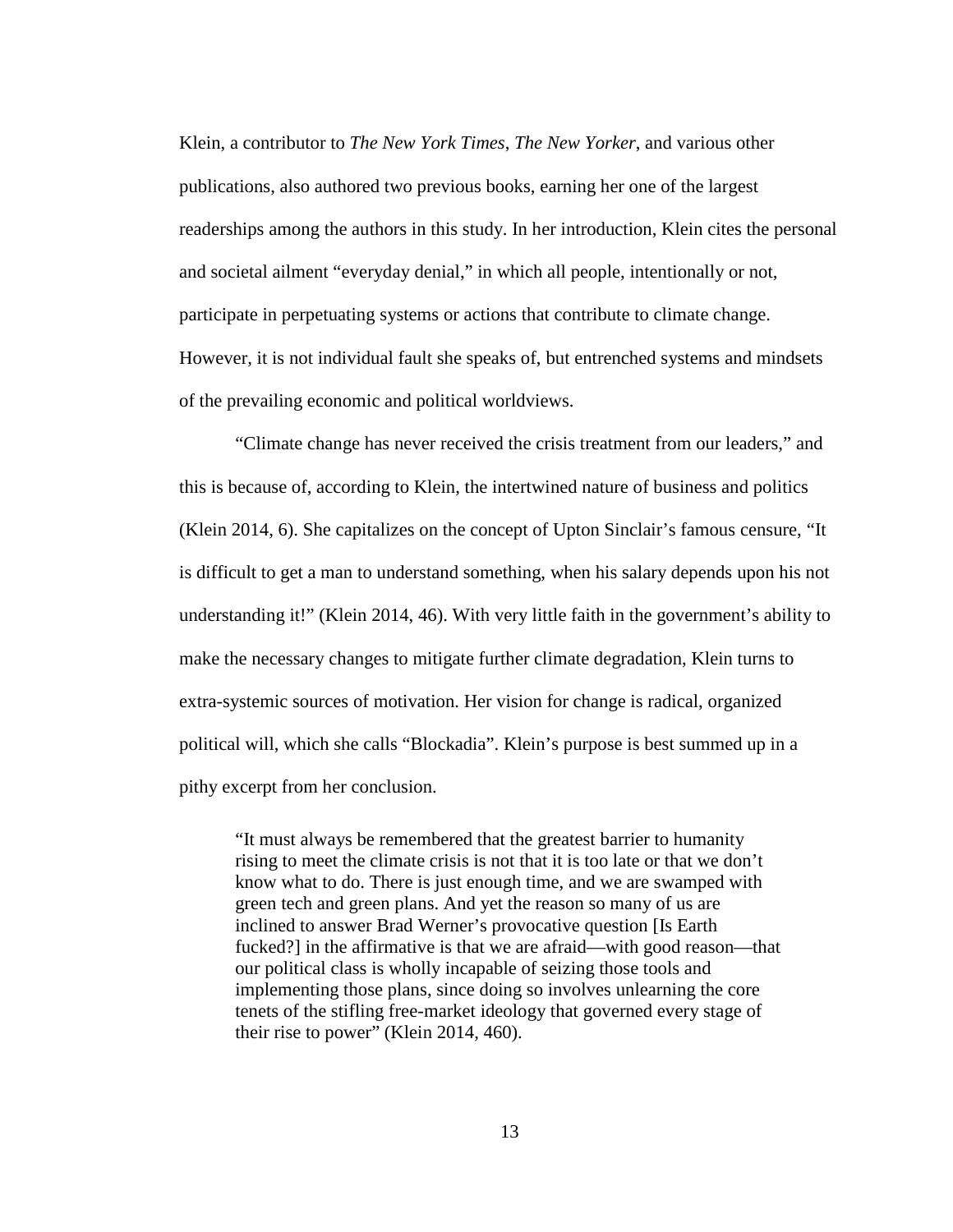Klein focuses on exploding institution-based worldviews throughout her dense book. Her ideal action takes the form of blocking the perpetrators of continued environmental degradation with fierce organized community action.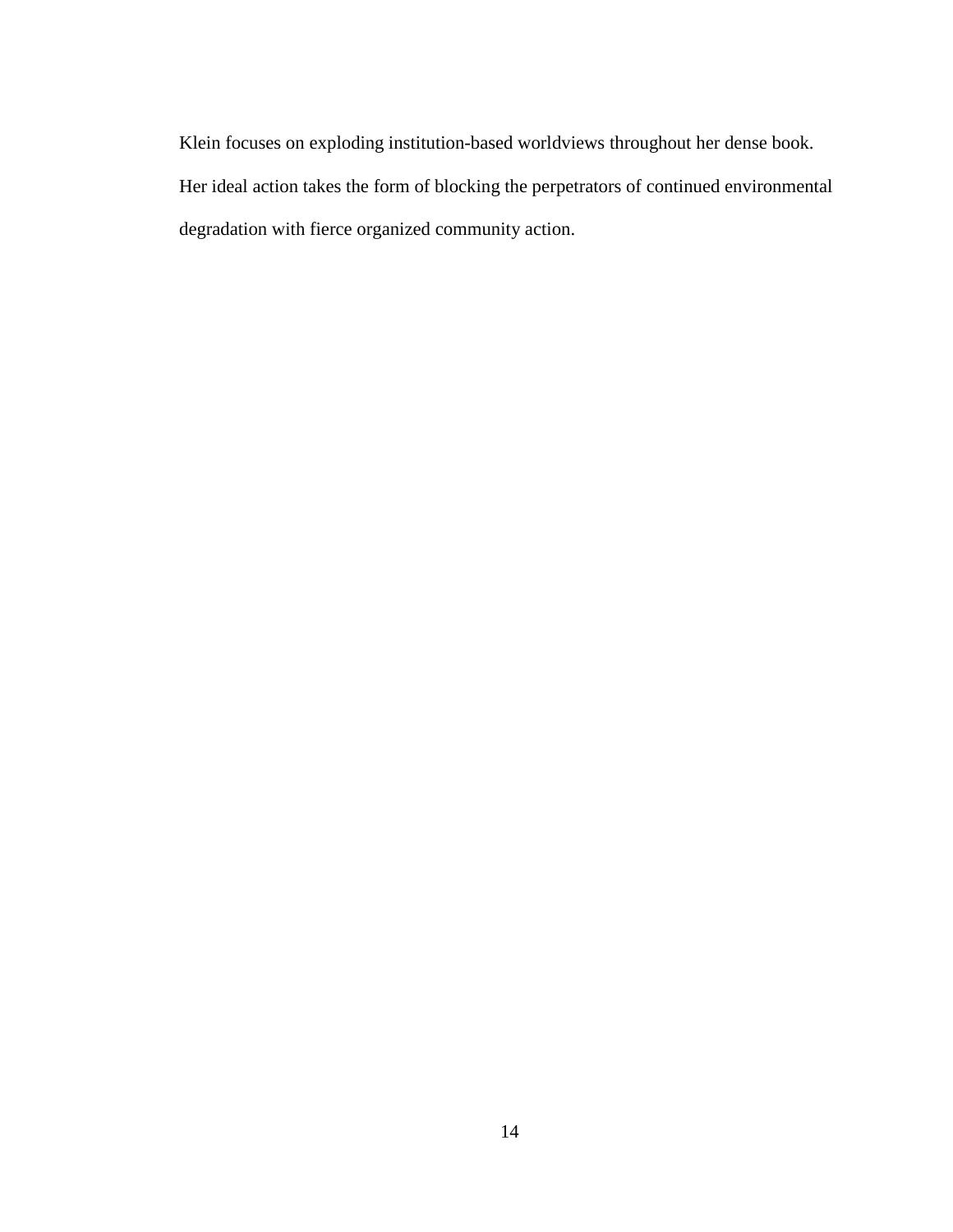#### **PART III – Best ideas for communicating climate change**

#### **Effectiveness**

In reading through these general books about climate change I sought the ones that would be most effective in convincing a reader to do more than simply put down the book and go on with life. The problem of everyday denial is that the causes and effects of climate change are delayed in time and space, leaving room for an apathetic reaction towards the consequences [\(Norgaard 2011\)](#page-70-2). Relative to the issue of climate change, ideas as to what is effective are mostly undefined or abstract. Leiserowitz and Fernandez offer a framework of prevailing worldviews, institutions, and norms that don't work because they "maintain and reinforce a self-destructive relationship with the natural world" [\(Leiserowitz and Fernandez 2007, 61\)](#page-69-5). By taking these problematic norms into consideration, I eliminate several of the least effective strategies highlighted by authors and identity some of the best ideas for stimulating the discourse around climate change. I see these ideas as crucial to communicating the climate change problem because of the implications of continued inaction. "For without a broader consensus on climate change in the United States, Americans and the people around the globe will be unable to formulate effective social, political, and economic solutions to the changing circumstances of our planet" [\(Hoffman 2012, 32\)](#page-69-6).

The best ideas below interpret the strongest strategies for communicating climate change offered within the texts in this study. Each idea is supplemented with evidence from academic papers and studies. The first idea examines changing the climate change conversation, while the following four ideas relate to the content of the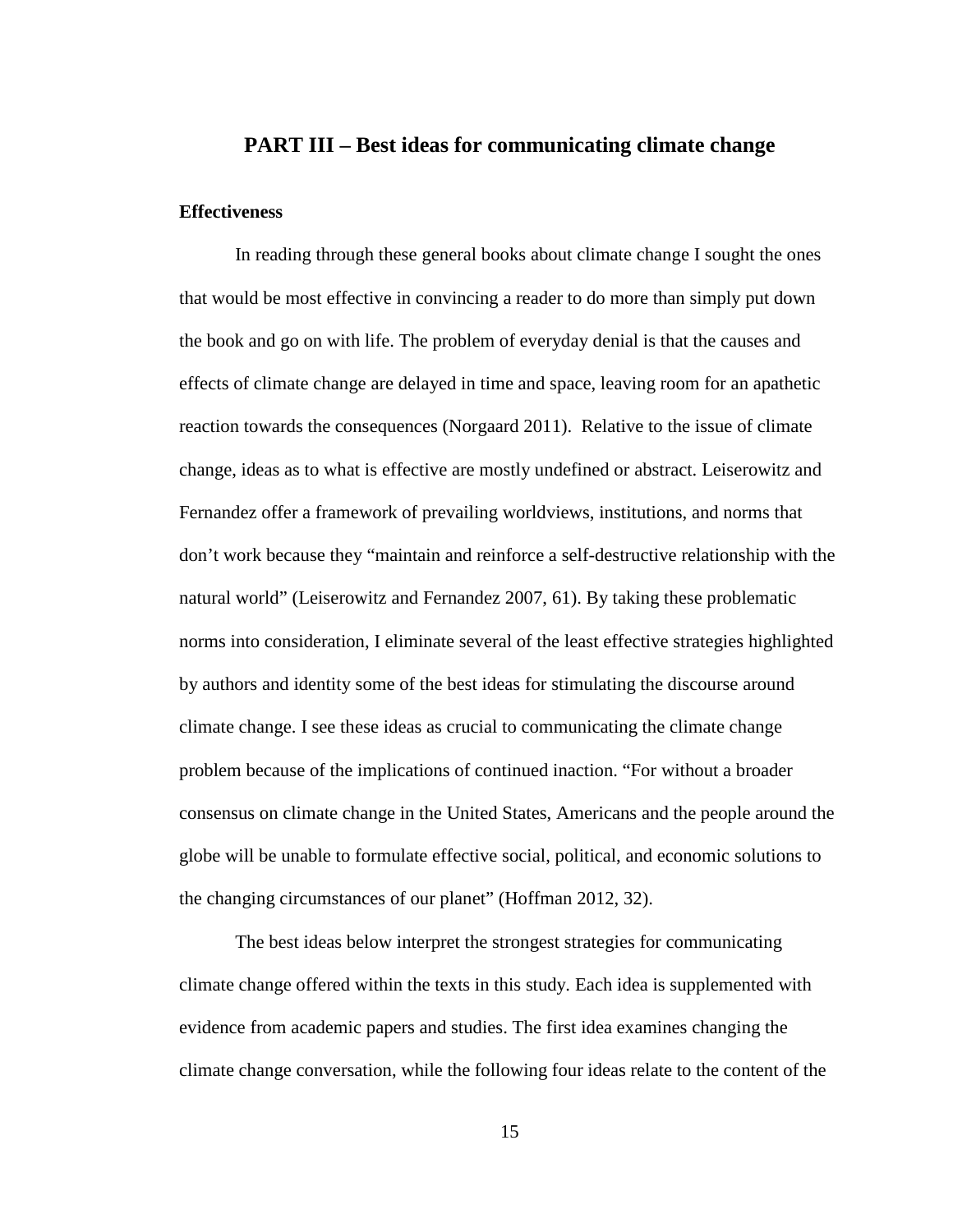message that communicators should include. In the concluding section, there is a final idea on using the five best ideas to re-envision a collective future.

#### **Best idea 1: Changing the discourse and reframing the narrative**

The first and most all-encompassing idea is to change the language used to communicate about climate change. By revisiting the basic assumptions surrounding the climate change conversation, we can identify the roots of everyday denial and inaction [\(Norgaard 2011\)](#page-70-2). Additionally, by reframing the narratives about climate change, there is potential to affect and bolster the other ideas. Often the assumption is that "the truth will set us free. If we just tell people the facts, since people are basically rational beings, they'll reach the right conclusions," but unfortunately that is not the case: "we know from cognitive science that people do not think like that. People think in frames… to be accepted, the truth must fit people's frames" [\(Lakoff 2004, 17\)](#page-69-7). For this strategy, it is important to acknowledge that "people interpret information by fitting it to preexisting narratives… that mesh with their worldview," and the best way to focus on this is to "trigger a new way of thinking about the personal relevance of climate change" [\(Hoffman 2012, 35\)](#page-69-6).

In order to communicate in a way that will be accepted, communicators must first address words, connotations, and framing, then utilize them in the context of communication through mass media, education and scientists. With this usage communicators should then avoid climate change as an "end of the world" scenario, and instead communicate a middle-ground outcome.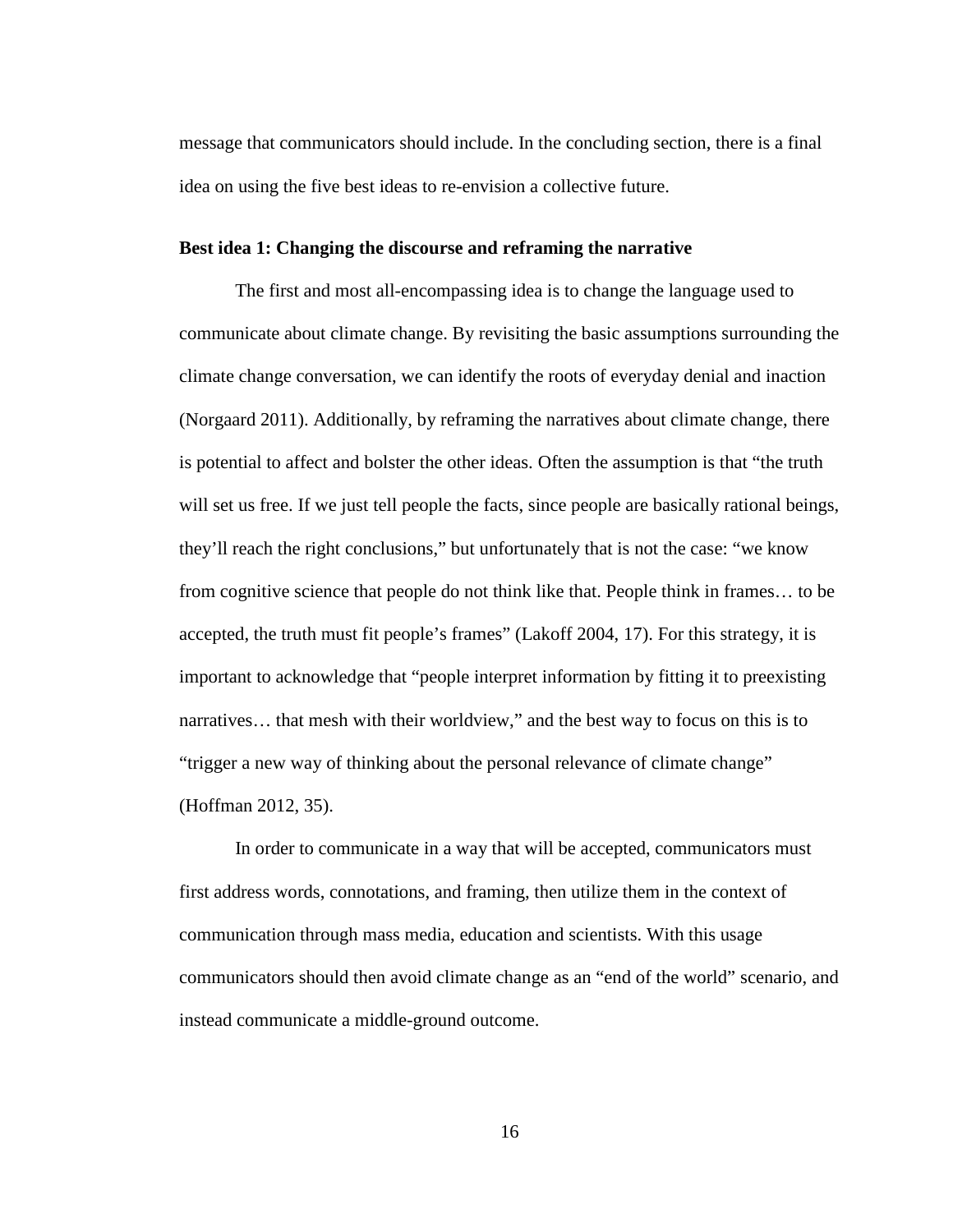#### *Reclaiming words and connotations*

The first aspect of changing the narrative is reclaiming valuable words. The suggestion to reframe the connotations of words has potential to be extremely effective. In advertising, political speeches, or anywhere else there is directed messaging, there are words like "fast", "growth", "low-price", and "sustainable", all of which imply new, fresh, and continued consumption. Plainly put, attraction to these words is destructive it encourages further growth, expansion, and consumerism. The following excerpt from *Eaarth* suggests repurposing old words for new purposes.

"We're so used to *growth* that we can't imagine alternatives; at best we embrace the squishy *sustainable*, with its implied claim that we can keep on as before. So here are my candidates for words that my help us think usefully about the future.

Durable

Sturdy

Stable

Hardy

Robust

These are squat, solid, stout words. They conjure a world where we no longer grow by leaps and bounds, but where we *hunker down*, where we *dig in.* They are words that we associate with maturity, not youth; with steadiness, not flash." [\(McKibben 2010, 102-3\)](#page-70-3)<sup>[2](#page-22-0)</sup>.

A shift in marketable vocabulary can—in time—change philosophical or unconscious

relationships and could therefore realign public values with conservation ideals

[\(Friedman 2008\)](#page-68-6). Another valuable word worth reclaiming is "sacrifice" [\(Leiserowitz](#page-69-5) 

[and Fernandez 2007, 60\)](#page-69-5). The connotations of sacrificing for the greater good, for God,

<span id="page-22-0"></span><sup>&</sup>lt;sup>2</sup> Original formatting preserved.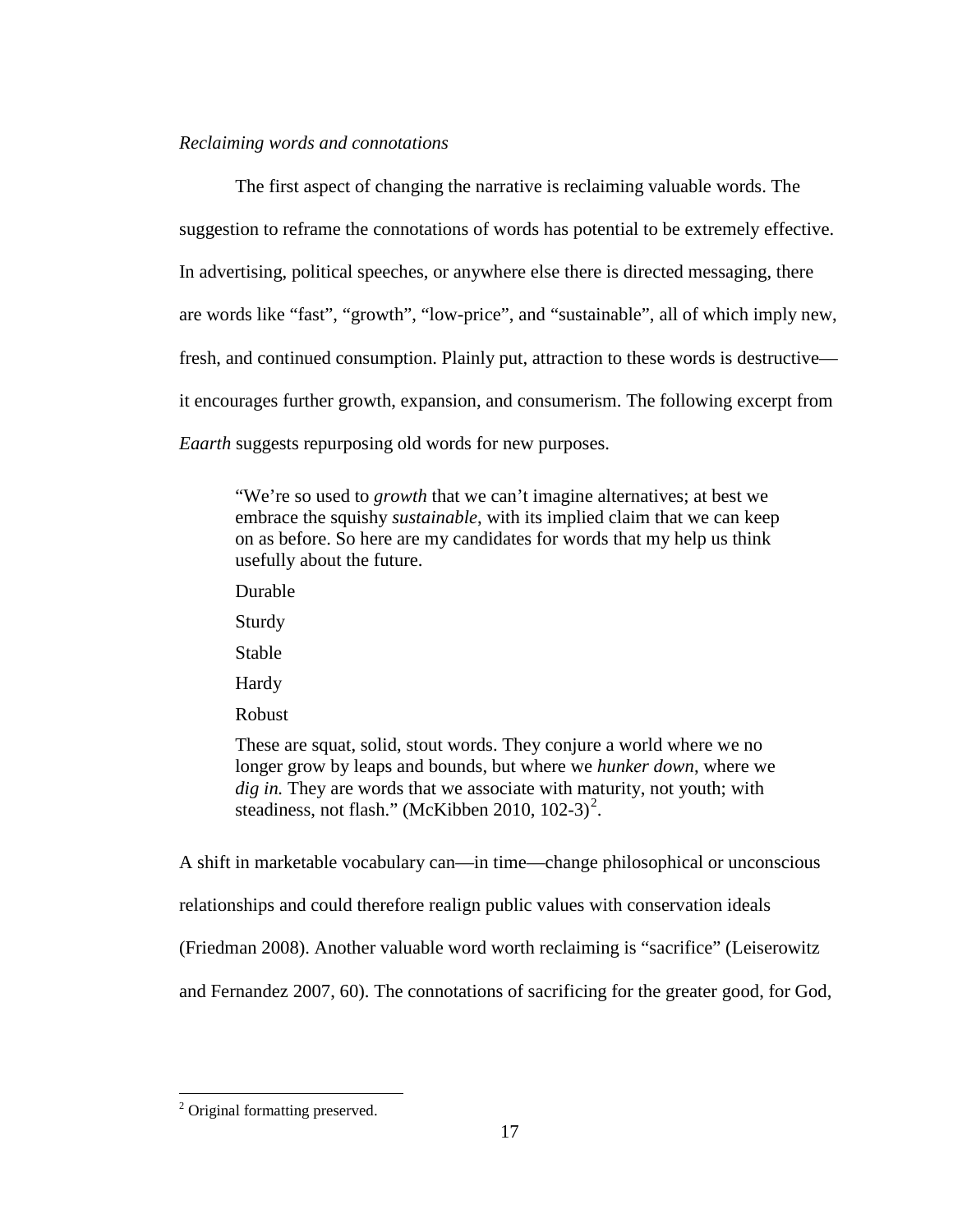and for one's country carry a lot of meaning that contribute similarly to conserving and reducing our usage of the Earth's resources.

Further ideas on the topics of framing arguments and narratives will be expounded in later sections. The bottom line for reframing is to make the narratives accessible and meaningful—more than simply stating the facts or threatening the endtimes. This idea of reframing the conversation and reclaiming valuable words is undeniably the first step for clearer and more effective climate change communication. The next logical step is to evaluate how climate change is currently presented and to implement new frames.

#### *Journalistic "balance"*

A trend in mass media communication in the 1990s, 2000s, and 2010s has been particularly effective in stagnating learning and muddling public opinion in regard to climate change. Journalistic balance in print media, major television news networks, and on radio stations is offering equal airtime to climate scientists and climate change skeptics [\(Boykoff and Boykoff 2004,](#page-68-0) [McBean and Hengeveld 2000\)](#page-70-1). While it is theoretically admirable to facilitate conversation from differing viewpoints, "adherence to the norm of balanced reporting leads to informationally biased coverage of global warming," and is unrepresentative of the actual scientific consensus [\(Boykoff and](#page-68-0)  [Boykoff 2004, 134\)](#page-68-0). The actual ratio is not one to one, as the equal time bias might suggest, but rather 97 to  $3^3$  $3^3$ , as in 97% of climate scientists now agree that climate

<span id="page-23-0"></span><sup>3</sup> In May 2014, HBO's Last Week Tonight with John Oliver aired a segment where Oliver presents "A Statistically Representative Climate Change Debate". As 97 scientists and 3 skeptics debate, the segment ends with the line, "I can't hear you over the weight of scientific evidence!" [\(Stanton 2014\)](#page-70-4).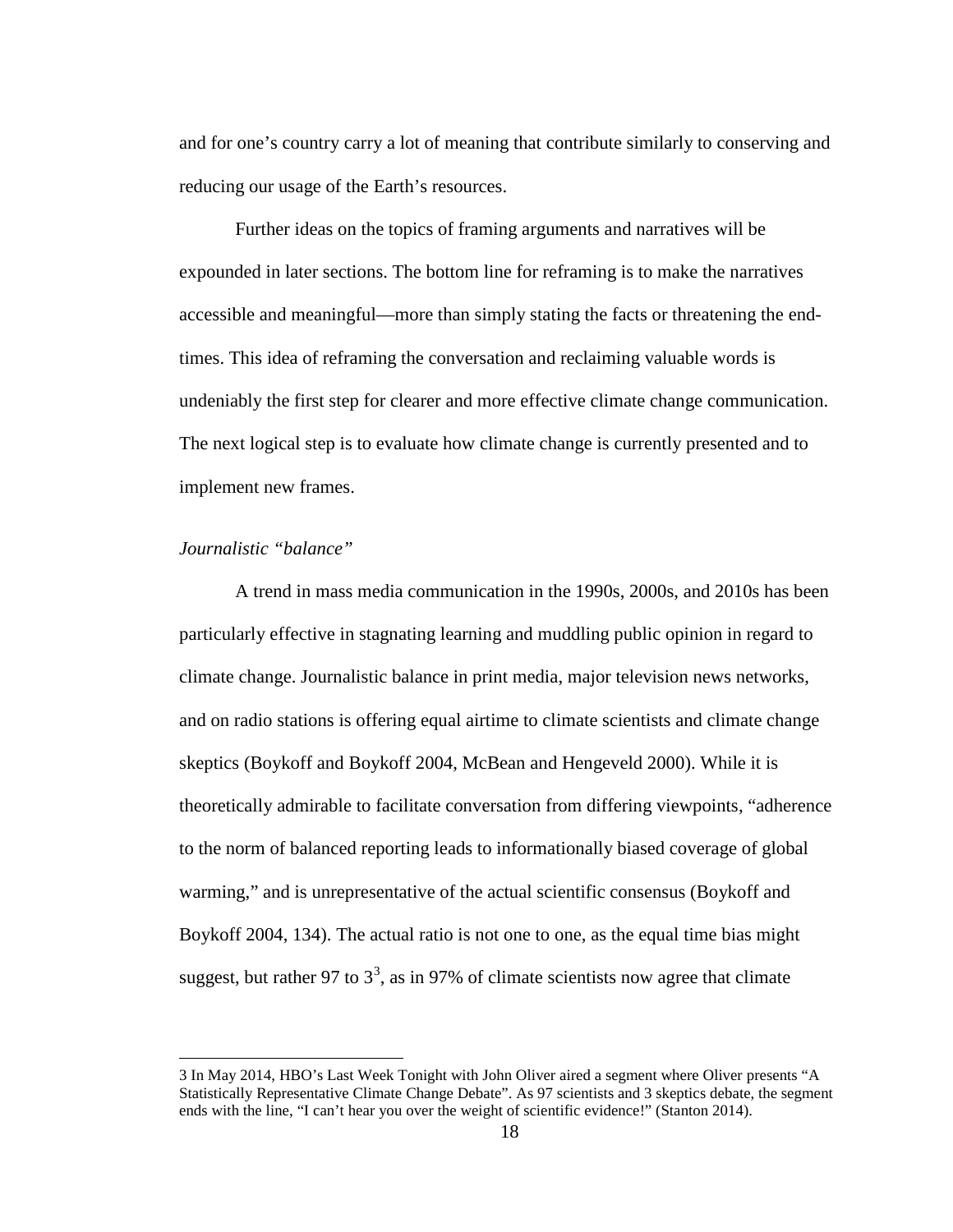change is both happening right now and is anthropogenic [\(Maibach, Myers, and](#page-69-0)  [Leiserowitz 2014,](#page-69-0) [Anderegg 2010\)](#page-68-1).

It is crucial to dispel public uncertainty about this consensus by fixing journalistic "balance". Far from requiring more scientific research, it is time for no more uncertainty from major media outlets. Something to keep in mind is that "clear communication will not inexorably lead to a more informed public and therefore into salient policies, yet it is a step in the right direction that can make a difference" [\(Oreskes and Conway 2010a, 687\)](#page-70-5).

#### *Role of scientists and educators*

Because the "study of climate change is necessarily interdisciplinary, crossing boundaries between (at least) science, economics, law, and international relations," it is therefore "tempting to assume that climate change is essentially an issue for others to resolve" [\(Gardiner 2004, 556\)](#page-68-7). Where communication about climate change in the media leaves off, scientists and educators must take over. In the recent decades, scientists as advocates have become less vocal, as the professional standard requires objectivity and rigid adherence to peer review [\(McBean and Hengeveld 2000,](#page-70-1) [Maibach,](#page-69-0)  [Myers, and Leiserowitz 2014\)](#page-69-0). A clear example is Carl Sagan, a NASA astrophysicist that became famous for his television program on space and earth science, *Cosmos.* When working on a groundbreaking collaborative report on global warming in the 1980s, he proactively wrote an opinion piece for mass media publication. It circulated before the peer review process was complete [\(Oreskes and Conway 2010b\)](#page-70-6). While this was seen as improper in the academic community, the intent was for the good of the public. Another example is James Hansen's congressional testimony in 1989, where he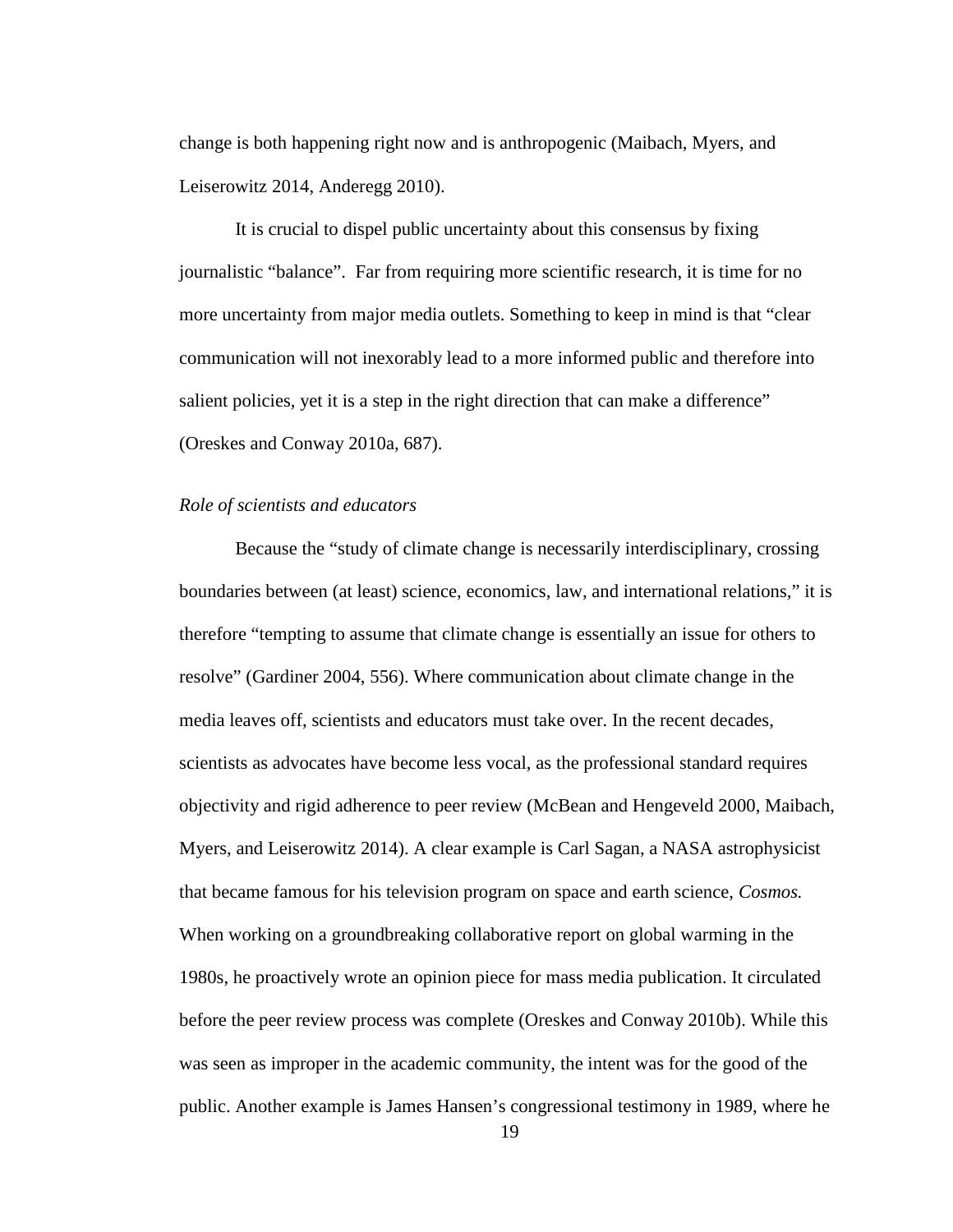presented in the clear linkages between human activity and increased greenhouse gases in the atmosphere [\(McKibben 1989,](#page-70-7) [Gore 1992,](#page-68-8) [2006\)](#page-69-8). While this action was not specifically in the spirit of advocating, Hansen's testimony is touted as the catalyst for increased attention and action on global warming in the years to follow. Additionally, Hansen has since become a major advocate for aggressive government intervention to address climate change.

The idea of scientists as advocates is not unprecedented: "in the nineteenth and early twentieth centuries it was much more common for scientists to write books aimed at the educated public; this tradition could be revived," [\(Oreskes and Conway 2010a,](#page-70-5)  [687,](#page-70-5) [Leiserowitz and Fernandez 2007\)](#page-69-5). In his numerous appeals, Gore has specifically called for scientists to be more vocal about their findings and consequences beyond their field. He explains the importance of his own intellectual journey in reaching where he is today as an advocate. Scientists on the cutting edge of global warming research have been his teachers and have encouraged him to share his message on climate change mitigation. Gore speaks of his connections to influential scientists like Dr. Revelle, a man on the forefront of measuring temperature fluctuations as a function of  $CO<sub>2</sub>$  and the rising trend. He is also close with Lonnie Thompson, a scientist famous for his work on ice coring mountain glaciers. Additionally he mentions his friendship with Carl Sagan, the popular science icon and TV host. In associating himself with scientists that are closely linked to climate science, Gore underlines the importance of both having scientists reach out to the educated public, and the necessity of having educators play a role in interpreting climate change for students. Like the media, educators act as the middleman between the public and scientific research in learning situations. "Since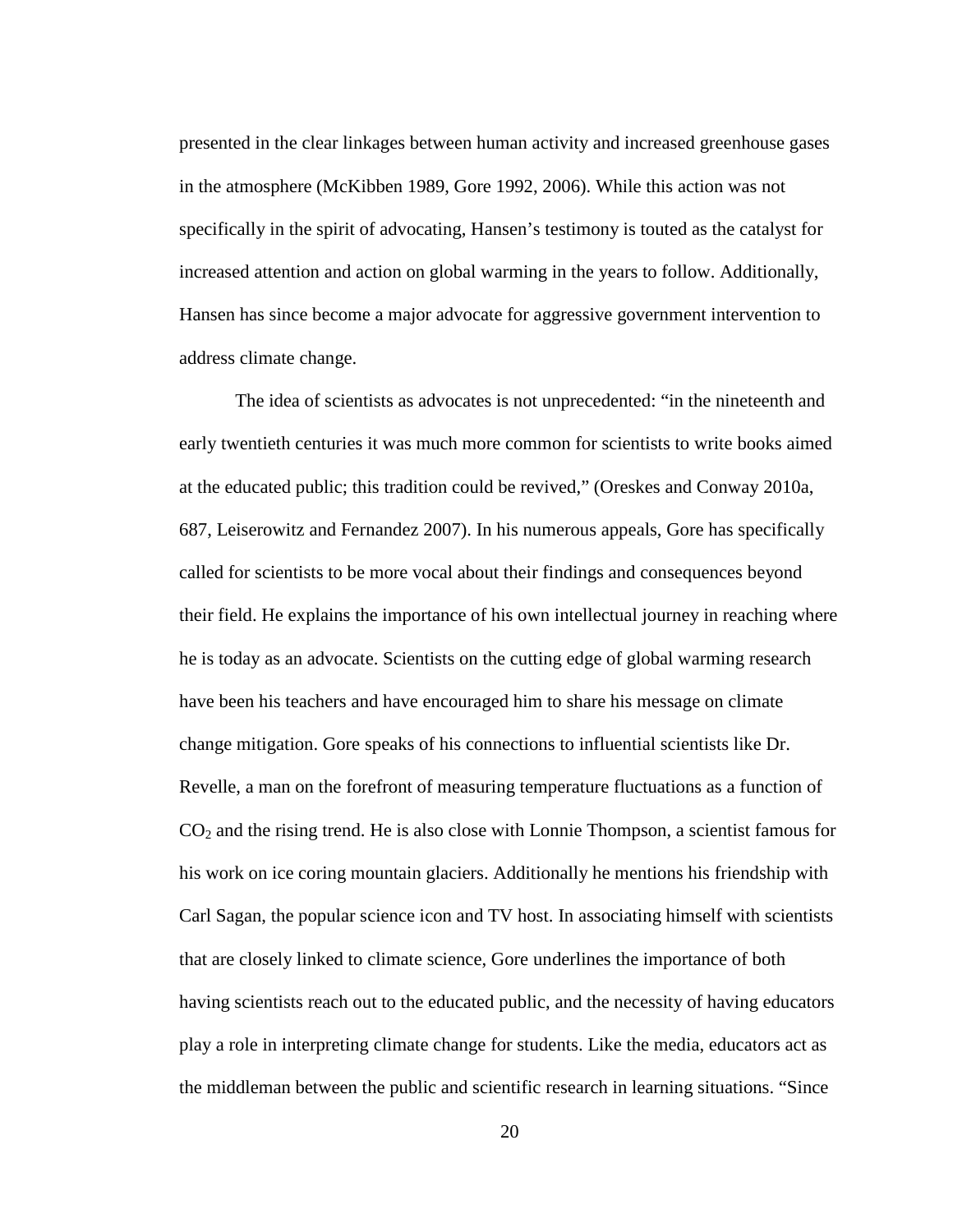few students have direct access to scientists, this underlines the important role of the educator within formal institutions of learning in communicating the science of climate change" [\(McBean and Hengeveld 2000, 19\)](#page-70-1). Beyond the simple ability of the Internet to proffer litanies of information about climate change and its consequences, educators have the power to inform and shape public opinion.

Scientists and educators have a moral obligation to do more to address climate challenges, such as "more proactive dialogue with a lay audience, more interaction with students, and a concerted effort to present information using cognitive processes" [\(McBean and Hengeveld 2000, 23\)](#page-70-1). Initiative from climate change communicators is a crucial part of this idea, because "climate change is deeply, profoundly a human story that needs teachers, mentors, [and] communicators" [\(Anderegg 2010, 32\)](#page-68-1).

#### *Avoid doomsday language and allow for conservative optimism*

Already, in 1989, McKibben was speaking in hindsight about lasting impacts of climate change. For example, he claims that "if all the all the liberals and all the conservatives in all the countries of the world had gotten together a decade ago and done all the most dramatic things they could think of, it wouldn't have been enough to present terrible, terrible changes" [\(McKibben 1989, 121\)](#page-70-7). McKibben uses a lot of heavy language, speaking in the extremes: "and the changes—many of them, at least—are irrevocable. They are not possibilities. They cannot be wished away and they cannot be legislated away. To prevent them, we would have had to clean up our collective act many decades ago" [\(McKibben 1989, 49\)](#page-70-7). Twenty-one years later when McKibben published *Eaarth*, the premise was the same. The old Earth is gone, and we now live in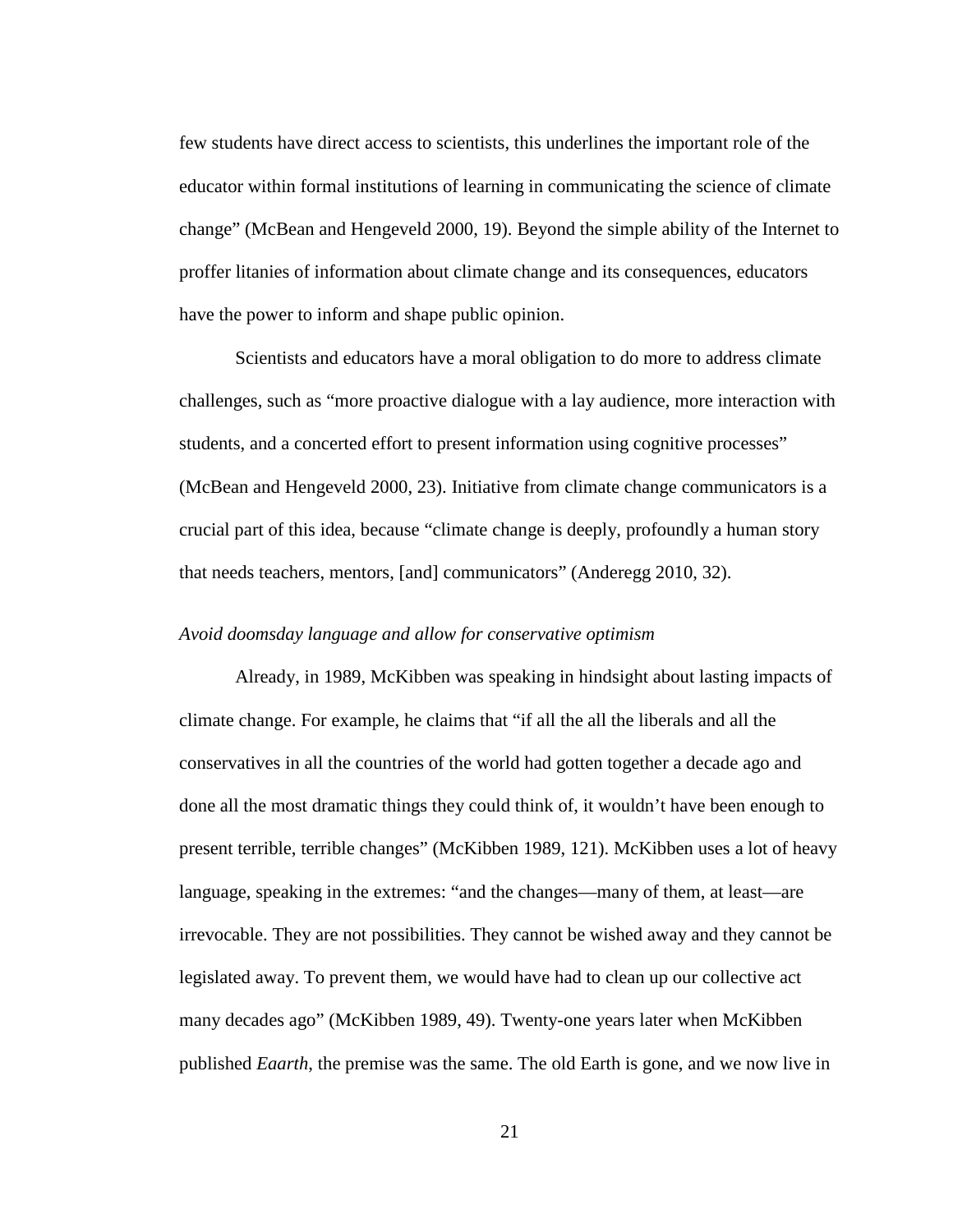a new post-Holocene<sup>[4](#page-27-0)</sup> Eaarth. He is not hopeful that we, as a society, can move away from fossil fuels in short order. "It's not going to happen fast enough to ward off enormous change. I don't think the growth paradigms can rise to the occasion; *I think the system has met its match.* We no longer possess the margin we'd require for another huge leap forward, certainly not fast enough to preserve the planet we used to live on" (McKibben 2010,  $52$  $52$ )<sup>5</sup>. Presenting the current situation as the product of irrevocable changes is reductionism. While it is true that we are on much the same path as we were in 1989, many factors to the climate change equation have changed, though not enough. Many of the authors use strong language that threatens extreme consequences as tool to grab the readers' attention or to impart the gravity of the global crisis.

However, highlighting the gravity of our doomsday-esque situation is not always the most effective strategy for inspiring and empowering individuals and communities, particularly when there is no clear path to salvation. Fear can be an excellent motivator, but without an escape route it can lead to limited cognition and denial, eventually becoming a psychological barrier to climate action [\(Gifford 2011,](#page-68-9)  [291\)](#page-68-9). On the other hand, there is much to be said for acknowledging our current climate situation in combination with a message conservative optimism. Gore's message in *An Inconvenient Truth*, while focused on bringing "the planetary emergency" to the forefront of public awareness, ends on an optimistic note. Namely, he believes that "political will is a renewable resource," and when asked, "are we, as Americans, capable of doing great things, even though they might be difficult?" answers, "well, the record indicates that we have this capacity" [\(Gore 2006, 278, 290\)](#page-69-8). What others may

<span id="page-27-0"></span><sup>&</sup>lt;sup>4</sup> The Holocene is the epoch in geologic time quantified as nearly 12,000 years ago through the present.

<span id="page-27-1"></span><sup>5</sup> McKibben's original emphasis preserved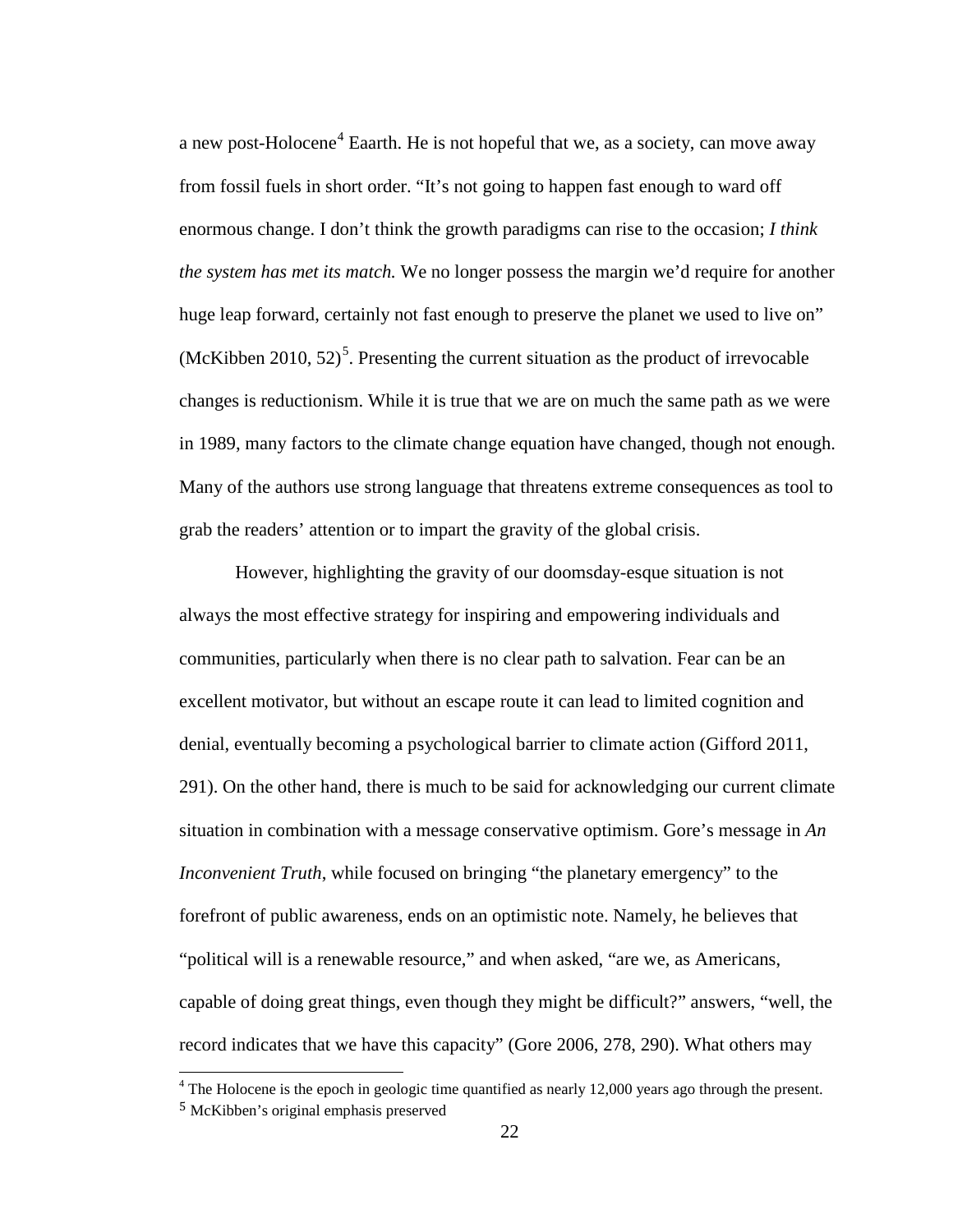shape as a crisis, Gore sees as an opportunity. The climate crisis is a generational mission driven by a compelling moral purpose, creating a unifying cause for Americans. Klein, too, offers a fiercely optimistic point of view. She contends "the greatest barrier to humanity rising to meet the climate crisis is not that it is too late or that we don't know what to do. There is just enough time…" [\(Klein 2014, 460\)](#page-69-4). Her interviews and stories with Blockadia movements already in progress are inspiring—they serve to show that climate action is not only possible—it is happening in force around North America and worldwide.

It is important for authors to find a healthy mix of concern and optimism for the future. By re-envisioning the future world in which we succeeded in mitigating the worst impacts of climate change, the author gives the reader a future beyond just imminent death and destruction from climate-related disasters [\(Leiserowitz and](#page-69-5)  [Fernandez 2007\)](#page-69-5). To avoid alienating or depressing readers, authors should seek to frame their solutions as opportunities rather than as the only alternative to societal collapse or certain death. For the most part the authors in this study succeed in this mediation.

In short, the most influential thing communicators can do is change how we communicate about climate change. "This kind of language use is a science," and it can be used "honestly or harmfully" [\(Lakoff 2004, 23\)](#page-69-7). It is crucial to reclaim words and connotations, and then incorporate them into media publications that reflect an accurate portrayal of the scientific consensus on anthropogenic climate change. With the help of scientists, educators, and expert communicators, changing the narrative is possible: from one of scientific uncertainty and end-times scenarios to one of optimism that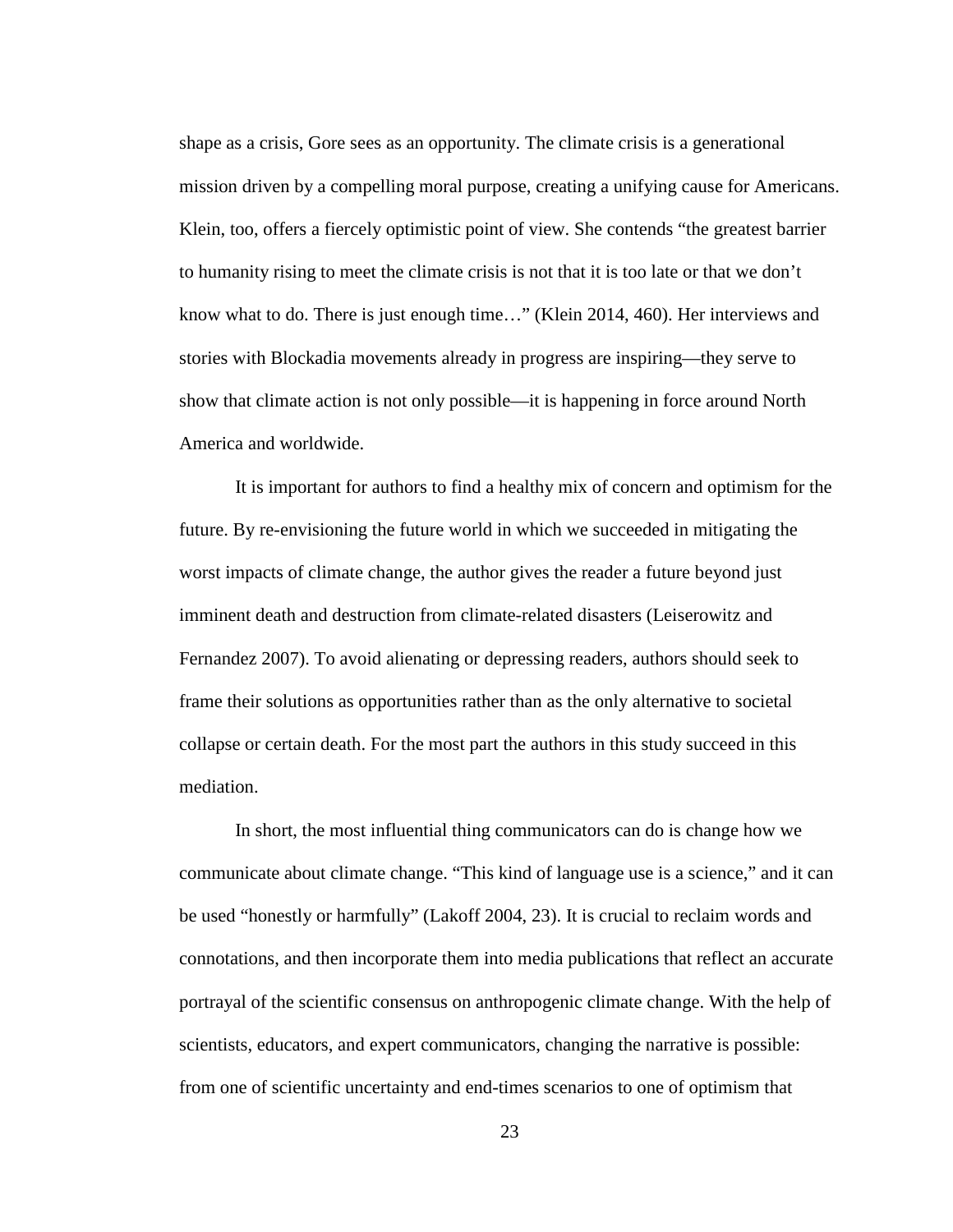humanity has the capacity to correct the global climate problem despite the overwhelming odds against.

#### **Best idea 2: Addressing individualism**

One of the primary causes of the prevailing climate change inaction is that the issue is framed as a problem of individual proportions. Often publications will cite the world's population as a causal factor of the climate problem [\(Friedman 2008\)](#page-68-6). While it is a contributing factor, it is not the sheer number of individuals that contribute to increased  $CO<sub>2</sub>$  emissions, as if the mere existence of an individual breathing in oxygen and exhaling carbon dioxide were part of the problem. It is in fact the number of individuals using and buying greenhouse gas-producing goods and services, but not at the fault of individuals. It is in the inherent lifestyle of an increasing proportion of the global population, because of the choices provided within economic markets

The individualization of responsibility, a term coined by Maniates in his article charmingly subtitled "Plant a Tree, Buy a Bike, Save the World?", is a prevalent phenomenon in American society. Maniates criticizes the individualization of responsibility as a primary causal factor the perpetuation of systems that contribute to climate change. It contributes to a set of harmful norms that perpetuate environmental degradation [\(Leiserowitz and Fernandez 2007\)](#page-69-5), and prevents collaboration and community organization. Maniates identifies individualization as the root of political apathy related to climate change:

"When responsibility is individualized, there is little room to ponder institutions, the nature and exercise of political power, or ways of collectively changing the distribution of power and influence in society" [\(Maniates 2001\)](#page-69-9).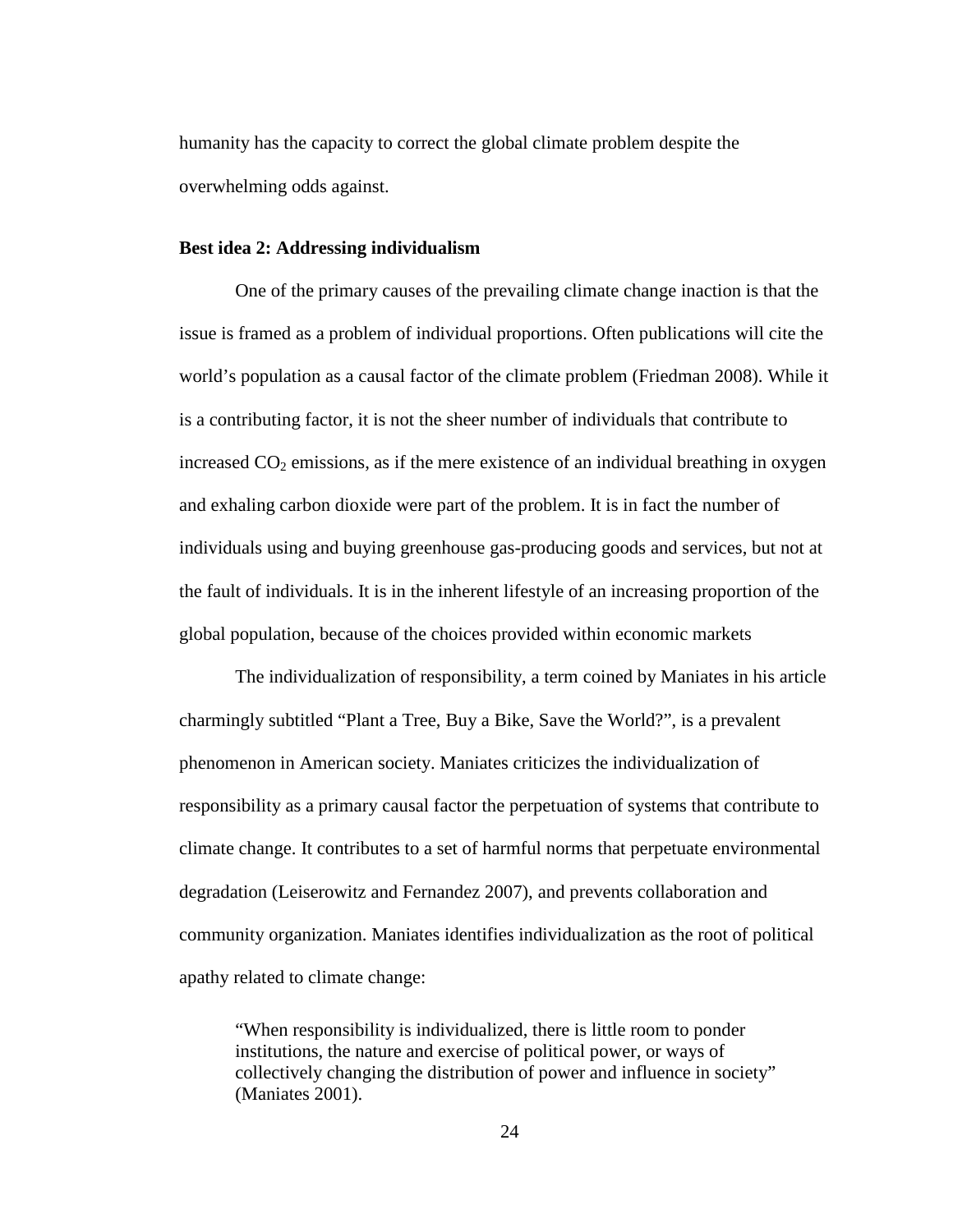And yet the proportion of individual responsibility for climate change is far less than that of the industries who produce economic goods and services. Reminiscent of the Smokey Bear campaign featuring the slogan, "Only YOU can prevent forest fires," a common message now seems to be "only YOU can fix the climate crisis." And the suggested mitigation actions, while important for individuals to adopt, often have a negligible effect on aggregate emissions [\(Maniates 2001\)](#page-69-9).

An example of individualized responsibility has to do with individual car ownership and its role in contributing to climate change. A reductionist view of the automobile industry's pollution points to individual car owners driving too far, too much, or driving gas-guzzling vehicles. However, by "thinking institutionally," [\(Maniates 2001\)](#page-69-9) something many individuals are not empowered to do, it becomes apparent that these individual choices related to car ownership are heavily shaped by preexisting conditions. The investment into infrastructure like the U.S. highway systems are a huge sunk cost, and were designed with individualism in mind: for single-family vehicles, paid for by tax dollars, limiting individuals' transportation choices. Corporate Average Fuel Economy (CAFE) standards also enforce fuel efficiency mandates to an extent, but they are disappointingly lower than they have been in the past, thanks in part to several presidential terms of backwards progress [\(McKibben 2010,](#page-70-3) [Gore 2006\)](#page-69-8). Beyond just the lack of consumer choice, it is important to consider that the transportation sector emits fewer units of greenhouse gases per year than the manufacturing industry and the energy production sector, by far. It is important to adjust this framework of individualized responsibility because it is disempowering to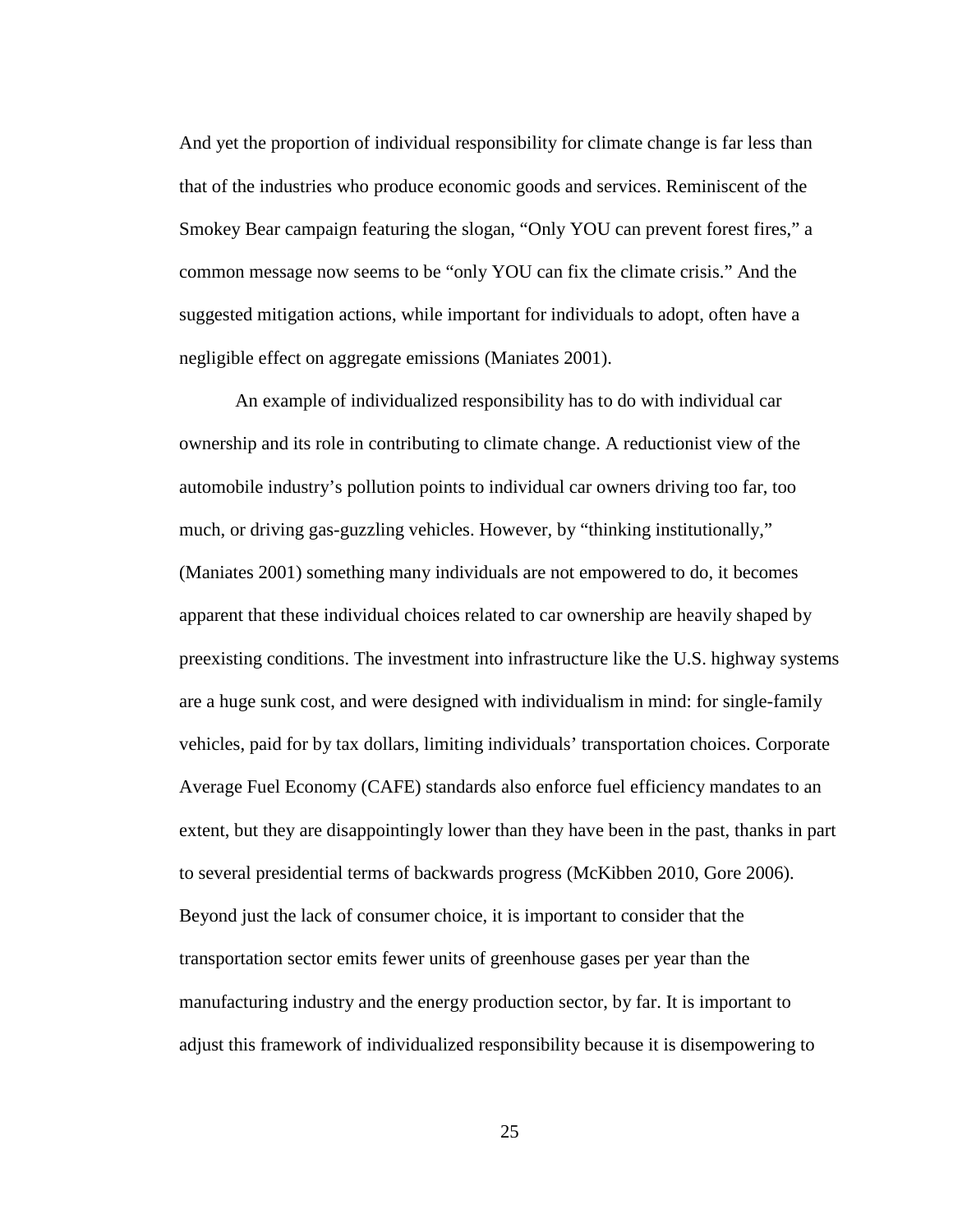individuals and ignores the actual scale of emission problems, thereby precluding larger scale action.

The idea that individuals are responsible for the causes and thereby for the solutions to climate change can be disempowering. While individuals may take one of several of the suggested actions, there are many psychological and institutional barriers to climate action. One barrier to taking action is concern for one's social image, called social risk and social comparison. This problem stems from a need to be compliant with social norms, and also an interest in one's financial well being. This concern brings up questions like "why should I change if they won't change?" especially if there is perceived inequity among peers, and can span individuals, businesses, economic sectors and nations [\(Gifford 2011\)](#page-68-9). Another barrier is behavioral momentum. Especially in a case with sunk costs, behavior momentum can make change a difficult thing fiscally or physically. Outside of institutional causes, it can be mentally difficult to make longlasting changes to behavior without considerable motivation or stimulus. Perhaps the most common barrier to permanent behavioral change is tokenism. This goes along with behavioral momentum and occurs when individuals make small, surface level changes—"some climate-related behaviors are easier to adopt than others but have little or no impact on greenhouse gas emissions" [\(Gifford 2011, 296\)](#page-68-9). Many other such psychological barriers that preclude individuals from taking climate action exist as well, and are extremely prevalent in our culture.

#### *Rejecting individualization*

A common theme among the texts in this study is that they each attempt to break down the individualist framework around climate change action. Most address climate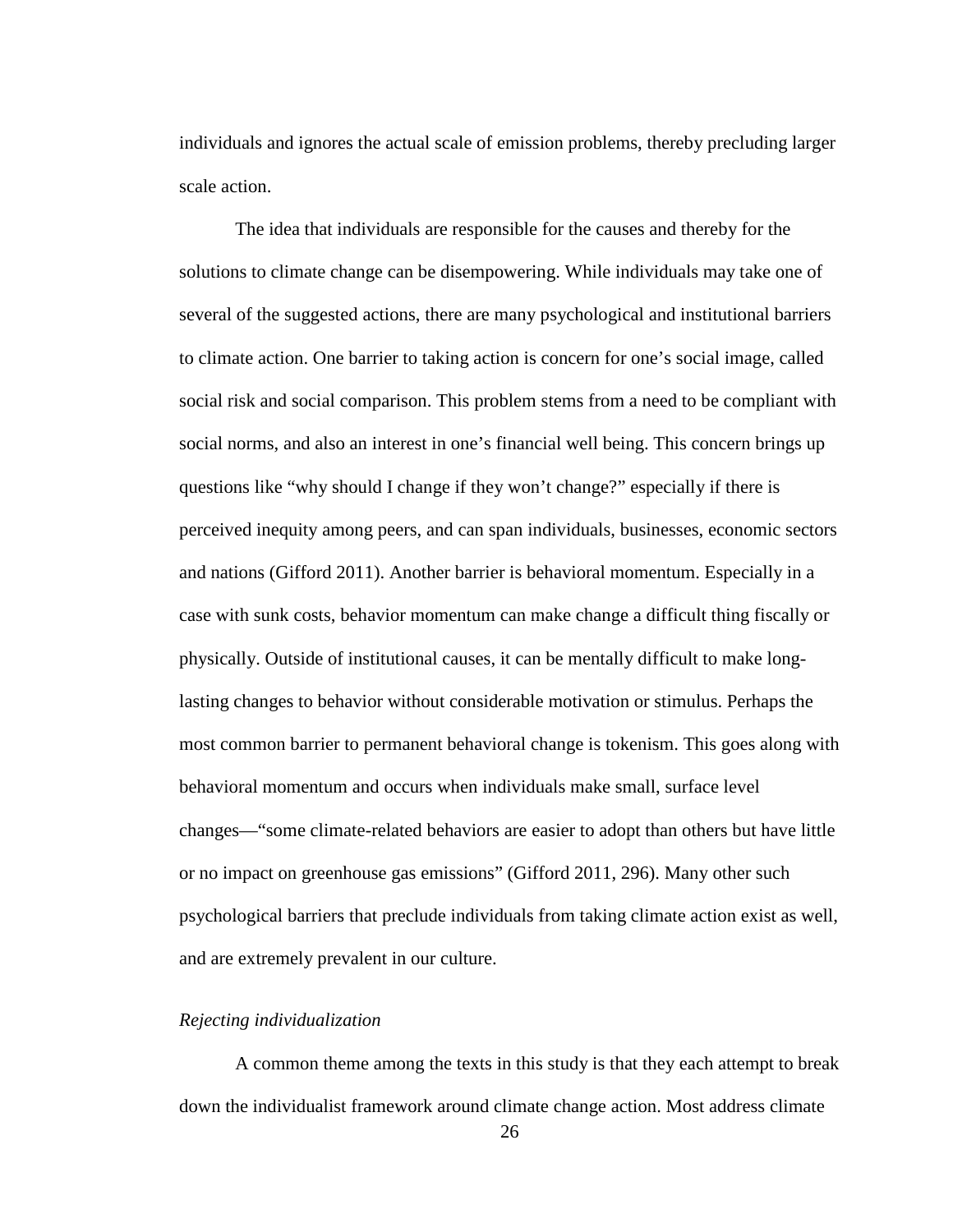change as a larger scale issue and condemn the individual dimension. McKibben's *The End of Nature* mourns the advent of hyper-individualism.

"We can no longer imagine that we are a part of something larger than ourselves—that is what all this boils down to. We used to be." [\(McKibben 1989, 71-2\)](#page-70-7).

Unlike past environmental issues, the takeover of the modern individualistic culture created a focus on individual success and ownership (attributed to the Reagan era [\(Maniates 2001\)](#page-69-9)), which can be harmful in situations where the economic or political burden is placed on the individual.

A paradigm shift on mitigation and adaptation to climate change needs to happen on a large scale. There is no need to believe that some larger power reigns over us, just that there is an urgent need to act, not only as individuals but as global citizens: "for any program to be a success, we must act not only as individuals and as nations but as a community of nations" [\(McKibben 1989, 123\)](#page-70-7). Klein also addresses the individualization of responsibility and its ironic relationship to the actual contributors.

"This perception of fairness—that one set of rules that applies to players big and small—has been entirely missing from out collective responses to climate change thus far. For decades, regular people have been asked to turn off their lights, put on sweaters, and pay premium prices for nontoxic cleaning products and renewable energy—and then watched as the biggest polluters have been allowed to expand their emissions without penalty" [\(Klein 2014, 116\)](#page-69-4).

Herein lies the inherent inequality of responsibility. Individuals trying to make the right choices within existing markets and institutions allow the institutions to carry on as usual, with no accountability for the actual extent of their contribution to the climate problem.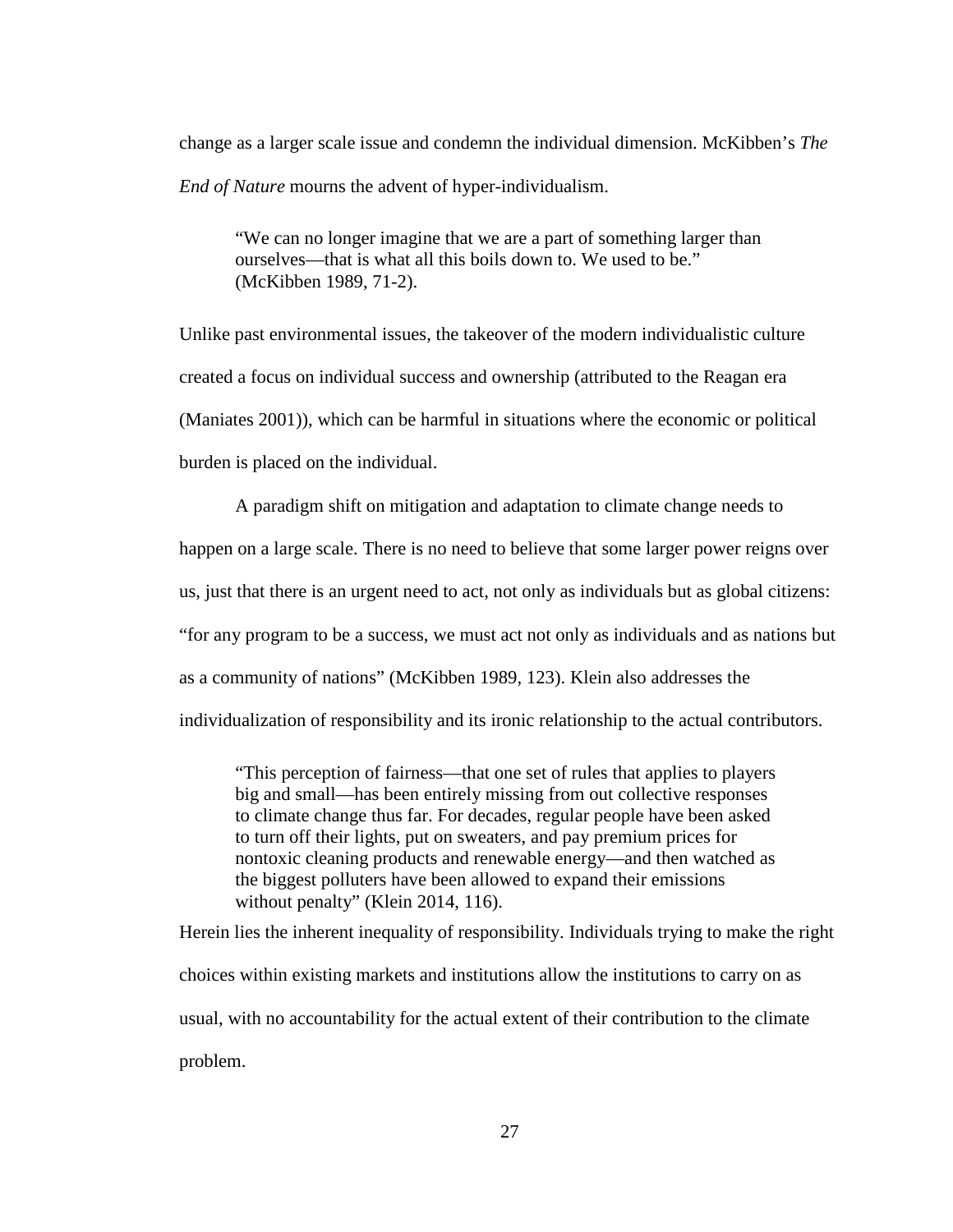#### *A scalar problem*

Individual actions can be empowering to an individual, until the point at which the individual becomes disillusioned with the actions through various psychological barriers. This type of action would help mitigation efforts considerably if every single person had the psychological and financial capacity to make many lifestyle changes on something of a revolutionary scale. Instead of simply reducing responsibility for climate solutions down to the individual level, it is more productive to address the problems on a variety of larger scales.

"To address global climate change, we will need action at all levels of society, from individual choices to international agreements, from industry's technological solutions to government policy. Each and every one of us can be part of the climate solution" [\(Anderegg 2010, 32\)](#page-68-1). Klein's main argument is that action and change should happen on multiple levels. The good news is that it already occurring on the sub-national level. Since international treaties and emissions targets in the past 30 years addressing climate change have been disappointingly impotent, movements demanding action have taken many large steps on small scales. Examples span from small-town communities to First Nations and indigenous communities, city or state governments, all the way up to international interactions with multinational companies. Each of these stories and interviews is a highlight of our collective successes and failures, and each is targeted toward combatting an extractivist<sup>[6](#page-33-0)</sup>, capitalist, or colonial<sup>[7](#page-33-1)</sup> mentality. The strength of these

<span id="page-33-0"></span><sup>6</sup> Extractivist and extractivism refer to seeking to extract resources from the earth at a higher than sustainable rate.

<span id="page-33-1"></span> $7$  Colonialism is characterized by one territory acquiring and exploiting another, often with unequal relationships between colonists and the indigenous population.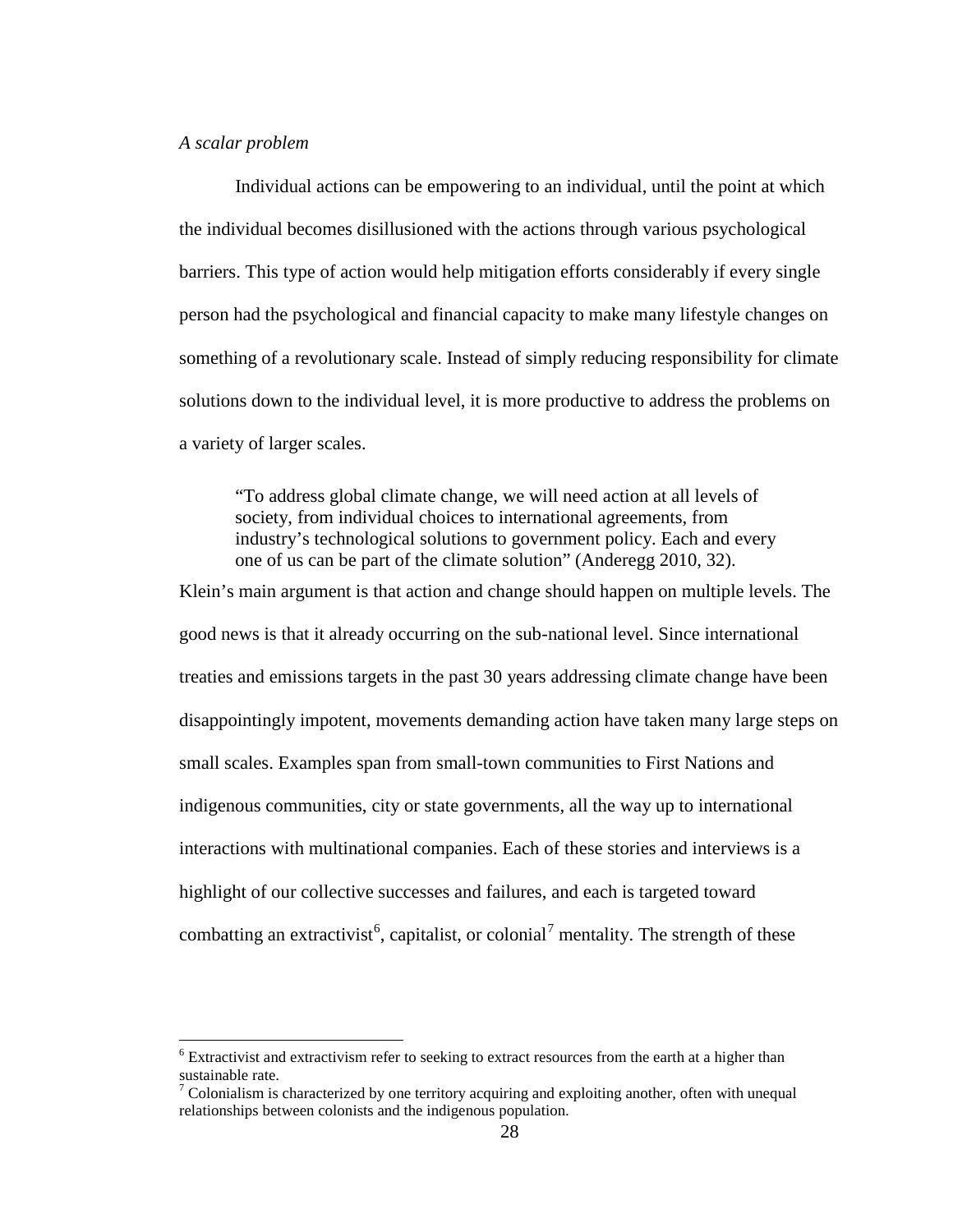examples, both current and historical, communicates optimism that small-scale political action can make changes to large economic and political systems.

There is a tradition of thinking locally in American environmentalism. In particular, various Not In My Backyard or NIMBY movements gained a lot of ground in the 1980s. These were families and communities working against pollution at superfund sites, landfills, and waste storage sites in defense of their homes and children. Like these past community movements, some current movements are aiming to do the same. Klein in particular is a champion for the grassroots narrative.

The most recent example is the battle against the Keystone XL pipeline that began in 2010 and continues to the present. Because of the intensely destructive nature of both the oil extraction from the Alberta tar sands and the future carbon release from burning this dirty fuel, a number of communities rose up to protest this pipeline. The extraction site would degrade environmental quality in the air and water, putting local residents at risk. The pipeline itself would run thousands of miles through the heart of Canada and the United States, disrupting wildlife habitats and running the risk of spillage anywhere along its length [\(Klein 2014\)](#page-69-4). A large contingent of First Nations (indigenous) communities as well as local residents gathered in protest at various sites near the Alberta tar sands extraction sites. As more attention came to the protests, the actions gained traction at the national level. Despite Congress passing the Keystone XL pipeline bill in February 2015, President Obama vetoed it, citing that the economic benefits of such a pipeline did not justify the safety concerns [\(Liptak 2015\)](#page-69-10).

On a larger scale, there is a consideration for regional independence and autonomy. Considering decentralizing major industries like food and fuel has merit to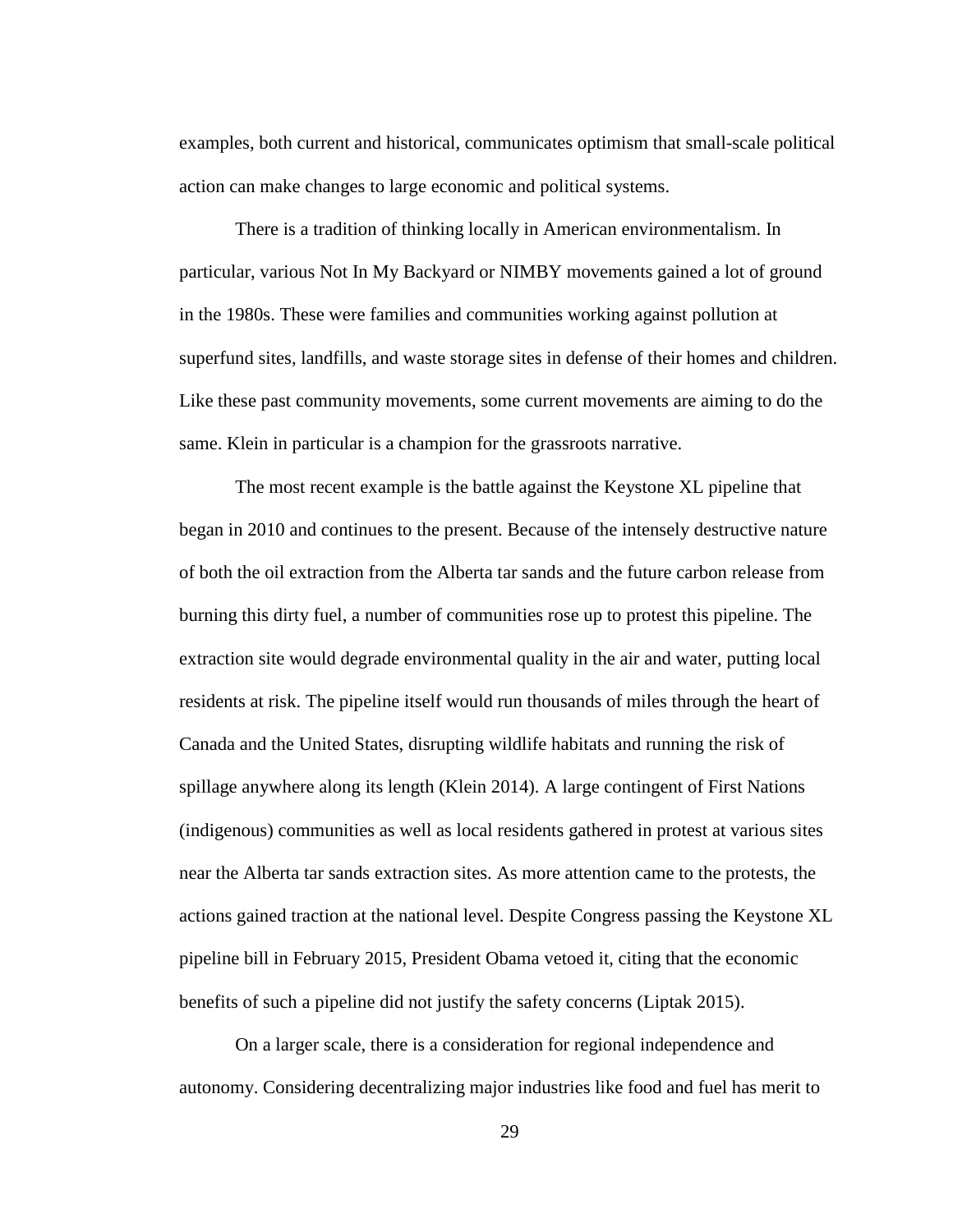it—particularly when considering that decentralized resources are less vulnerable to climate disasters. McKibben cites historical U.S. federalism as the ultimate precedent for creating more autonomous regions. While it may not be possible for all states, it is arguably viable for some places like Vermont or Oregon, where population density is relatively low, natural resources are still relatively abundant, and the possibility for localized industry exists [\(McKibben 2010\)](#page-70-3). It is important to communicate in a way that shows readers there are options for collaborative action, not just individual action.

#### *National and international scale*

The importance of national and international governmental collaboration cannot be stressed enough. On the whole, however, large-scale governance has not been successful at addressing climate change for a number of reasons. As climate change is a global problem, it is crucial that it be addressed on every scale in every country [\(Kolbert](#page-69-3)  [2006\)](#page-69-3). The most effective way would be requiring draconian emissions reductions for every nation, starting immediately. Barring this drastic and unlikely agreement, however, continued international collaboration is essential, even if it is not the most effective.

Outside of the scope of governance, individuals have an opportunity for international collaboration too. The advent of the Internet has allowed for new and unique forms of sharing, networking, educating, and learning that is unrestricted by distance or cultural difference [\(McBean and Hengeveld 2000\)](#page-70-1). This is an excellent opportunity to organize, as McKibben discovered in his establishment of 350.org. The organization and website are designed to enable grassroots organizations globally. The global network extends now to 188 countries [\(McKibben 2010\)](#page-70-3).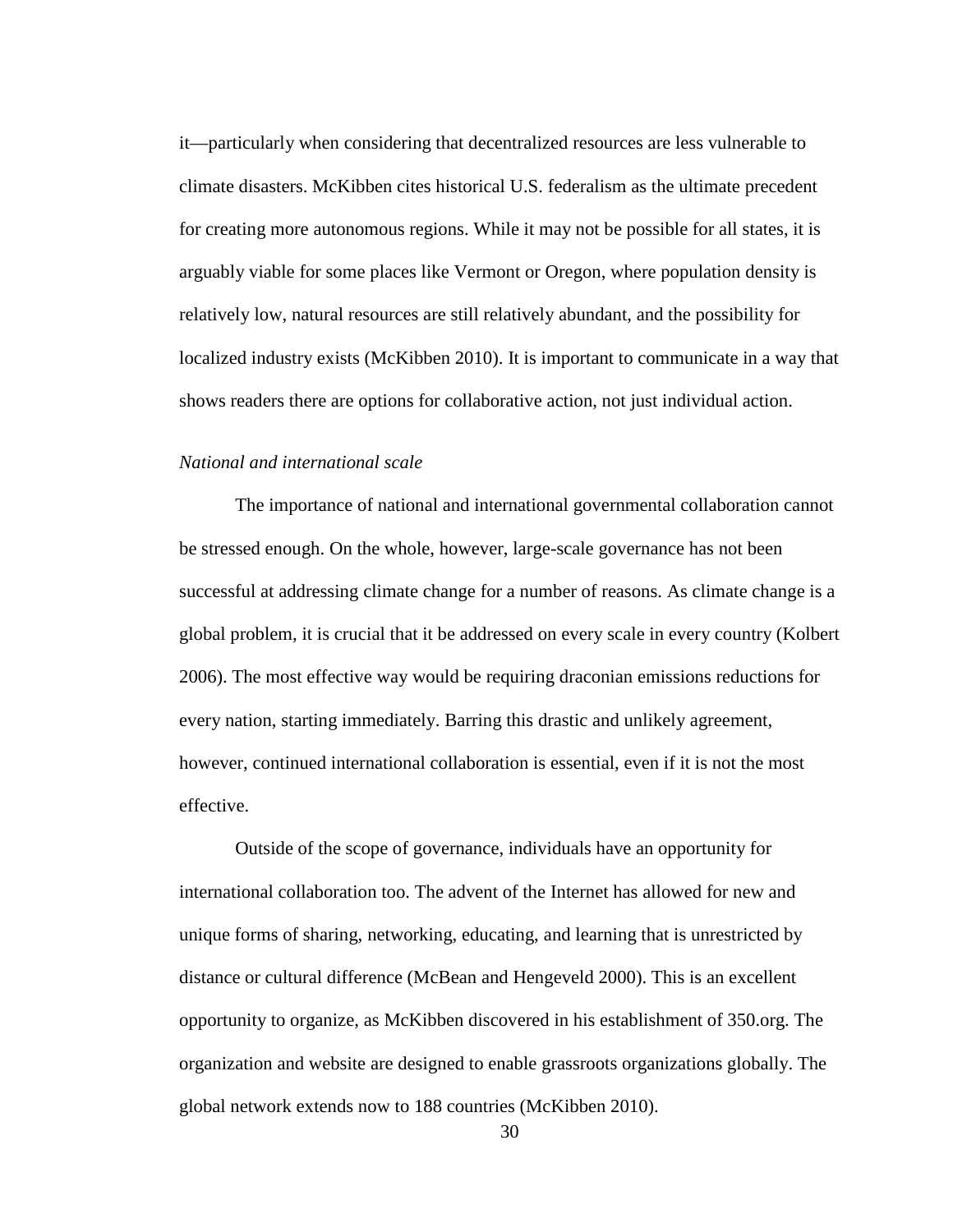Despite the relative inaction and lack of success on the national scale, using strategic language and analogies for a nation-focused message has potential.

#### *Communicating through historical analogies*

The case for the national government's role is perhaps the strongest within the examined texts. National governance on climate change has potential to be the most uniformly effective. Gore, as a politician, leads the charge for national legislative action, with a clear edge of frustration for the continued inaction that he battled throughout his tenure as a senator. For some, it is a moral imperative that the U.S. government take on stricter intervention policies and mandate emissions reductions [\(Klein 2014,](#page-69-4) [Gore 2006\)](#page-69-8). As four of the five authors are American, there is a particular air of American exceptionalism $\delta$  and isolationism as well. With all the ingredients for political change, communicators simply need to catalyze the political will. An engaging way to do this is by combining the first two best ideas—to promote a scalar argument with strategic language. Within the texts are a series of historical analogies that provide a useful framing, using hindsight and common experience to encourage reversing national resistance to change, and perhaps inspiring global leadership. Lakoff confirms the strength of analogies in political discourse, stating "the metaphor is dormant, there in our brains, waiting to be awakened" [\(Lakoff 2004, 54\)](#page-69-7).

There has been considerable resistance to nationwide behavioral change in the U.S.'s recent past. Some of the more notable examples include seatbelt and tobacco usage. Millions continued using tobacco and smoking cigarettes, even after it was

<span id="page-36-0"></span><sup>&</sup>lt;sup>8</sup> American exceptionalism can be defined as a very specific form of nationalism and a belief that the U.S. has a moral high ground based on historical development, personal freedoms, etc.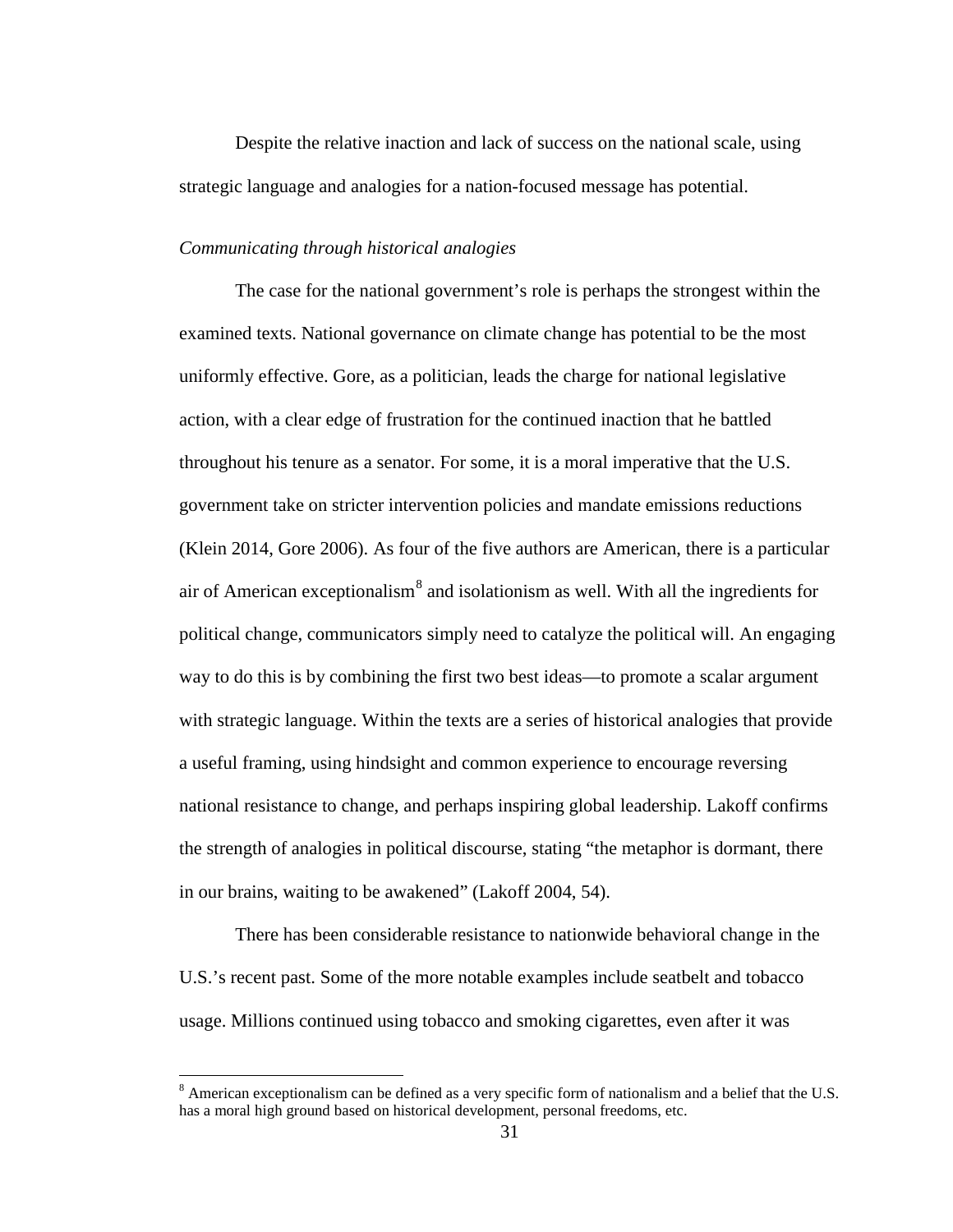shown to be harmful [\(Oreskes and Conway 2010a,](#page-70-5) [b\)](#page-70-6). What is now common sense, like wearing a seatbelt, was once not common practice. Using an analogy like this leads readers to realize that recognizing harmful behaviors and adopting new ones is a process that takes time—these things are clearer in hindsight. This analogy also reminds readers that science and technology are always improving, often for the betterment of human health.

The most striking analogy serves as a call to action: "at first, even the truth about Hitler was inconvenient. Many in the west hoped the danger would simply go away. They ignored clear warnings and compromised with evil, and waited, hoping for the best," [\(Gore 2006, 11\)](#page-69-8). While this image is shocking, that is entirely the point. Just considering for a moment that Gore opted to use Adolf Hitler as an image analogous to the specter of the climate crisis—and every connotation that goes along with him should cement in the reader's mind that waiting for the danger to go away is not an option. The powerful image implies that national leaders cannot afford to delay any longer because climate change is a threat because of the potential ramifications for all of humankind.

In order to reframe this moral imperative into an achievable goal, it is also useful to employ historical analogies to successful American leadership. While several authors identify WWII as an example of successful U.S. leadership [\(Gore 2006,](#page-69-8) [Kolbert](#page-69-3)  [2006\)](#page-69-3), a more relevant and recent example is the Montreal Protocol. In the 1980s, after it was discovered that there was a growing hole in the ozone layer over Antarctica, and that the culprit was the notorious CFCs, the UN went into conference and signed a treaty to phase out the chemicals [\(Oreskes and Conway 2010b\)](#page-70-6). The parallels here are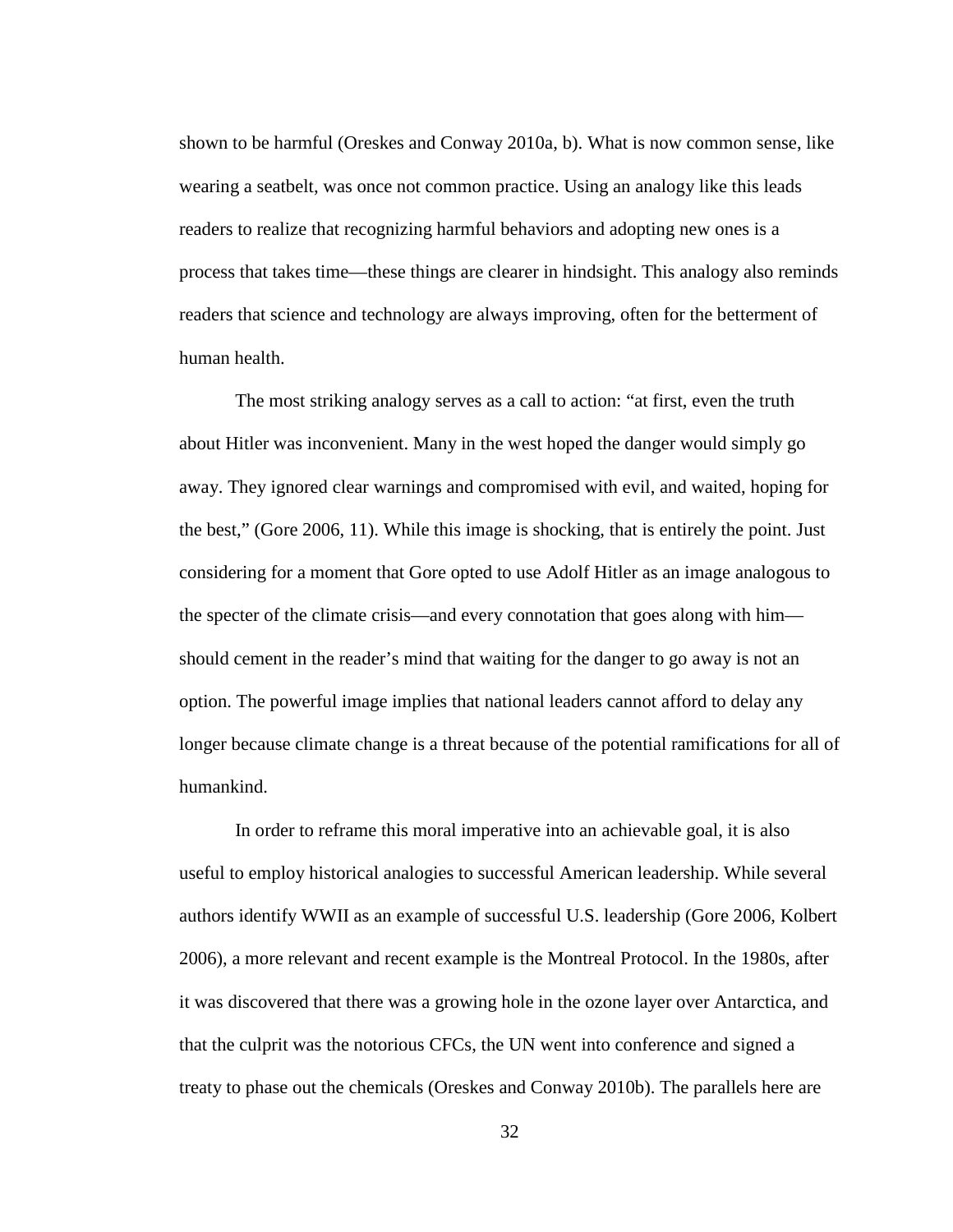clear—a global environmental crisis is identified and its cause is human action. With U.S. support and ratification, the phase out is considered a success, as the effects are slowly returning to normal. Unfortunately U.S. support and ratification are not a reality yet for the climate change problem. Despite strong U.S. support in the UN for the Kyoto Protocol and its emissions reductions [\(Gore 2006\)](#page-69-8), it remains un-ratified by the U.S. Senate. The U.S. is alone among all the nations that attended the Kyoto Conference except Australia. This is extremely disappointing in the case for U.S. leadership. Climate change is simply too delayed in time and space to be comparable to the ozone hole problem and its prompt resolution [\(Kolbert 2006\)](#page-69-3). Yet there is still hope that U.S. national leadership may pull through, better late than never.

Another analogy is the historical precedence in the U.S. for peaceful revolution. For example, the peaceful passage of leadership from one president to the next, as well as the passage of bills into law that radically change national policy has been happening for the last 240 years. In Gore's words, change in the U.S. is a long time coming, but the tipping point just requires a signature.

A final historical analogy, and a highly prescriptive one, is the call for a national project. The U.S. has had extremely productive and innovative periods in the past. Notably, the national highway project put hundreds of thousands of Americans to work and created a huge and integrated transportation system [\(McKibben 2010\)](#page-70-3). Another important example is the conservation ethic and propaganda during WWII. Fuel conservation, planting gardens, and non-traditional workers were encouraged to support the war effort. This time is remembered as one of the most productive and most united eras of U.S. history [\(Friedman 2008\)](#page-68-6). The metaphor of the nation as a family is a strong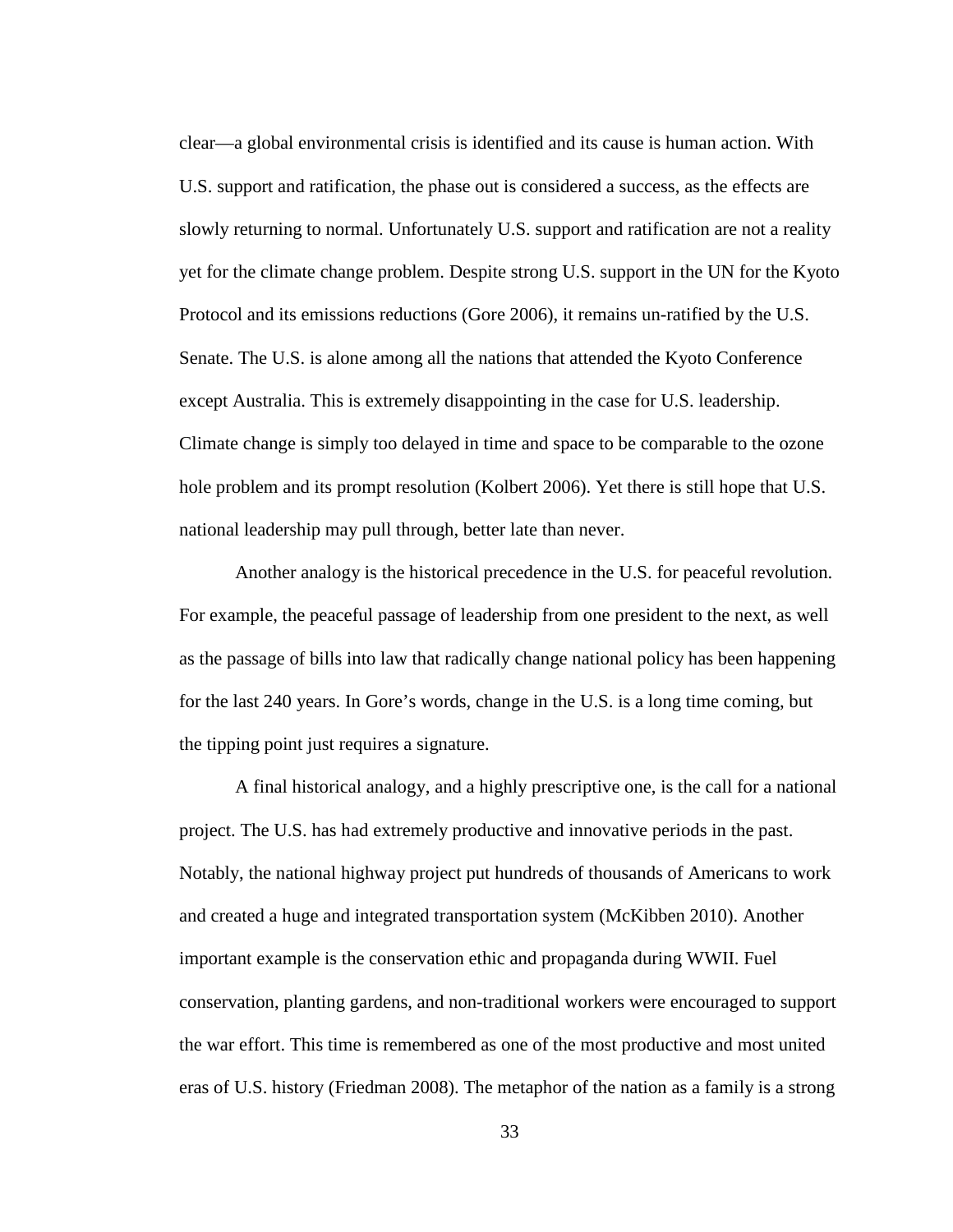one [\(Lakoff 2004\)](#page-69-7). With the motivation behind a national project for climate change mitigation, the full force of political will and resources would be directed towards addressing problematic behaviors and institutions on a national scale.

#### *Political and social spheres linked to the economic sphere*

The emphasis on nation and community within the texts indicates that the era of social individualization is outdated. The authors aim to empower their readers by going beyond what an individual can do to stop climate change and into the realm of what groups of people can be empowered to do. Klein offers that seizing the political will and running with it is the most crucial element [\(Klein 2014\)](#page-69-4). After all, "political will is a renewable resource," if only it can be harnessed [\(Gore 2006, 278\)](#page-69-8).

However, in addressing individualization in terms of political and activist empowerment, it is also necessary to discuss individuals as consumers and the systems within which they are economically constrained. The intertwined nature of political and economic power makes individualization closely connected to neoliberal economic policies, as addressed in the next section.

#### **Best idea 3: Rejecting neoliberal economic policies**

The early  $20<sup>th</sup>$  century revival of economic liberalism has caused redoubling in free enterprise, deregulation, privatization, and new to the scene, economic globalization. This set of economic policies, now known as neoliberal economics, has come to be nearly worldwide in the last thirty-six years [\(Martinez and Garcia 1996\)](#page-69-11). Ignoring social and environmental externalities to centralized global markets, dissolving public goods and instead focusing on individual responsibility, and decreased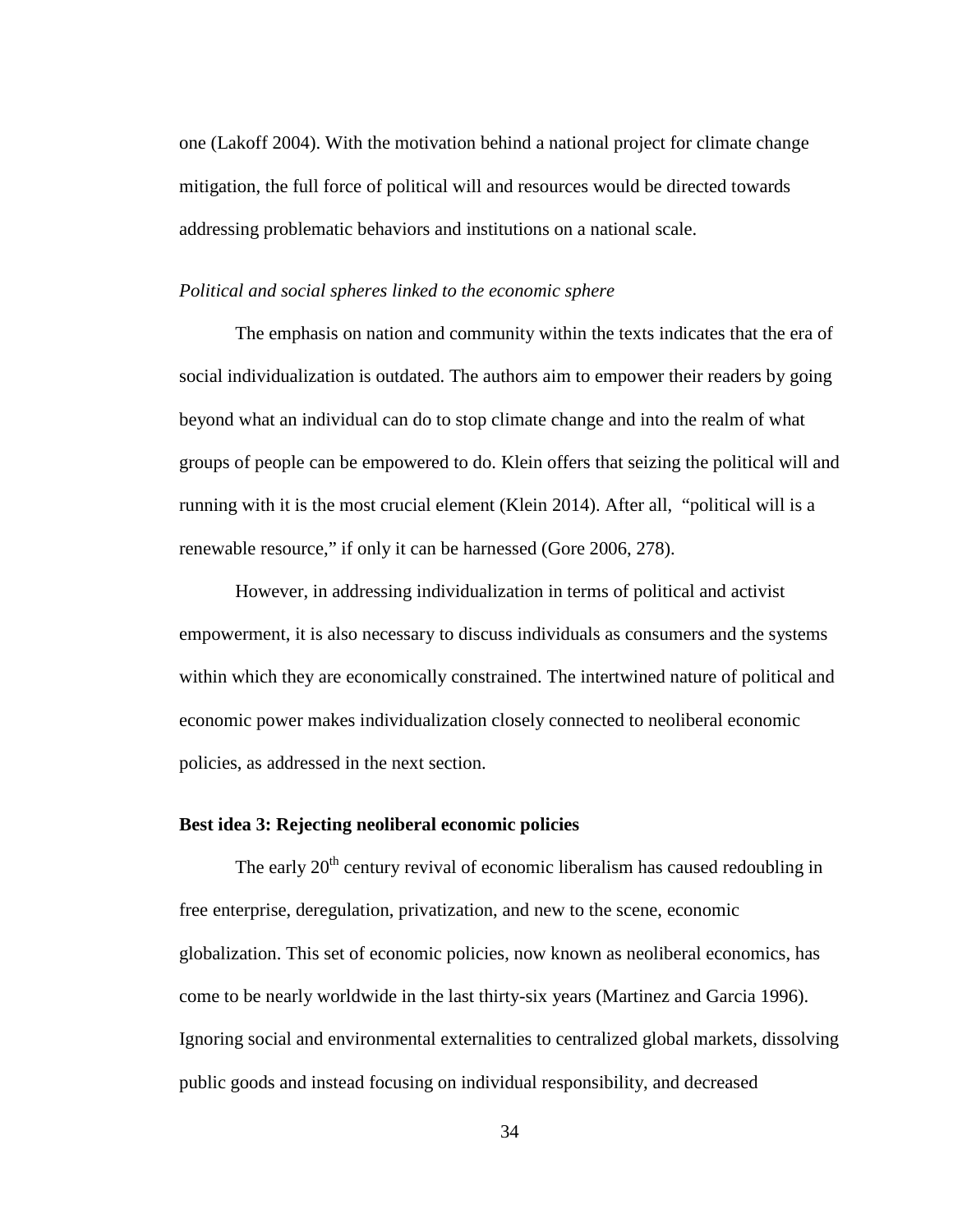government regulation in economic markets and public expenditures all characterize these policies. This way of operating is extremely problematic regarding climate change because, "although environmental problems are the product of the demand for and supply of energy and other goods and services, the dominant response to date has been to assume that demand will grow and to focus instead on reducing the amount of environmental harm per unit supplied" [\(Kysar and Vandenbergh 2008, 10825\)](#page-69-12).

McKibben and Klein in particular criticize the current state of the globalized world as the product of the long western development trajectory and historical colonialism. The causal factors between neoliberal policy and anthropogenic climate change are clear. With little regard for social and environmental wellness, and government deregulation, there is nothing to prevent continued growth in major industries and sectors that are the primary contributors to climate change.

This dominant economic ideology has many individuals "[seeking] to maximize [one's own] narrow advantage, while simultaneously severing so many of us from the broader community where pooled skills are capable of solving problems big and small" [\(Klein 2014, 460\)](#page-69-4). Neoliberal policies come full circle back to individual focus. This creates a straw man because it has people thinking that they are fighting the abstract specter "human nature" or "tragedy of the commons." The most basic assumption of both "modern economic theory and foreign policy" is that "it is irrational to go against your self interest, and therefore a normal person, who is rational, reasons on the basis of self interest" [\(Lakoff 2004, 18\)](#page-69-7). Economic self-interest is shortsighted, however, and does not account for the costs or benefits of the future, nor does it account for things in the public good or public trust [\(Wood 2014\)](#page-70-8).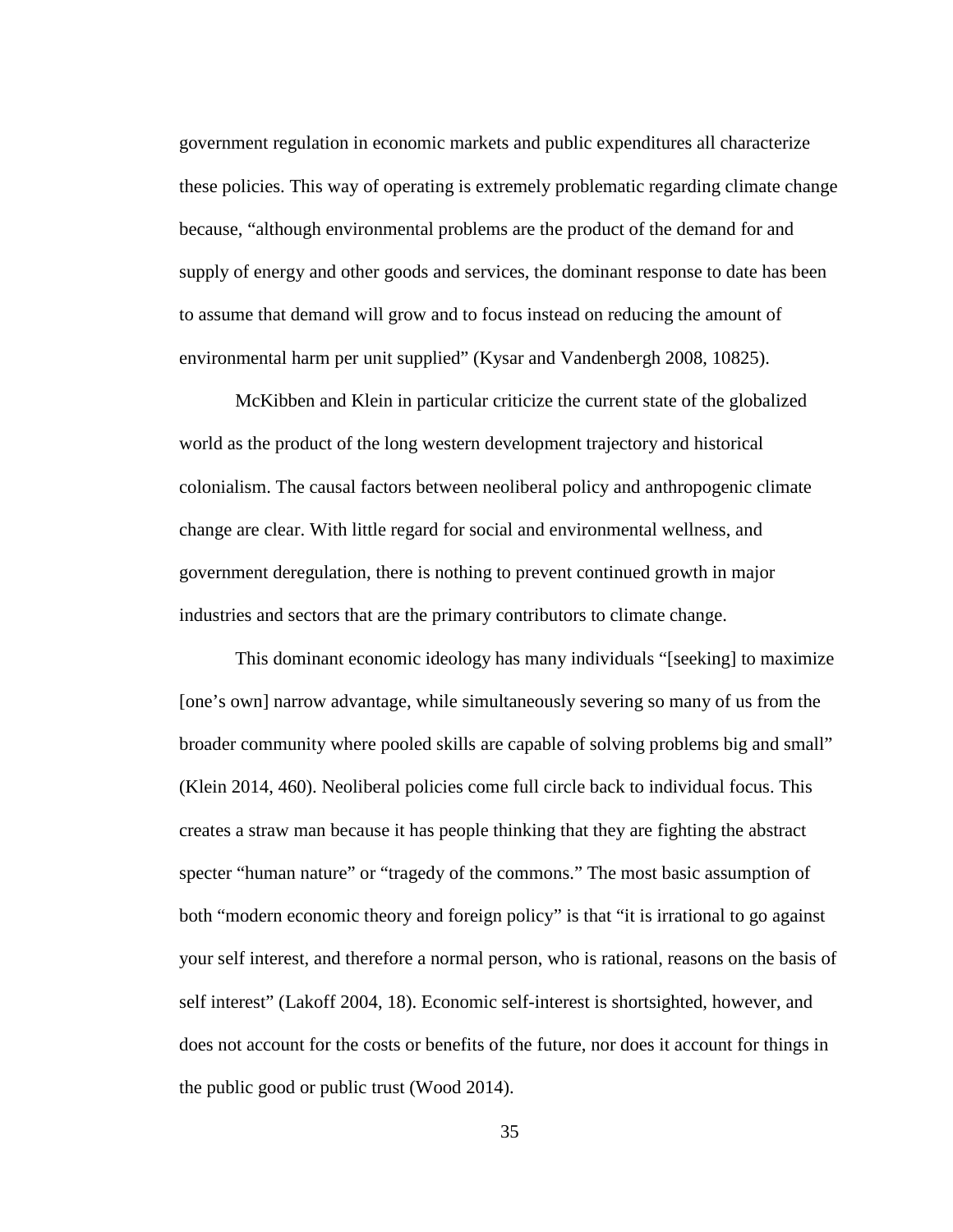The flaw to individualism is that "we can no longer imagine that we are part of something larger than ourselves—that is what all this boils down to," [\(McKibben 1989,](#page-70-7)  [71\)](#page-70-7). And individualization of responsibility takes that social separation a step further by creating a false perception of individual control. Believing that the free, unregulated market will correct itself misses the fact that industries and firms do not cover the true cost of carbon release and environmental degradation. Holding to that assumption places the burden of environmental responsibility squarely on the shoulders of individuals, when in fact the vast majority of responsibility belongs to industrial manufacturers and energy producers. Without intervention into markets and industries, businesses and consumers may continue on a business as usual route.

#### *Consumer sovereignty in a demand driven market*

When a perfect market relies on the "invisible hand" and free enterprise, the real power comes from consumer choice, and the course of the market is determined by demand. In real markets however, taking into account scarce resources, government regulation, and irrational human choices, the situations are much more complicated. In the rhetoric surrounding the empowering nature of consumer choice there are fallacious arguments; in all actuality, consumerism is not the way to address environmental problems. This messaging aims to empower individuals to change the world through buying "green", often falling into all the categories of problems with individualization addressed in the previous section. Friedman unapologetically condemns easy individualistic fixes like those that show up in magazines or online as part of the "green hallucination," not the "green revolution." Maniates offers a criticism of this marketing rhetoric: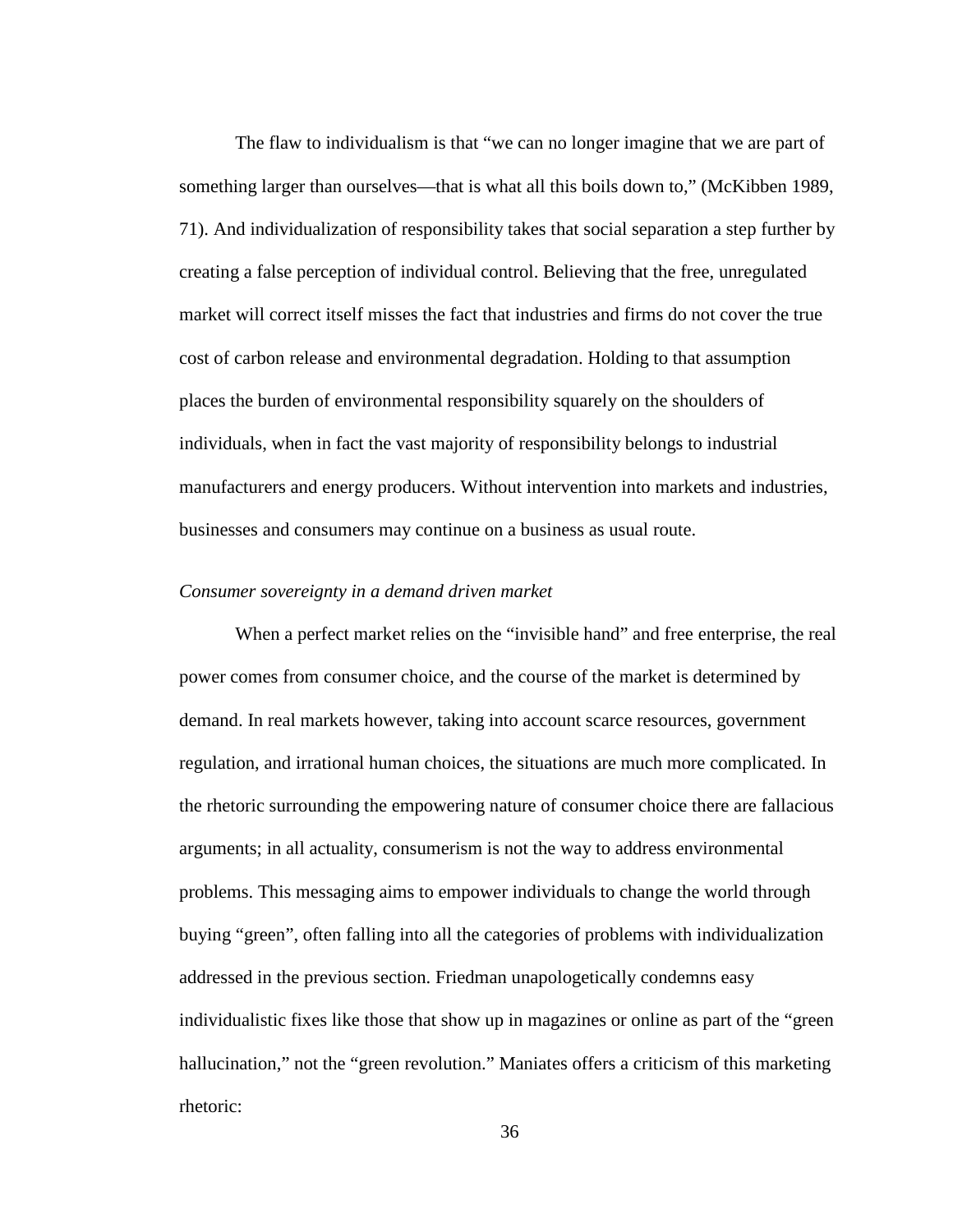"They paint a picture of smart appliances, and happy citizens. How do we get to this future? Not through bold political leadership or citizenbased debate within enabling democratic institutions, but rather via consumer choice: informed, decentralized, apolitical, individualized" [\(Maniates 2001, 41\)](#page-69-9).

A more effective tactic is empowering individuals to think as citizens before consumers. Where individuals can only make lifestyle changes based on demand consumers are entrenched in the infrastructure of subsidized costs, and have a "choice", there is little to no ability to change the economic momentum. There is especially a lack of perceived ability to change the way things are on an institutional level. With the public sphere being so denigrated by neoliberal capitalism, individuals often slip into a mentality of, "why should I make myself worse off than someone else who is unwilling to change lifestyles, particularly if it won't make a difference?" [\(Gifford 2011\)](#page-68-9).

Because of this slippery slope, individual consumers cannot be left the choice and responsibility of "voting with their dollar" and saving the planet. Consumer sovereignty is one thing, but what the market provides is another. Were the market entirely demand-driven, the global economy might be in a different situation today. Instead, the markets for environmentally friendly goods are fabricated and do not reflect the extent of options that exist. The neoliberal notion that "the invisible hand" will correct for things like negative market externalities and maximize both consumer and producer surplus is naiveté [\(Klein 2014\)](#page-69-4). This problematic norm relates back to the conversation on climate change, because "our current public discourse is focused on the shortest of short term values" and therefore results in Americans "avoiding the most important issues and postponing the really difficult choices" [\(Gore 1992, 11\)](#page-68-8).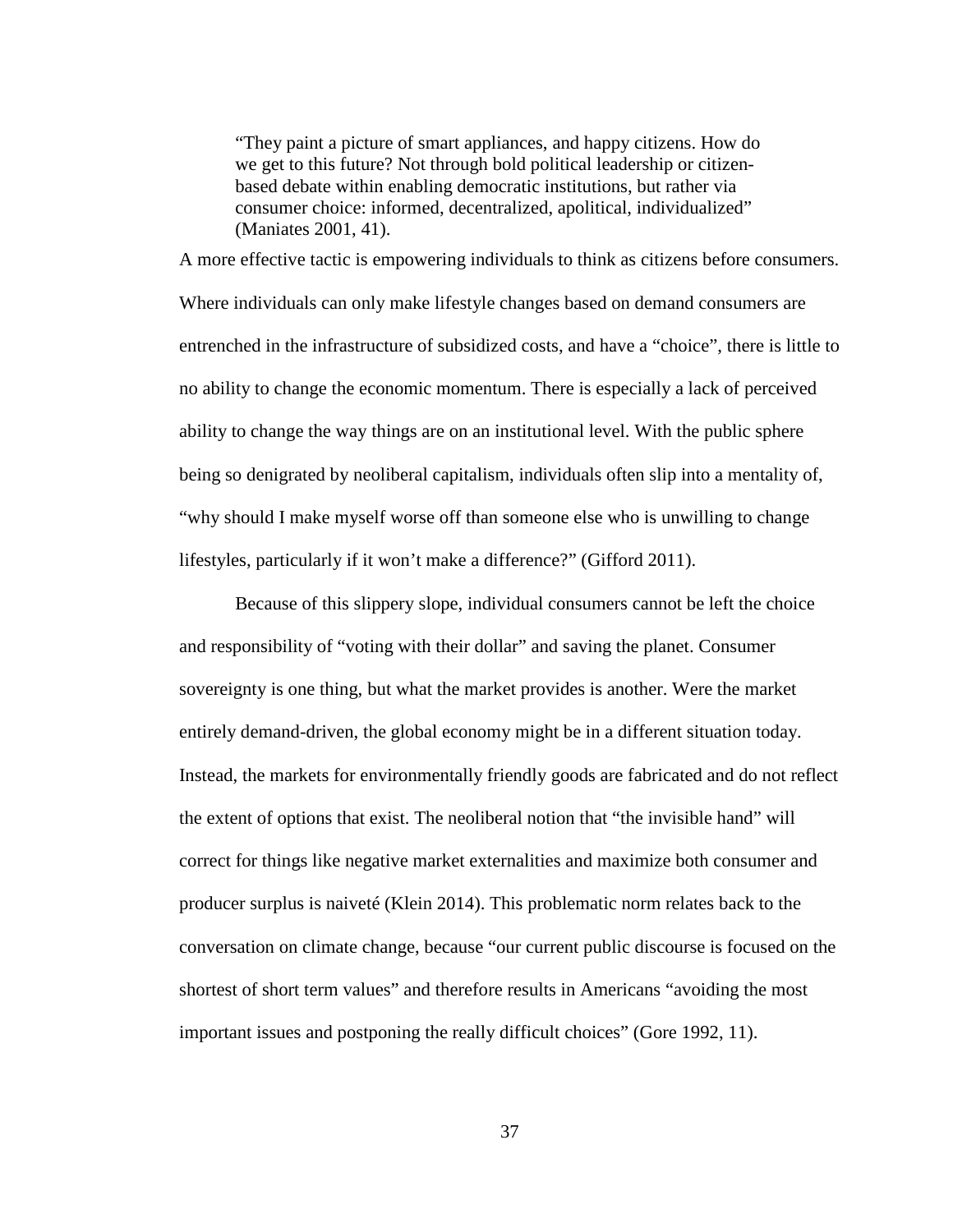Climate change skeptics and generally apathetic individuals also embody why "invisible hand" economics simply will not work to correct environmental problems. As long as individuals or groups are willing to turn a blind eye for whatever reason, there won't be any market push in a new direction. McKibben offers a unique narrative on the relationship between human beings and fossil fuels. He paints a macabre picture of humanity, pointing out that "over the last century a human life has become a machine for burning petroleum," and that humans could now be mistaken for beings dependent on fossil fuels to live [\(McKibben 1989, 123\)](#page-70-7). He further scorns the gross affection that our society seems to have for fossil fuels. "If an alien landed in the United States on some voyage of exploration, he might well report back to headquarters that we were bipedal devices for combusting fossil fuels" [\(McKibben 2010, 28\)](#page-70-3).

On the grounds of dispelling the trend of individualization and shifting economic policy to address the serious climate problem, communicators must reject the idea of business as usual neoliberal economics. Believing that the unregulated demanddriven market economy will fix climate change is nothing short of naïve and creates a false sense of complacency with individual action.

#### *Intertwined politics and economics*

Two hundred years of unbridled growth has led to the current industrial system, the "size and complexity" of which "makes even the most obvious and immediate changes physically difficult" [\(McKibben 1989, 121\)](#page-70-7). The industrial system is so intertwined with American day-to-day life, McKibben says, that it is "psychologically all encompassing." Heavy criticisms for the co-dependent nature of government spending and the economy are important in recognizing the institutional flaws. The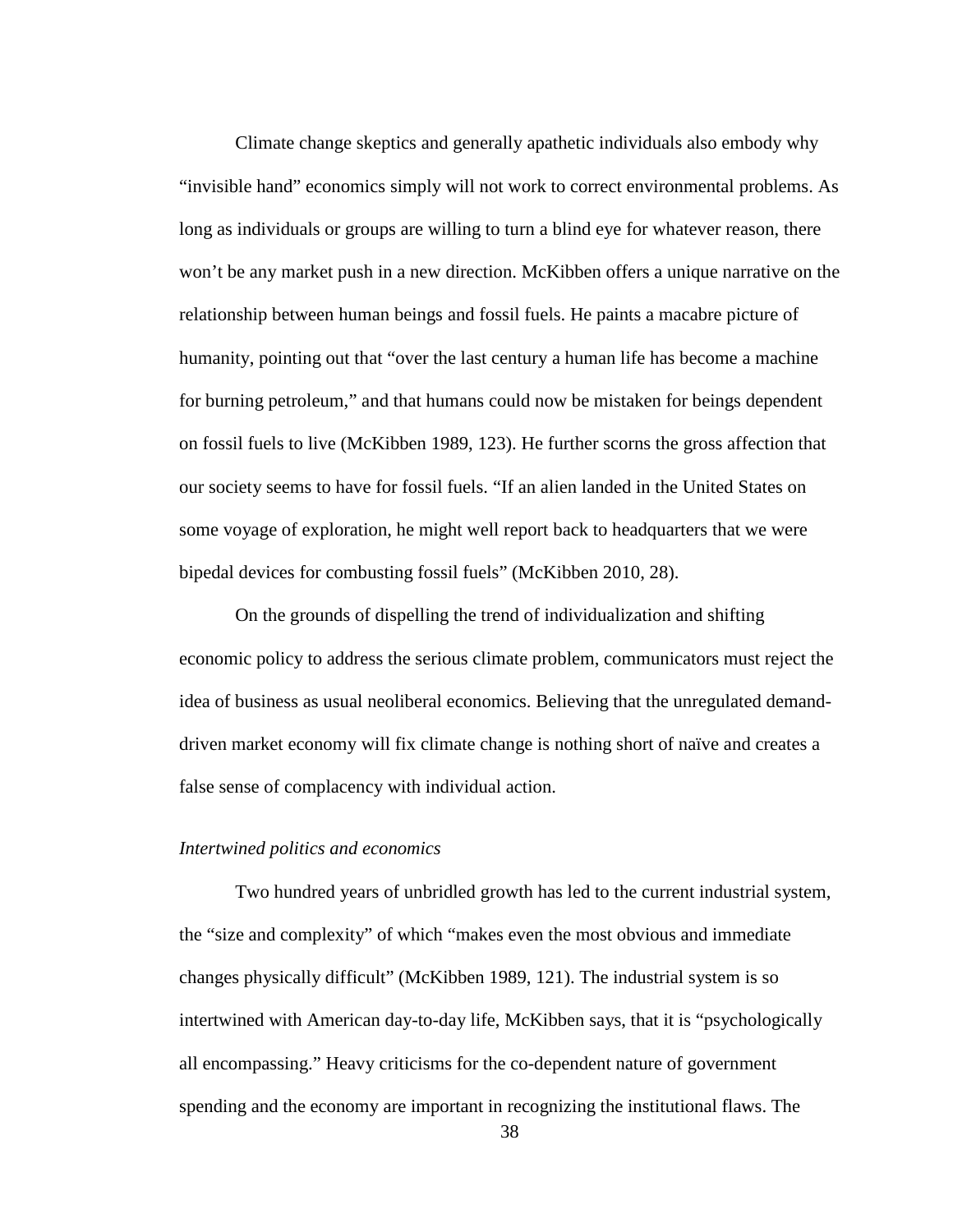concept that an industry is "too big to fail" is frightening; when an enormous industry threatens collapse, is its national government expected to keep it afloat? When the norm is that government subsidies uphold economic sectors like the automobile industry and large banks, there is very little resilience against disasters. This makes the case for decentralization.

#### *Pros and cons to decentralization*

It is important then to suggest not only attacking the problem at the root globalization and large corporations—but also decentralizing, regionalizing and localizing the main causes of greenhouse gas emissions. Among these are energy production, transportation, agricultural uses, and other large scale centralized forms of fossil fuel consumption. "Many small things breed a kind of stability; a few big things endanger it," [\(McKibben 2010, 108\)](#page-70-3). A disaster—whether fiscal, natural, or otherwise—will have less impact if there are more plentiful and smaller institutions to cope with it. To use McKibben's example, a small bank collapsing can be corrected if there are other small banks to pick up the slack. A crop loss on a small farm is far less devastating than a crop loss on an enormous industrial farm. A focus on the idea of spreading out the burden in all aspects of society, besides simply making a region or nation more resilient to change, has the co-benefit of bringing income and jobs to local areas.

What, then, is holding industries back from making necessary changes? They scorn the idea of confronting sunk costs and development inertia. The fact that development and investment take a long time to realize benefits mean that in order to begin mitigation, "everyone must sacrifice" and "someone has to eat the cost." The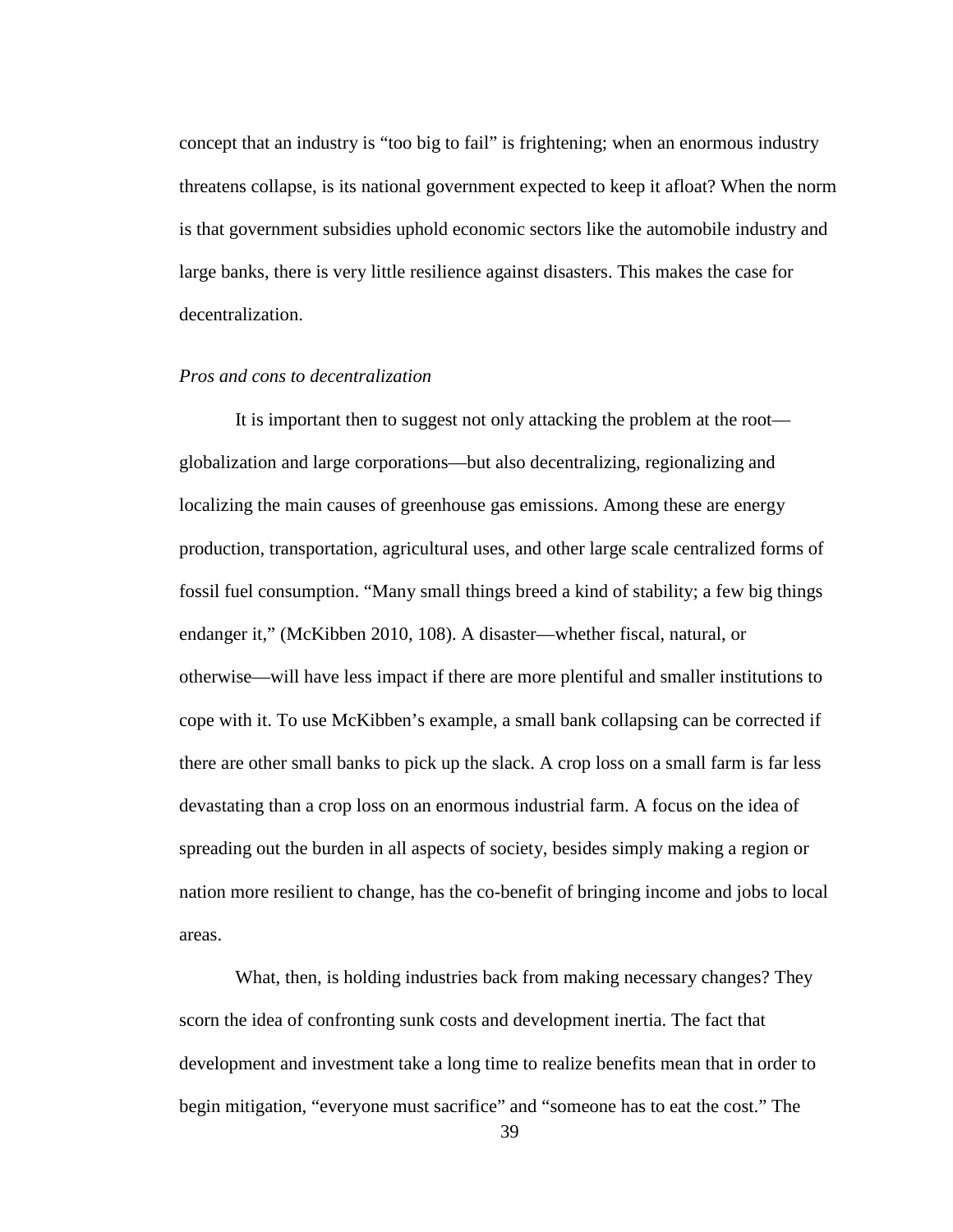fossil fuel industry is the embodiment of "too big to fail". This is the key problem in the economic system that we live in, where everything is too big and centralized to be sacrificed, even if it would be for the better. In regard to costs, in Klein's words, the "Right is right". The investment involved in uprooting current infrastructure—both government-owned and industry-owned—is considerable, hence the general unwillingness of profit-seeking industries to make unmandated changes.

#### *Growth or conservation?*

The question then becomes one of growth or conservation. If unbridled capitalism is the culprit, what is the best way out? The option involving decentralization, killing economic growth, and potentially stagnating the economy is uncertain. But so too is the route of growth, technological optimism, and continuation along the same path.

Considering the vast complexity of the global economy, there is likely a considerably long turnaround time for its behavioral momentum. Because of this inherent vastness, there is considerably advocacy for a green growth spurt. This idea rejects recalibration of the economy, saying the "modern world is a growth machine that no one can turn off" [\(Friedman 2008\)](#page-68-6). Despite his attention to a conservation ethic, Friedman stands firmly behind a growth-based solution and is a clear proponent of technosalvation<sup>[9](#page-45-0)</sup>, though he imparts upon his readers that our current political and economic systems are constraining the collective ability to respond to climate change.

<span id="page-45-0"></span><sup>&</sup>lt;sup>9</sup> Technosalvation and techno-optimism refer to a belief that both technology and human ingenuity can keep pace with the impacts and hazards relating to climate change. It has been cited as a barrier to climate action [\(Gifford 2011,](#page-68-9) [Leiserowitz and Fernandez 2007\)](#page-69-5).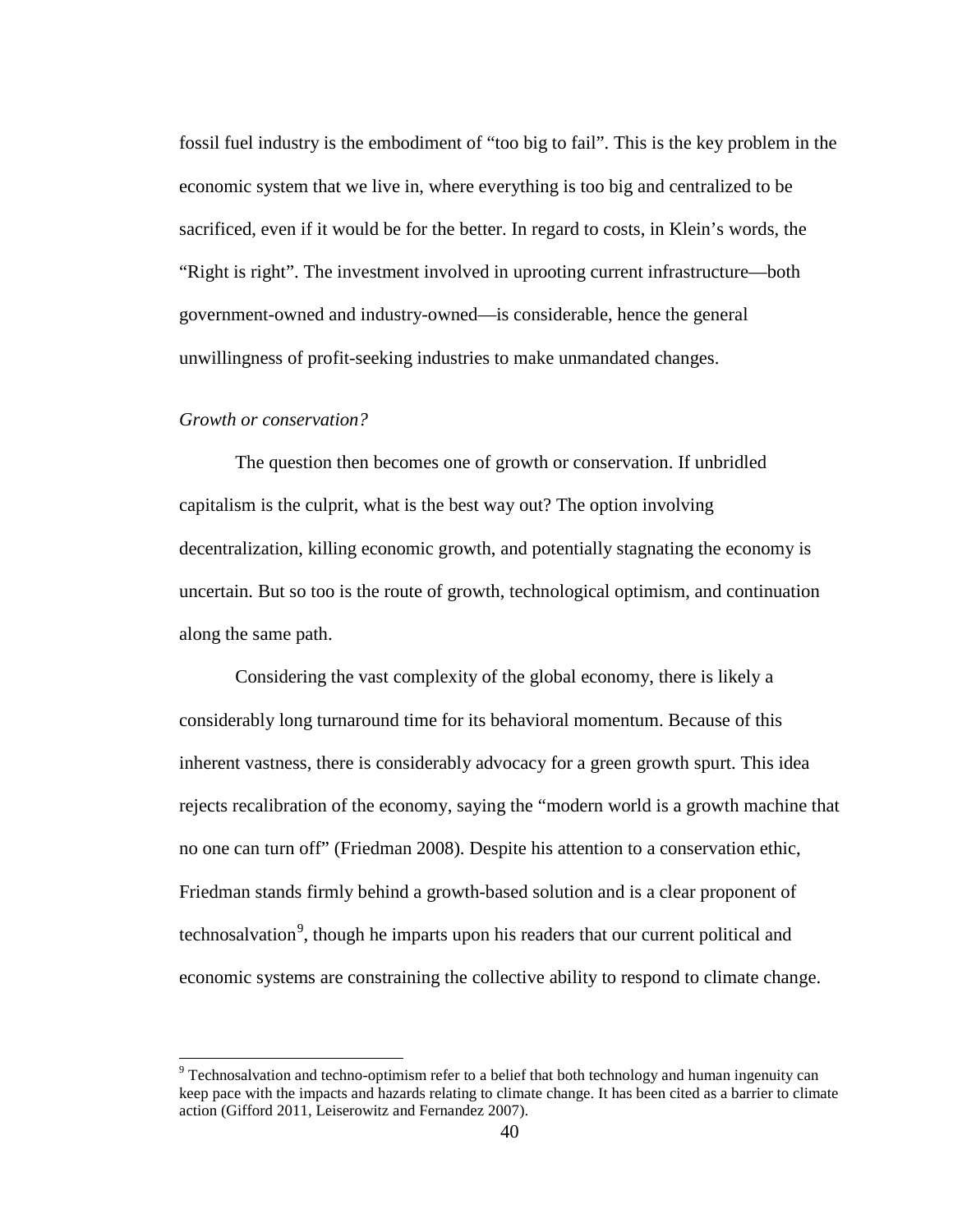He insists upon replacing one economic system with another, more efficient and "green" system, at once describing his proposal as a project and as a revolution.

McKibben professes his support for a techno-fix to climate change if a feasible one existed, but claims that techno-fixes and continued consumption are usually just a cop out solution. Technology-based solutions are a consequence of further centralization, which McKibben specifically identifies as a societal construct that perpetuates drivers of climate change. Unlike most of the other authors, Kolbert comes right out and says that humans as a species are slaves to climate fluctuation. While this is reductionist and determinist, she follows up with a discussion of geoengineering tactics that might allow us to rise above the fluctuations of the climate cycle and "fix" the Earth with innovation.

Friedman seems to beg the question, with idealism and innovation, there's nothing we can't do, right? He offers a future in which we can have our cake and eat it too. He suggests that, "we don't know how many millions of barrels of oil or kilowatts of energy we could save just by thinking more how we live rather than shrinking more of how we live" [\(Friedman 2008, 194\)](#page-68-6). Growth within the scope of a green revolution that would either allow humans to stop using fossil fuels or to overreach the laws of nature and employ supra-human techniques to forestall climate change or its impacts is supported by several authors as an option.

While it is true that growth is the only paradigm most living Americans have ever known, we always have the option of cutting back and conserving energy and resources instead of investing and innovating our way through the problem. The Carter administration was the only presidency in recent memory that was interested in slowing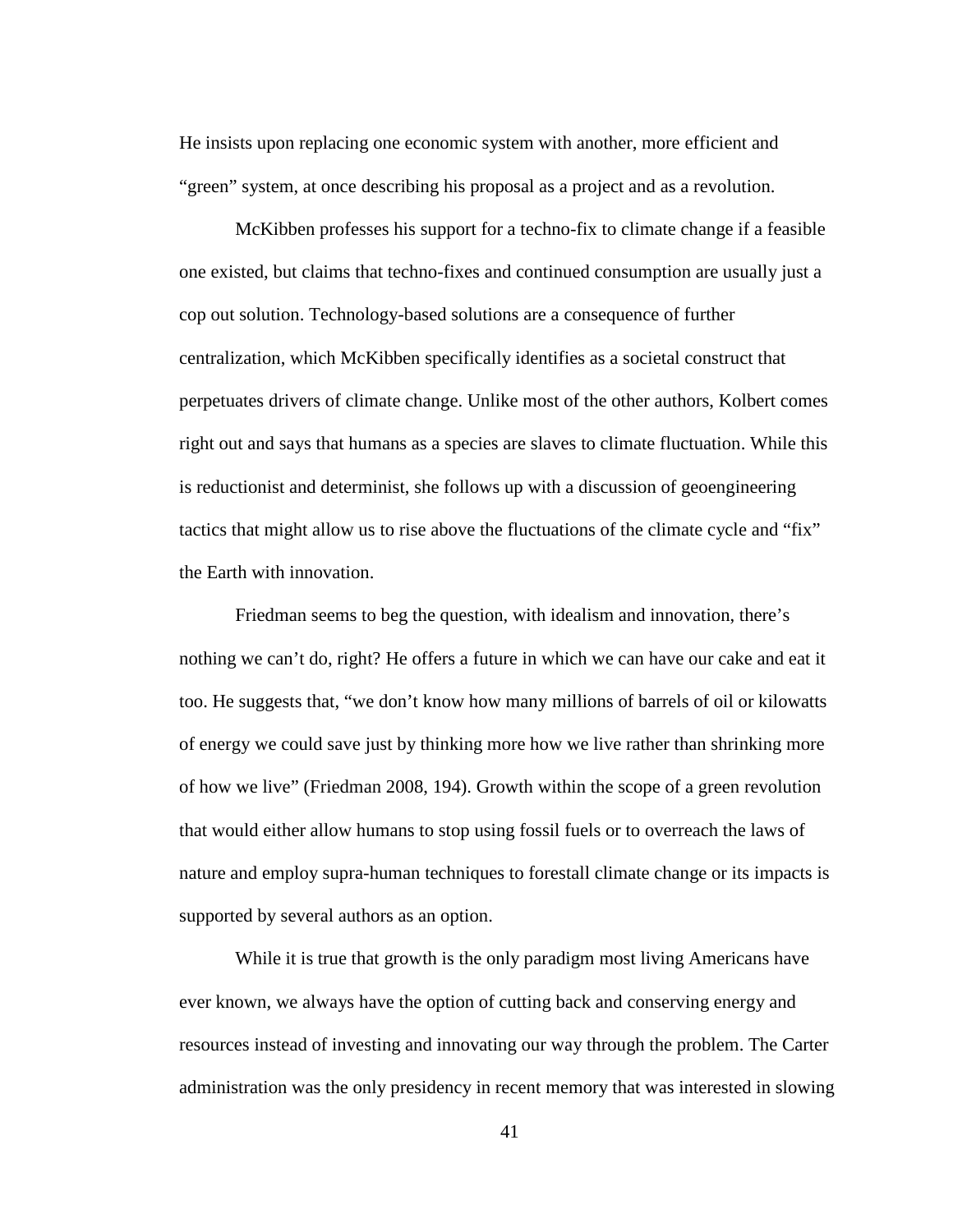economic growth. Since then, especially in light of economic recession, the "policy for a long time has been running deficits, infusing the economy with money in hopes it would kick start it, to "put us on a pathway to growth"[–President Obama]" [\(McKibben](#page-70-3)  [2010, 49\)](#page-70-3). Growing the economy while decreasing environmental impact, all the while still employing neoliberal policies is nearly impossible.

Upholding a conservation ethic brings up yet another question though. While aspiring to end all drilling and coal mining in order to "keep it in the ground" is an admirable moral fight, it is also just as important to fill the void left by fossil fuels, if for no other reason that continuing to serve people's economic needs. Klein pushes for blocking legislative and corporate action, physical sites, and pipelines construction that might enable further pumping of greenhouse gases into the atmosphere. But inherent with blocking action and development means stagnating—with stagnation there is no momentum for either conservation or growth. What current activism for conservation lacks is a concrete idea for what comes next after a "Blockadia" movement. Simply stopping negative progress is not enough; it is also necessary to enunciate how a conservation ethic can be useful in changing behavioral norms.

#### *Finding a middle ground*

Identifying a middle ground between growth and conservation is crucial for an effective message. The middle ground could potentially be a national scale end goal for a collective behavior shift. While growth, investment, and innovation are the more attractive options, it is hard to say what separates true belief in human ingenuity from blind faith in prevailing worldviews and institutions. Therefore it may be difficult to identify what is a departure from the norm and what is just business as usual. An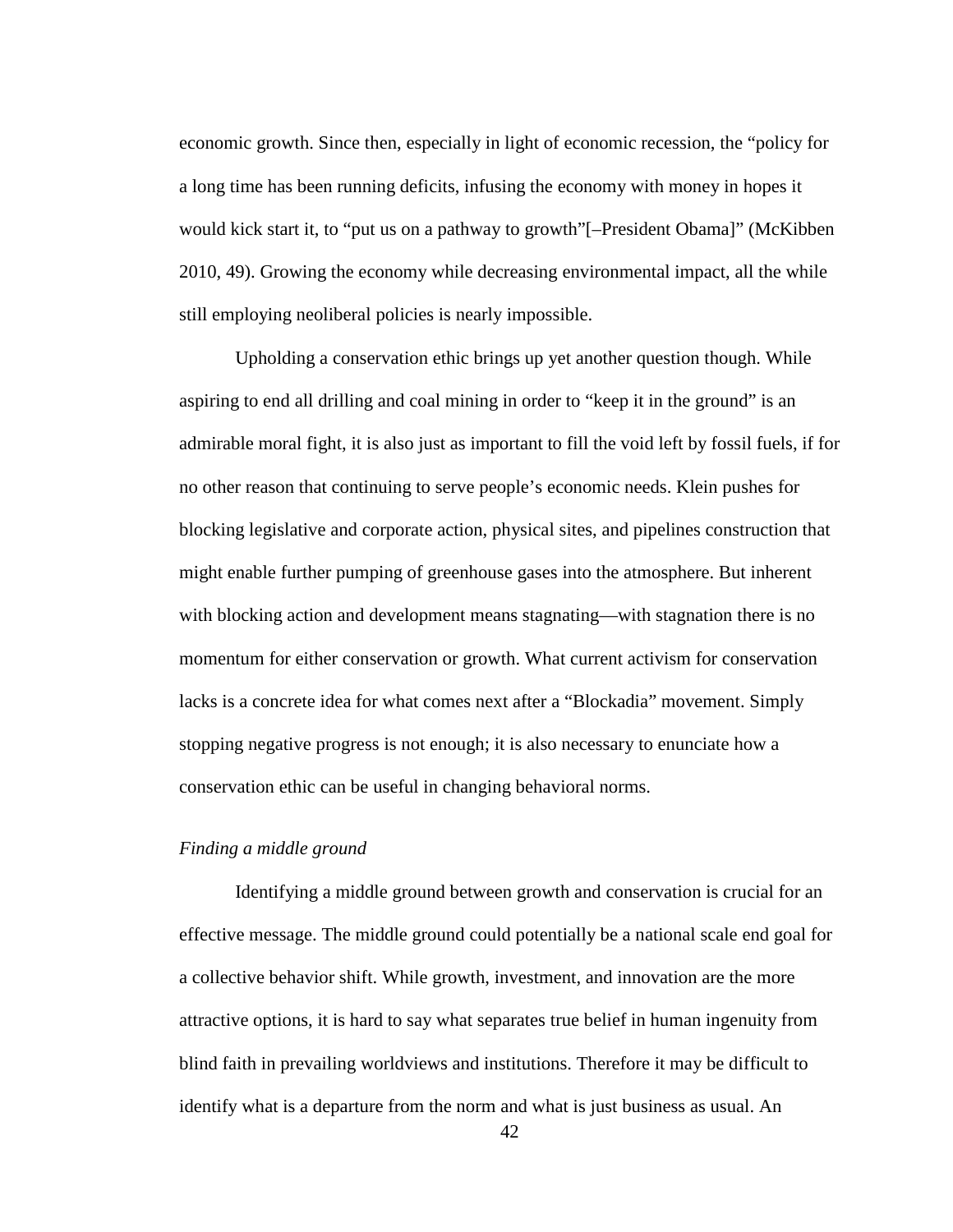accessible message should allow for both growth and conservation, leaving both options wide open as solutions to our global problem, for we must communicate that "tinkering at the margins of production processes and purchasing behavior will not get society on an ecologically and social sustainable path" [\(Conca, Princen, and Maniates 2001, 2\)](#page-68-10).

#### **Best idea 4: Appealing to humanity**

A strong message among the books in this study is framed as an appeal to humanity rather than to fear. While this is a tactic addressed toward the individual, it can contribute to a common set of motivations for collective awareness and effort. These appeals can be targeted internally to oneself and loved ones, or externally to others around the world as concern for human lives, non-human species, and for nature as an entity. Depending on the audience, this strategy can be shaped differently, but the most important component is shaping climate change as a moral issue. There are quite a few ethical implications for climate change, given the global scope, the disproportionate burden of impacts and responsibility, and the varying vulnerability to impacts around the world.

#### *Personal or internal appeal*

A personal appeal forces the reader to reflect internally upon their values and commitments. This type of thinking is easier to contemplate when individuals no longer feel the burden of environmental responsibility [\(Maniates 2001\)](#page-69-9), as addressed previously. Personal or societal disconnection from nature is an issue that plagues modernity. It is a spiritual and physical separation from the natural world that can be seen in day-to-day life through manufactured environments like temperature control and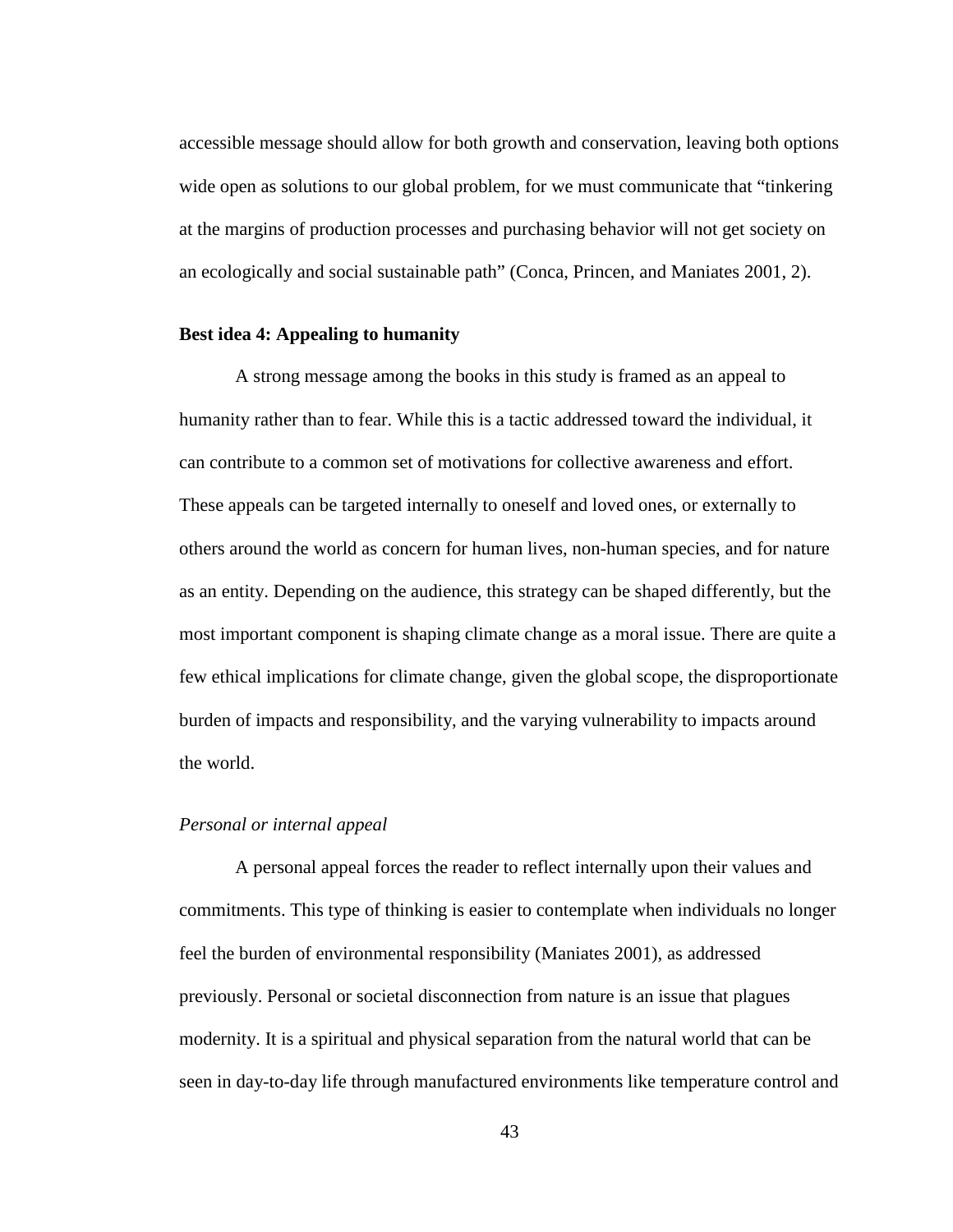decreased interaction with natural objects, as well as the perceived ability to alter the Earth, like through geoengineering. Already, in 1989, McKibben claimed that "we live in a postnatural world" [\(McKibben 1989, 51\)](#page-70-7). The modern way of living, as beings that burn fossil fuels and are a force of nature, is a severely disjointed from the past. Humans have historically and pre-historically relied closely on ecosystems, agriculture, and natural systems to sustain civilization [\(Kolbert 2006\)](#page-69-3).

To some extent, the religious and spiritual connection to nature can be used as an appeal too. Whether dominion over nature or stewardship of nature, the common theme is that human kind is responsible for their collective impact on nature. In examining the human relationship to nature as both a spiritual being and a consumer, McKibben highlights the dichotomous ideals that Americans have for nature. In expecting nature to be a permanent fixture while also consuming natural resources as though they were unlimited, humans demand far too much and sacrifice far too little.

Because of an inherent bias toward maximizing present benefits, a common attitude to have is discounting future generations [\(Gifford 2011\)](#page-68-9). Climate change presents an "incentive problem: the bad effects of current emissions are likely to fall, or fall disproportionately on future generations, whereas the benefits of emissions accrue largely to the present" [\(Gardiner 2006, 404\)](#page-68-11). Yet when addressing the future, authors are likely to address future generations with affection, concern, and reverence. Particular concern is for children and grandchildren of the reader, for that is considerably closer to one's heart, more so even than the consequences in one's own lifetime [\(Gore 2006\)](#page-69-8). The strength of the intergenerational argument makes it the one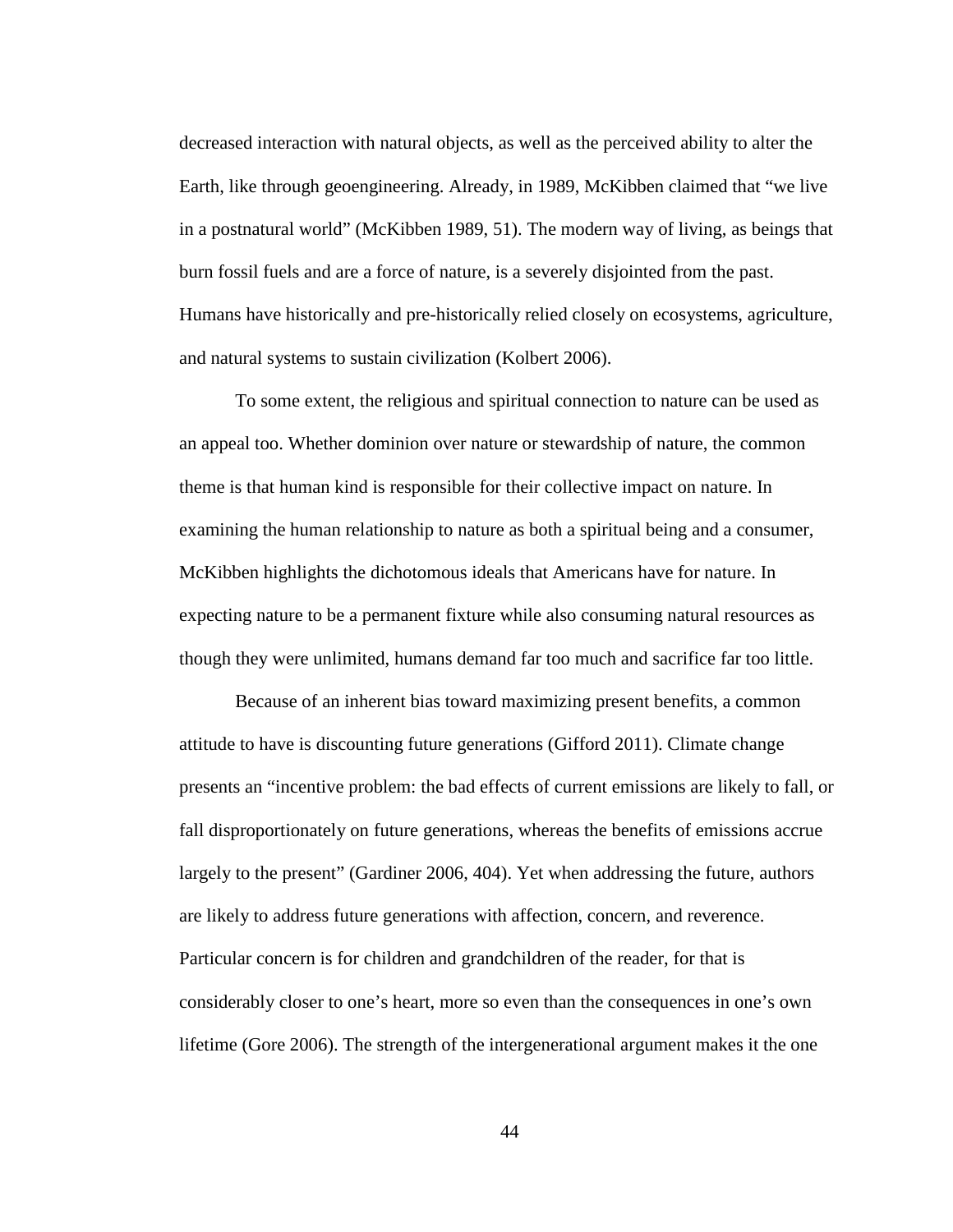most often used when imploring that people should preserve the world, yet there are others at risk of climate change impacts around the world right now.

#### *Concern for others: humans, non-human species, and nature*

Some of the most effective appeals to humanity do not need to include people at all. Often a concern for nature as a thing with inherent value can be convincing. As mentioned, by detaching physical and spiritual human lives from nature, as an entity it is deconstructed into individual parts based on utility for human consumption. This includes both static and living parts—some of the most striking images are those of flagship animal species like polar bears and turtles, as well as natural images like forests and glaciers. Losing elements of nature that we as modern humans have known throughout the Holocene signals a fundamental disruption in the human construction we call "nature" [\(McKibben 1989\)](#page-70-7). The simplified, reductionist version of this message is that, for nature, plants and animals, it is humans' fault that they are in peril; they will continue to die off unless we change our ways.

In a sense, the message is the same for humans as a species too. In regard to impacts like sea level rise, storms of higher frequency and intensity, and rising global temperature, everyone and everything on Earth is in the same boat. Though the field is not entirely level—vulnerability and resilience varies—this is a collective sentence. Gore employs this appeal as he punctuates his message with stories from Hurricane Katrina and its aftereffects. He asks that readers look at the suffering of fellow humans—and fellow Americans—and dares them to say that they can continue with business as usual if these are the consequences.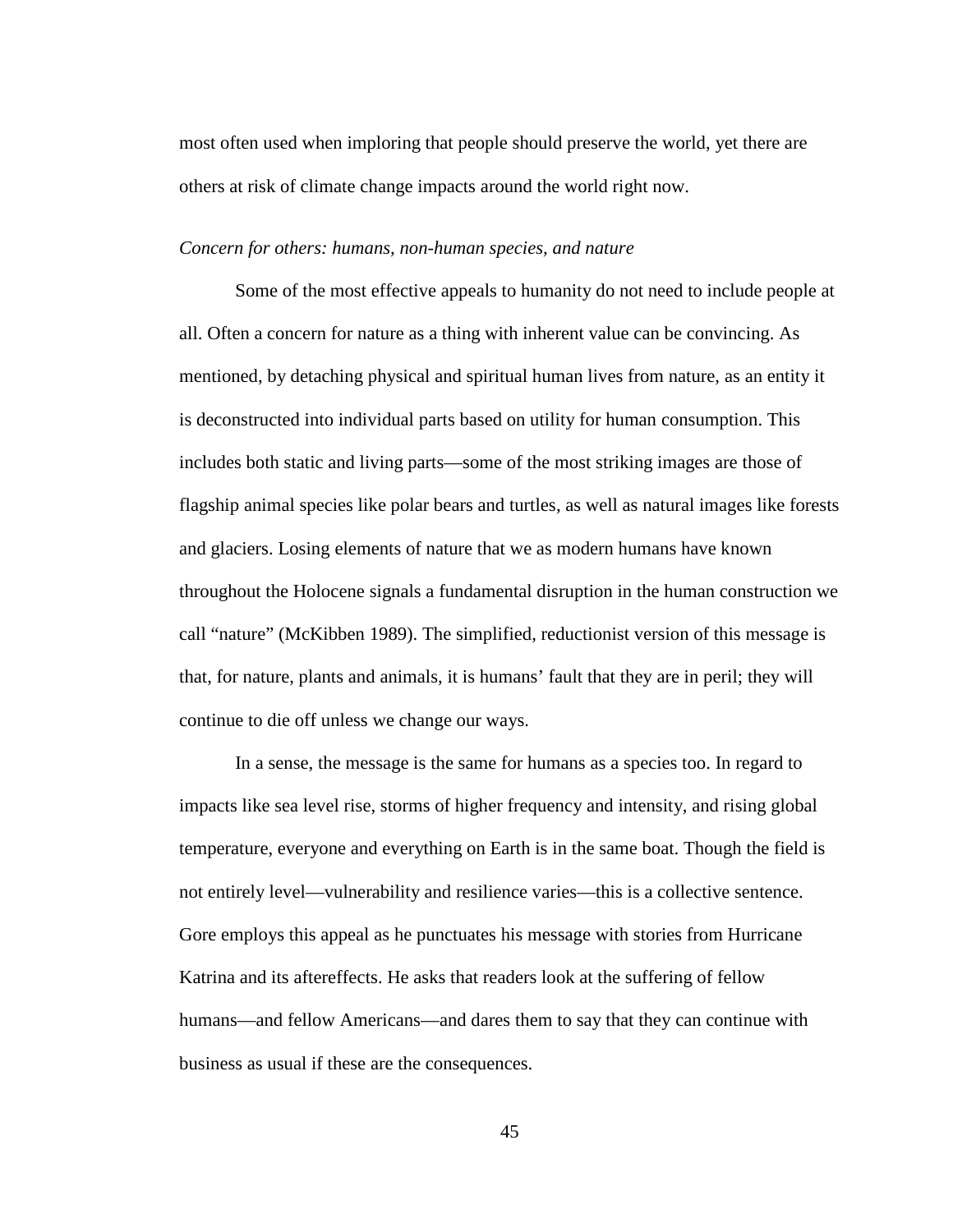Issues stemming from or exacerbated by global climate change beyond developed countries are often overlooked in the works in this study. Concerns for global poverty, food and water security, and climate vulnerability are generally glossed over. World food security is tangentially discussed within agriculture and food production, particularly how it will become nearly impossible to grow food—or even inhabit certain latitudes and locations. There are mentions of worldwide climate change impacts, but usually only in the context of how comparatively rich, resilient, or fortunate the U.S. or the developed world is. Bluntly put, "we don't pay much attention to poor people, so it can astonish us to read stories of just how hard life has become" [\(McKibben 2010, 35\)](#page-70-3). And yet the issue of global poverty is tied up in the very same issues—political disenfranchisement, and economic sectors such as agriculture, energy production, and fossil fuels—as those faced in the developed world and examined in these works. "Climate change exacerbates global inequalities, as those most affected are least responsible for causing it," and there is therefore no way to ignore such injustice in good conscience [\(McDowell and Hess 2012, 342\)](#page-70-9). The global inequity is a margin growing wider with each new pipeline project or coal-fired power plant. Yet it seems that few of the authors in this study want to get caught up in being an environmental or distributional justice advocate.

*This Changes Everything* is the one work in this study that goes beyond examining just the U.S. as both a perpetrator and victim of climate change. Her work extends into the realm of environmental justice. Several of her examples of Blockadia include First Nations and indigenous groups advocating for their rights and against fossil fuel extraction on their land. More apparent is her distaste for American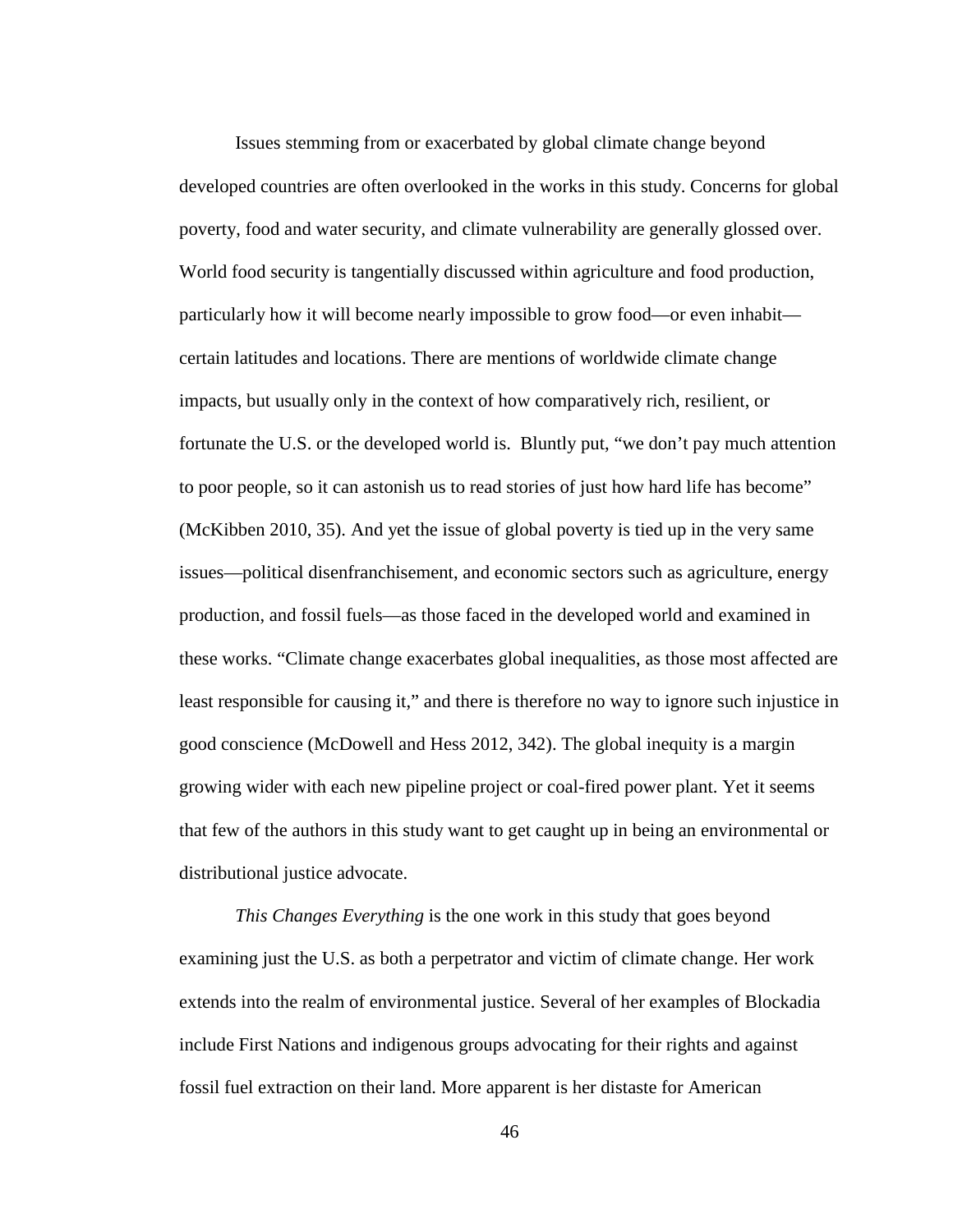exceptionalism and political isolationism that manifests itself in international relations. She heavily criticizes the prevailing assumptions of the rich and fortunate—the 1%--by asking that they recognize their relative privilege in the world. It seems to her that they are delusional, holding to (exaggerated) assumptions like, "since people who scare Americans are unlucky enough to live in poor, hot places, climate change will cook them, leaving the United States to rise like a phoenix from the flames of global warming" [\(Klein](#page-69-4) 2014). While this is overly dramatic and refers to political enemies, in a sense the U.S.'s foreign policy has been acting in a self righteous way. As one of two nations that did not ratify the Kyoto protocol, and the only one that has since refused to agree to mandatory emissions caps, the U.S. seems to be in a state of denial about its role in the problem. And this inaction perpetuates harmful consequences, particularly on groups who may be disenfranchised or vulnerable to climate change.

#### *Why is it so challenging to talk about environmental justice?*

The environmental justice message is usually not geared toward an assumed audience of "global north" or readers from developed countries. The texts in this study certain bias toward western science and developed countries in some of the research presented, simply because of the targeted audiences. Kolbert in particular is guilty of this. Her stories and interviews are from various places like Alaska, Greenland, Iceland, Great Britain, the Netherlands, Vermont, and research institutions throughout North America. The list is underwhelming in diversity. It represents the global north and the west, where residents are, for the most part, relatively well off, and conditions are as yet relatively unperturbed by the climate catastrophe. For being a human-caused problem, and having consequences for the entire globe, the human aspect is often disregarded.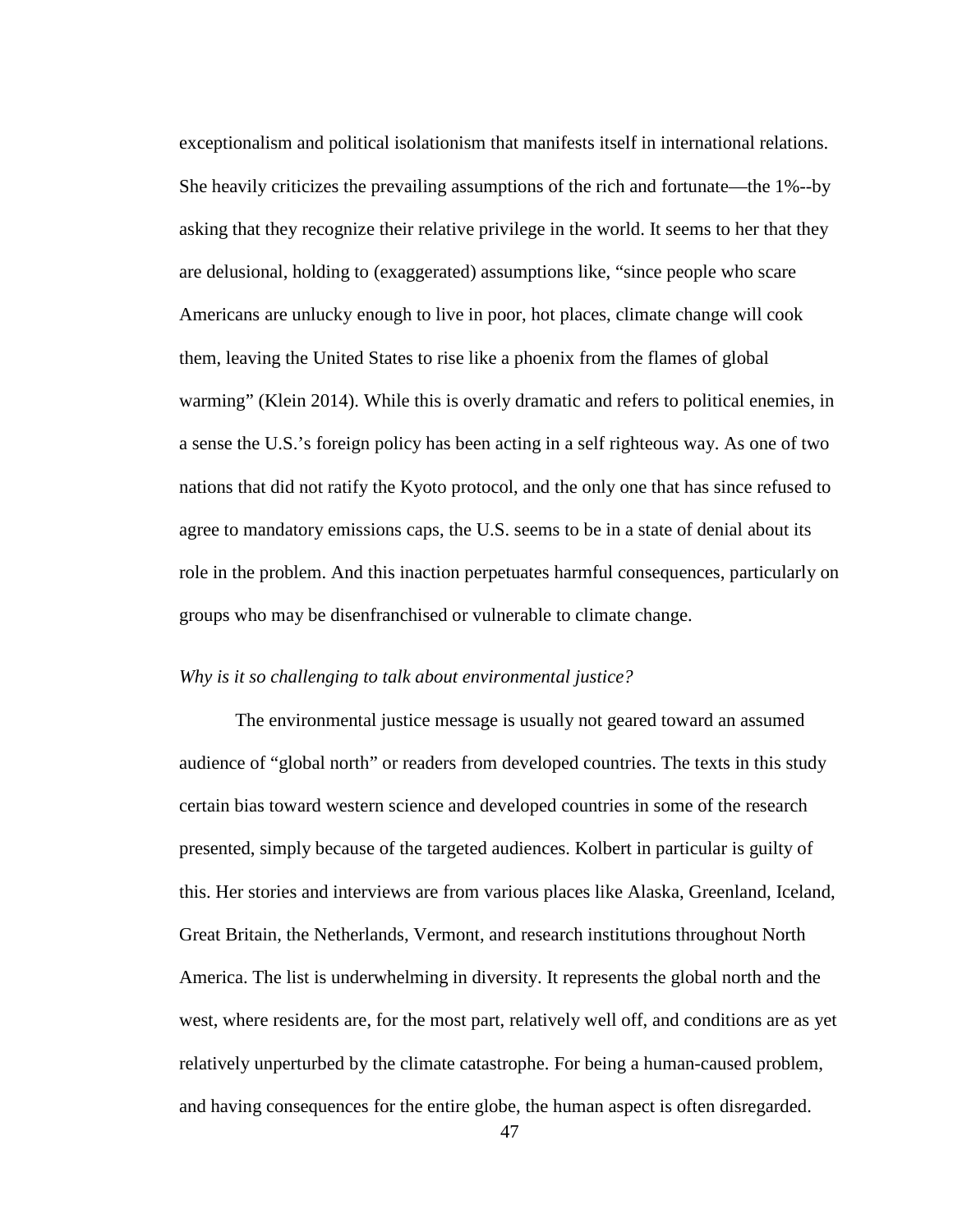The omission of any discussion on environmental justice or global poverty comes from the neoliberal assumption that a rising tide lifts all boats. Despite his original concept of "global flattening," [\(Friedman 2005\)](#page-68-12) Friedman does not discuss colonialism, American intervention, or climate justice at all. This omission, combined with being a techno-optimism, creates a sense that Friedman may be something of a social Darwinist, particularly when he implies that Americans are at the top of the geopolitical pecking order.

Environmental justice is a difficult subject to address because it brings up questions of financial responsibility, status quo bias, and moral imperatives.

"The climate problem interacts in some unfortunate ways with the present global power structure. For one thing, the responsibility for historical and current emissions lies predominantly with the richer, more powerful nations, and the poor nations are badly situated to hold them accountable" [\(Gardiner 2006, 402\)](#page-68-11).

I think it is for these reasons that most authors do not try to grapple with the subject they simply do not want to be too controversial. This omission is their loss, however. Far from creating guilt or disempowerment over global injustice, people are more likely to connect to the climate problem when it is given a face or a voice. One of the most challenging aspects of activating meaningful climate change awareness is that climate change causes and effects are so spatially and temporally dislocated. By showing that impacts are here and now for more vulnerable areas, the issue's perceived urgency is more compelling.

#### *A moral issue*

Despite overlooking the concept of environmental justice as an opportunity to unite people, the authors are unanimous in saying that climate change is much more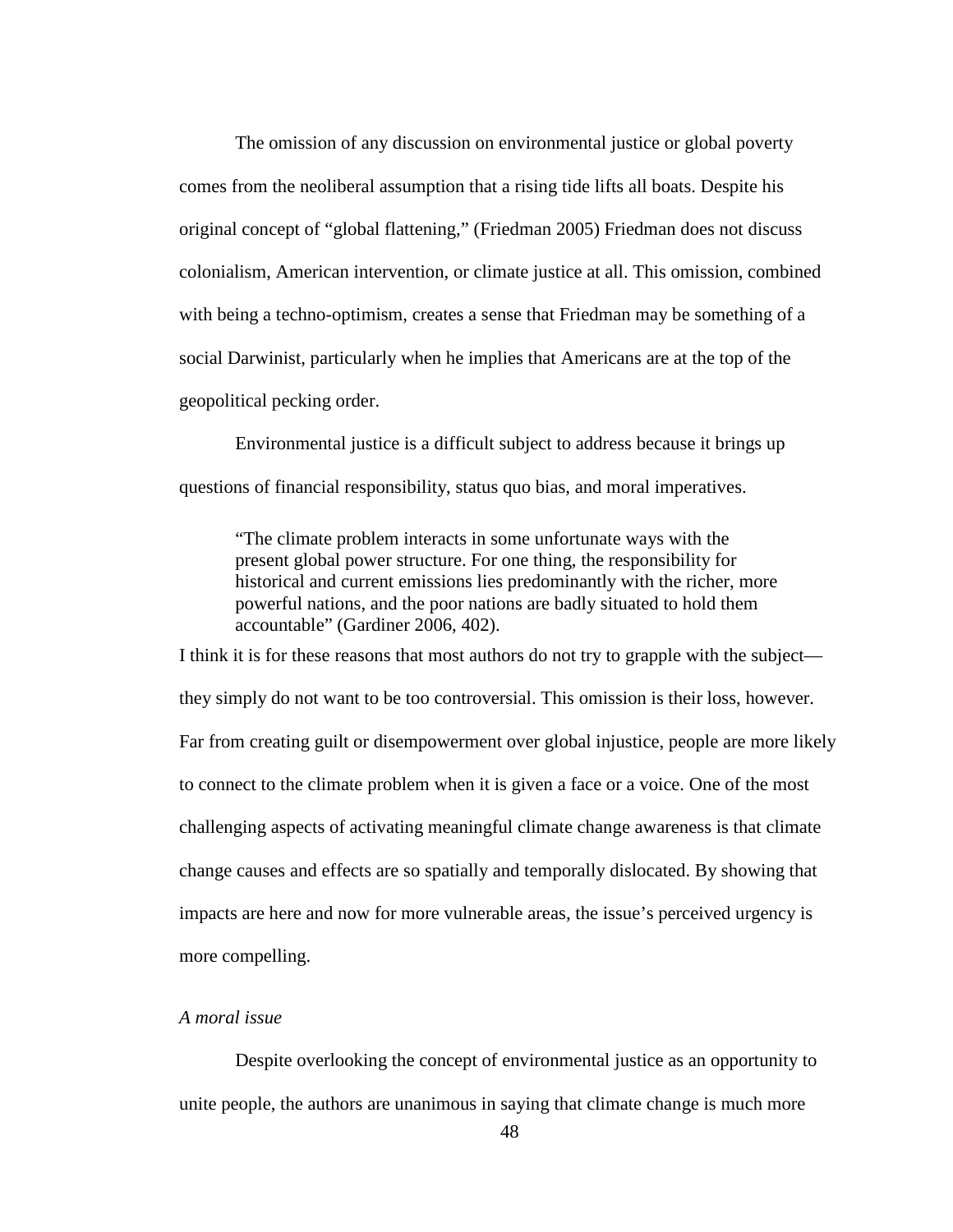than a political and economic issue. "Some [philosophers] have even gone so far as to suggest that successfully addressing climate change will require a fundamental paradigm shift in ethics" [\(Gardiner 2004, 556\)](#page-68-7). The implicit message is that global inequities should be righted in time with the development of a species-wide ethic [\(Gore](#page-68-8)  [1992, 2\)](#page-68-8), but the first concern is to address the perpetuating problem in developed nations. The current leaders in emissions "should take the lead role in bearing the costs of climate change" [\(Gardiner 2004, 579\)](#page-68-7). However, this assertion is directly contrary to the capitalist beliefs that many of the current leaders in emissions hold. Self-interest and moral responsibility combat one another, aggravated by the substantially deferred causes and effects of climate change. Assigning blame for this global problem is not in any country's self interest, and for an individual is unconceivable, at least at this moment in time. Communicators leave hints toward accepting moral and financial responsibility in the texts: "my hope is that those who read the book and see the film will begin to feel, as I have for a long time, that global warming is not just about science and that is not just a political issue. It is really a moral issue" [\(Gore 2006, 10\)](#page-69-8). But generally, most avoid assigning responsibility more specifically than "we as humans" for fear of being labeled controversial. The academic literature goes further, stating "climate change is fundamentally an ethical issue. As such, it should be of serious concern to both moral philosophers and humanity at large" [\(Gardiner 2004, 556\)](#page-68-7). Communicators should capitalize on this morality framework so as to appeal to the values of the current generation, because the morality of the climate problem really comes down to common sense: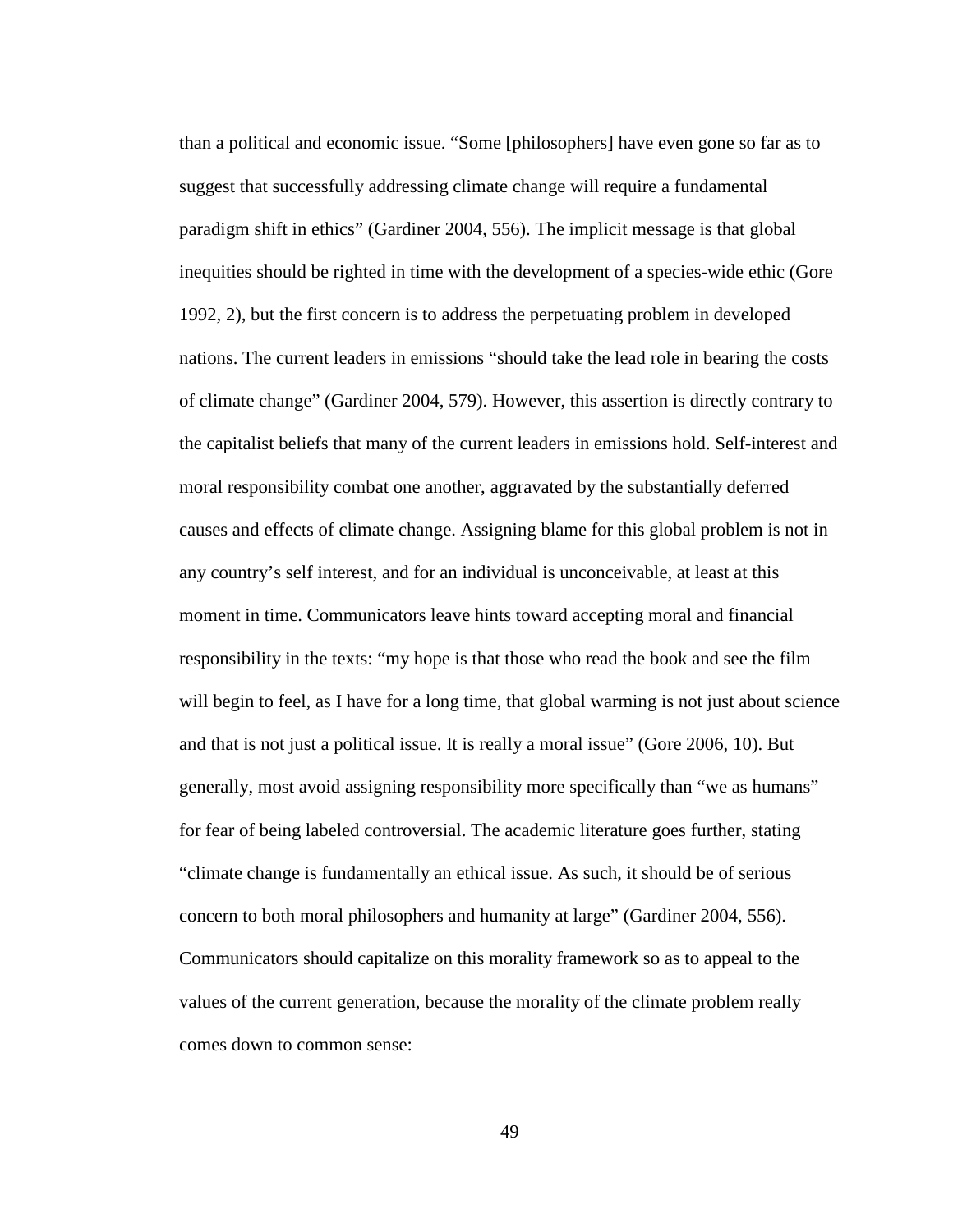"If we do not think that our own actions are open to moral assessment, or that various interests (our own, those of our kin and country, those of distant people, future people, animals and nature) matter, then it is hard to see why climate change (or much else) poses a problem" [\(Gardiner](#page-68-11)  [2006, 398\)](#page-68-11).

#### **Best idea 5: No silver bullet**

The explanation of this theme is best summed up by a quote from the mayor of

Burlington, Vermont.

"It would be so much easier if we could say, 'Well, if we approved this one project or this action, the problem would be solved…But there's no one thing we can do. There's no *ten* things we can do. There's hundreds and hundreds of things that we need to do" [\(Kolbert 2006, 178\)](#page-69-3).

Even in a city that has rallied together as a community to retrofit buildings, improve public transportation, and mitigate emissions in a variety of other ways, there is still an understanding that one person, one thing, one city, is not enough. Issues of selective attention and single action complacency are manifesting even in the most conscious spheres [\(Gardiner 2006,](#page-68-11) [Gifford 2011,](#page-68-9) [Weber 2006\)](#page-70-10). Because climate change is such a complex issue, spanning disciplines and professions, as well as time and space, it is challenging to grasp as a problem in perpetuity. All the evidence in this study, in scientific and sociological studies, in polling and in communication studies, cannot encompass the entirety of the issues surrounding global climate change. There are so many behavioral and physical drivers, each with its own multi-tiered subset of abstract and concrete effects that reach into every corner of modern society. As such, there is no possible solution that could come close to addressing the problem—there is no silver bullet.

Instead, there are many points of entry to address causal factors, some of which have been touched on here, and many more besides. The message must therefore be that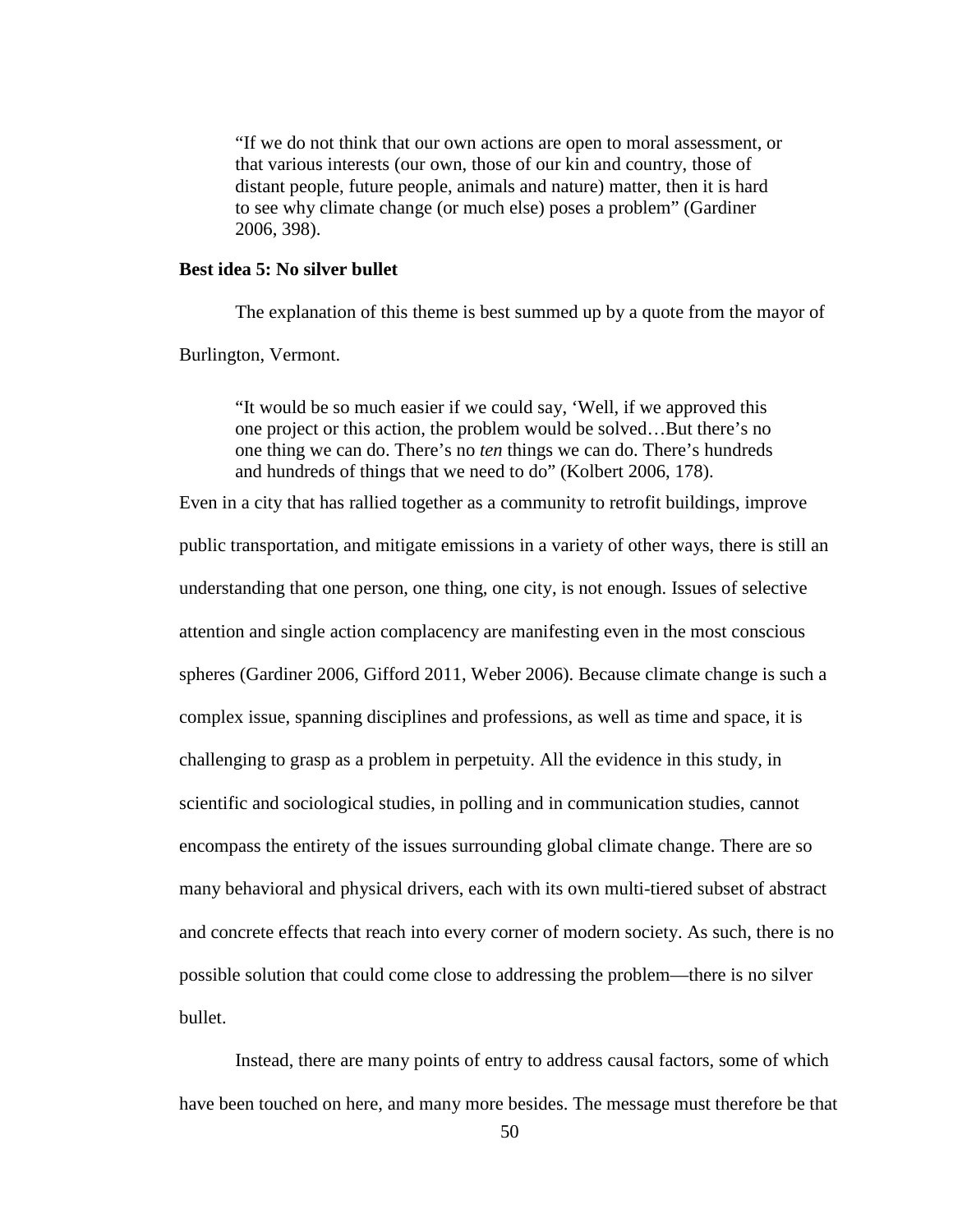despite the lack of easy fixes, the possibility for solutions to the global climate crisis are many. Mitigation is the main focus for now, as the more pressing issue is to decrease contributions to exponentially growing future impacts. Among these mitigation paths there are no wrong answers. Conserving fossil fuels and innovating new ways of avoiding their future use work well in concert—there is no need for mutual exclusion [\(Friedman 2008,](#page-68-6) [Gore 2006\)](#page-69-8). This section offers some of the authors' solutions to climate change that have not been already examined, as well as what the perceived responsibility for climate change mitigation should be.

#### *Burden of responsibility*

The perceived burden of responsibility must shift to be proportionately so as to keep all scales of government and economy accountable. Kolbert suggests that international treaties are meaningless if we can get it right on smaller scales—this is an exciting idea. If top-down regulation is made obsolete by local or regional initiative, the perceived costs and pains associated with transitioning into cleaner entity will evaporate. If the impetus comes from the bottom up, there so much potential for redressing inequity, decentralizing institutions, setting a path for a survivable future. An important theme to communicate here is that grassroots and community organizing is powerful. Klein's Blockadia and McKibben's 350.org are encouraging examples of bottom up change.

In some senses, a social change from the grassroots up may strike most readers as much more allowable than strict policies that resemble commands from on high being handed down. It is more likely too, that our philosophical disconnection from nature will adapt when influenced by changing practices, whereas dramatic policy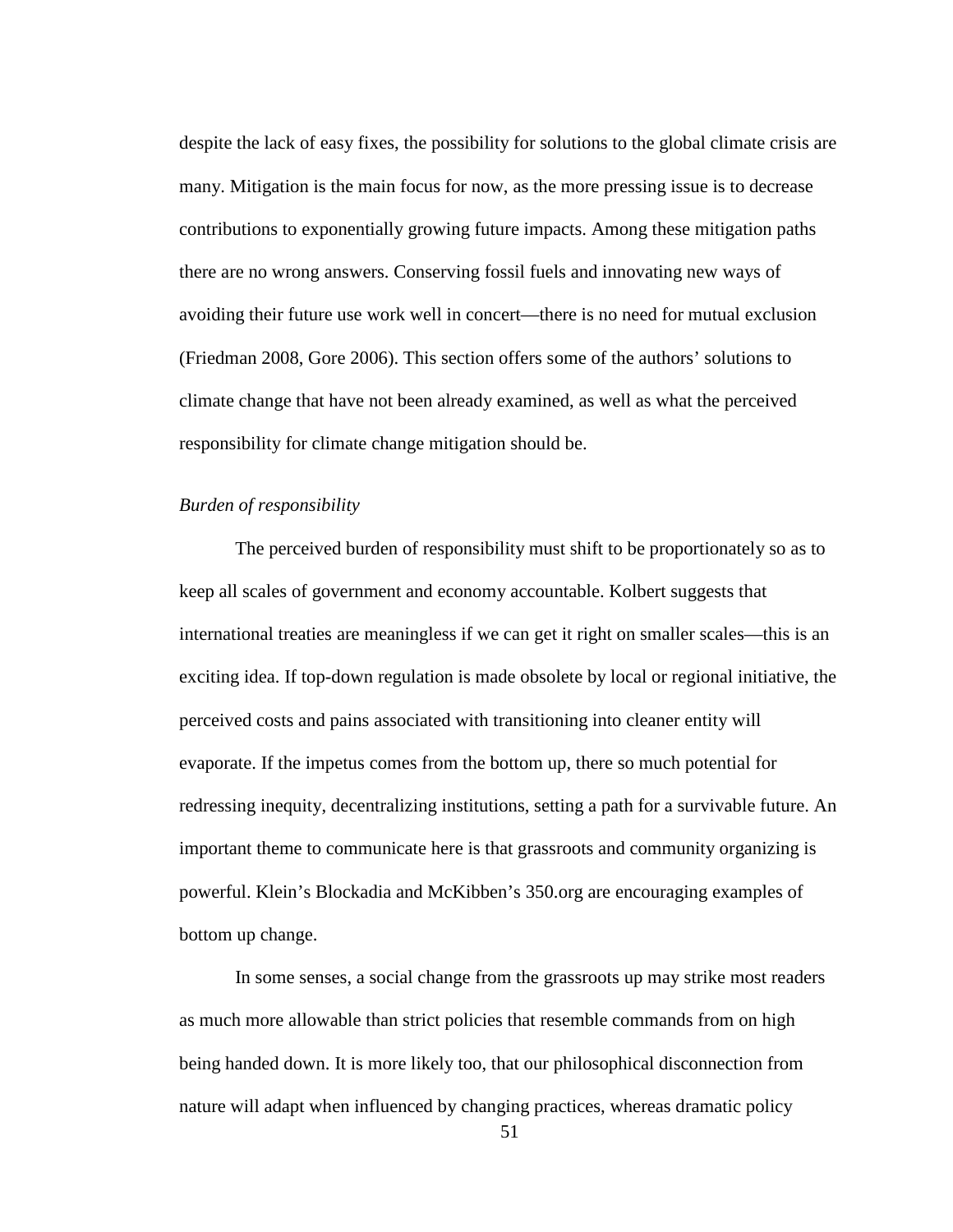changes might be met with resistance. While both the "back to nature" mindset and techno-optimism are not for everyone, they may work differently in different places. The important part is that the efforts are coordinated and executed strategically.

Gore suggests that impetus must come every sphere simultaneously: from grassroots up, from the government down, and from entrepreneurs and progressive businesses. But what a reader comes away with, especially from that last section on what "you" can do, is that *someone* has to care, and now that burden is on "you". It is likely that, because of the intertwined nature between political will, policy, economics demand, and social awareness, catalyzing change from one sphere will bleed into the others and reach the tipping point.

Bringing ideas together from successful movements and communities to ones own community, spreading awareness, using organizing skills are all parts of it. Finding facilitators to make events and organizations happen is the first step to making places more independently sustainable. It seems essential that we stir up some feelings and revive the "not in my backyard" movement, to begin worrying more about our own backyards as well as others'. This middle ground goes beyond consumer citizenship to something more like local or regional citizenship. Regional focus should be on producing and networking, deceleration from globalization, and decentralizing, as McKibben says. With regional and local focus comes more empowerment to individuals to work outside the system of various levels of government, and even outside traditional market economies. The autonomous house movement and suburban paradise is a thing of the past—it is no longer relevant or sustainable. By localizing, communities become less isolationist and more resilient at the same time.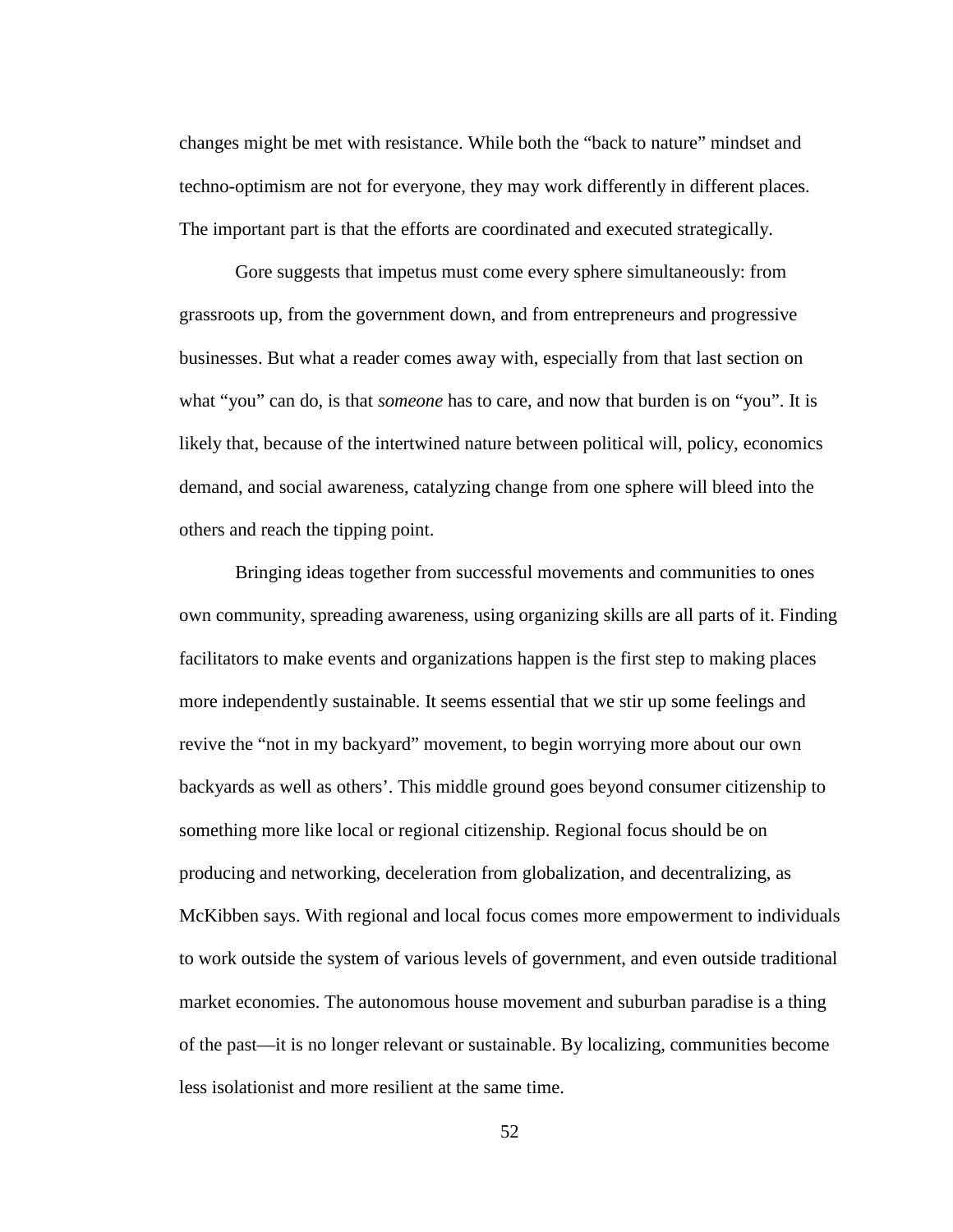Whether change takes the form of social revolution, groundbreaking entrepreneurship, morally righteous and miraculous agreement in national policymaking, or long-awaited decisive international mandates, addressing climate change has to start somewhere, and continue fervently and feverishly. Again, there is no silver bullet to confronting the global climate crisis.

#### *Opportunity to rise*

Perhaps the most optimistic part of this silver bullet idea is that this problem is an opportunity to rise: "we have even solved a global environmental crisis before" [\(Gore 2006, 294\)](#page-69-8). The climate crisis and its far-reaching effects make the issue a "generational mission," a "compelling moral purpose," a "unifying cause." It creates "the thrill of being forced by circumstances to put aside the pettiness and conflict that so often stifles the restless human need for transcendence" and provides the most psychologically irresistible challenge, "the opportunity to rise" [\(Gore 2006, 11\)](#page-69-8). In acknowledging that there is no one thing that can be done, but rather hundreds or thousands of things, individuals and nations can accept that there are many necessary actions and attack them with concerted effort on all scales. Communicating this situation as an opportunity to grow, change, adapt, and encounter economic and social benefits is crucial.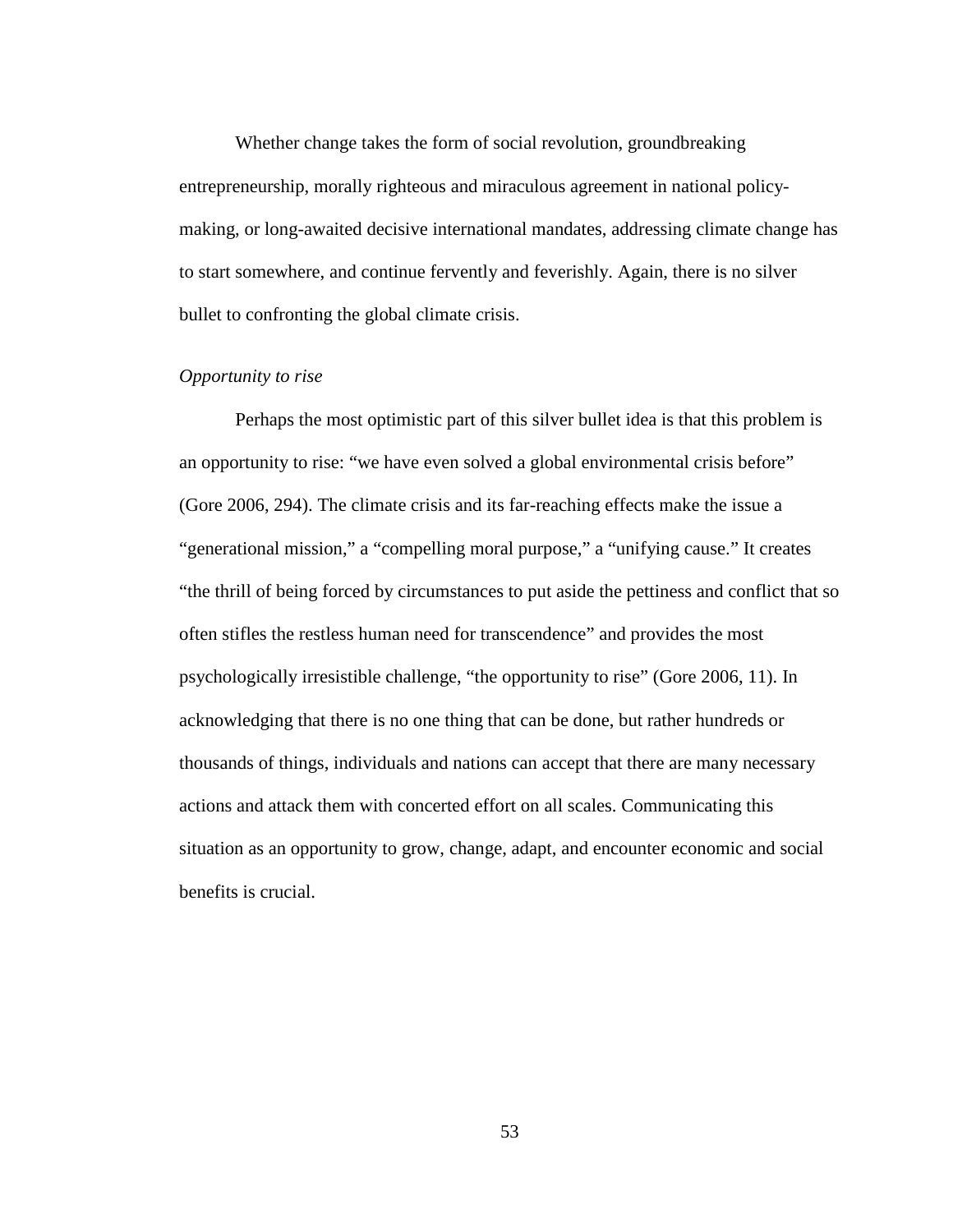#### **PART IV – Conclusions: Re-envisioning the future in a changed world**

The final step in creating an effective message includes using these new frameworks of communication to envision a tangible future. Uniting narratives that question institutions, empower individuals as more than consumers, reject problematic norms, and acknowledge the scope of the problem, communicators may create an accessible and potentially successful narrative. A final key component is to allow readers to envision a collective future. This is necessary because "abstract versus concrete representation of the consequences of possible actions differ in their affective strength and impact" [\(Weber 2010, 337\)](#page-70-11). This imagined future must be necessarily different from the conditions of today, but it is not necessarily a desolate and destroyed world. Narrating a future world generates an end to the means that communicators should strive to articulate. It may be that current apathy stems from an indistinct future.

"I am convinced that many people have lost faith in the future, because in virtually every facet of our civilization we are beginning to act as if our future is now so much in doubt that it makes more sense to focus exclusively on our current needs and short term problems" [\(Gore 1992,](#page-68-8)  [2\)](#page-68-8).

It is therefore important to communicate that there is a future for humankind, and that it depends upon what we do, sooner rather than later, to lessen the impacts.

#### **Importance of imagining a future**

Since most the general messages about the future of climate change include either an apocalyptic, unlivable world or an abstract, utopian one in which all has been righted, it is important to identify more unambiguously what the middle ground, realistic world looks like. In order to avoid fatalism, it is necessary to "vividly depict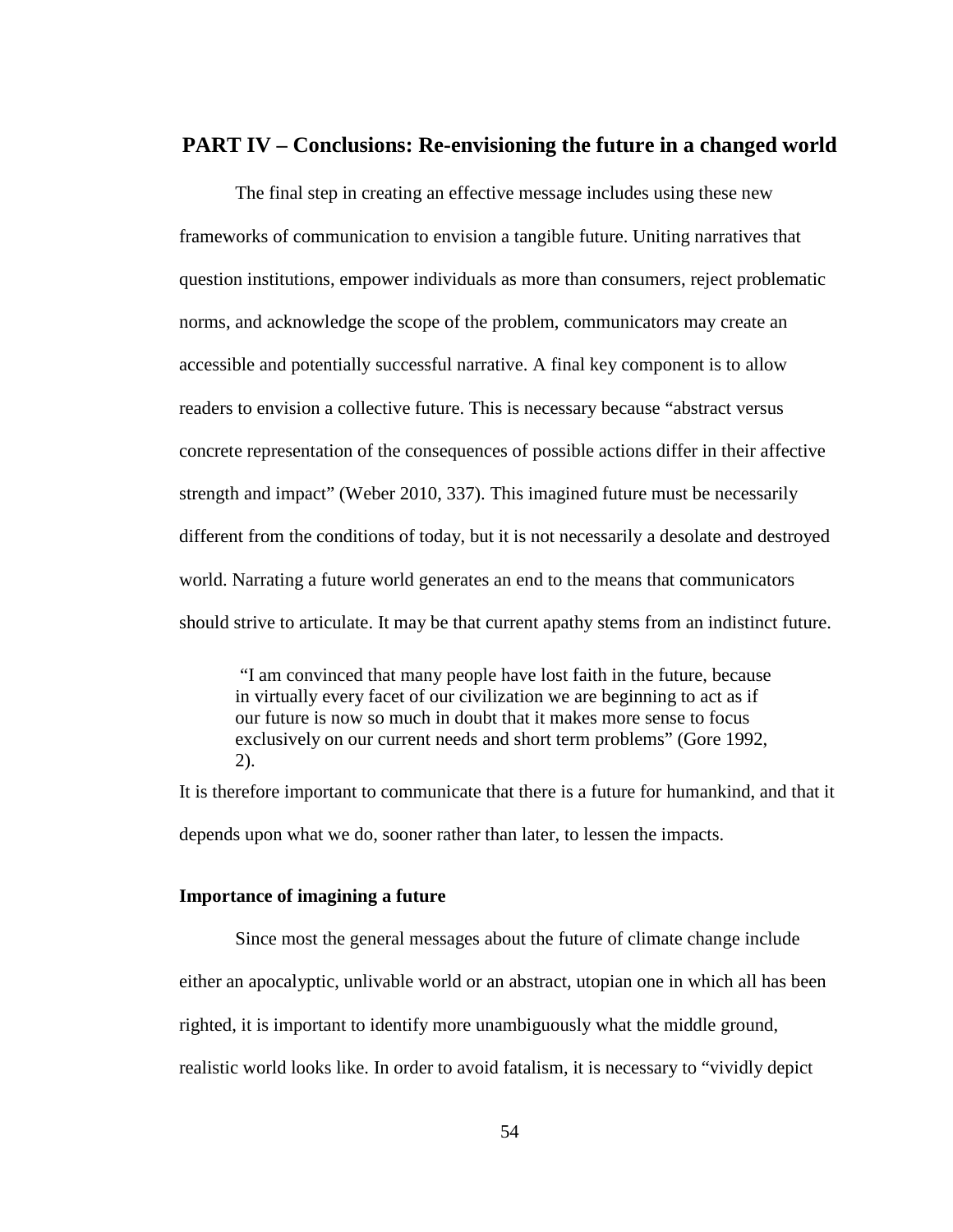the kind of world we are for, not just the problems we are against." By changing the end goals there is a clearer path to climate solutions: "re-envision "the good life" and alter the trajectory of ever greater material consumption, "rich lives instead of lives of riches"" [\(Leiserowitz and Fernandez 2007, 77\)](#page-69-5). While some authors in this study were shortsighted in the futurism aspect, McKibben and Friedman had the audacity to take their visions beyond the realm of solutions and into an imagined future.

#### *McKibben's Eaarth*

The entire premise of McKibben's narrative in this work is that as a developed society, humans have moved past the end of nature and into a new and altered Earth, signified by adding an extra 'a'. With this new and untested volatile Eaarth comes a feeling of uncertainty and fatalism. Yet McKibben skillfully identifies a concrete limit, a goal for the world to aim for:  $350$  parts of  $CO<sub>2</sub>$  per million, to keep the global temperature rise to 5ºC or less. People tend to understand ultimatums better than vague futures, so by setting a ppm limit, McKibben defies the abstractions and uncertainties that others tend to end works with. His one action from hundreds is to set and aim for a greenhouse gas concentration limit. He has taken this idea and turned it into a movement that has gained traction worldwide.

#### *Criticisms*

First and foremost, putting a number on the whole atmosphere is a somewhat reductionist approach. While it sets a goal to collectively aspire to, it is an oversimplification of the complexities within a natural system. The 350 limit does not allow for thinking institutionally about causal factors, either. Regulations and economic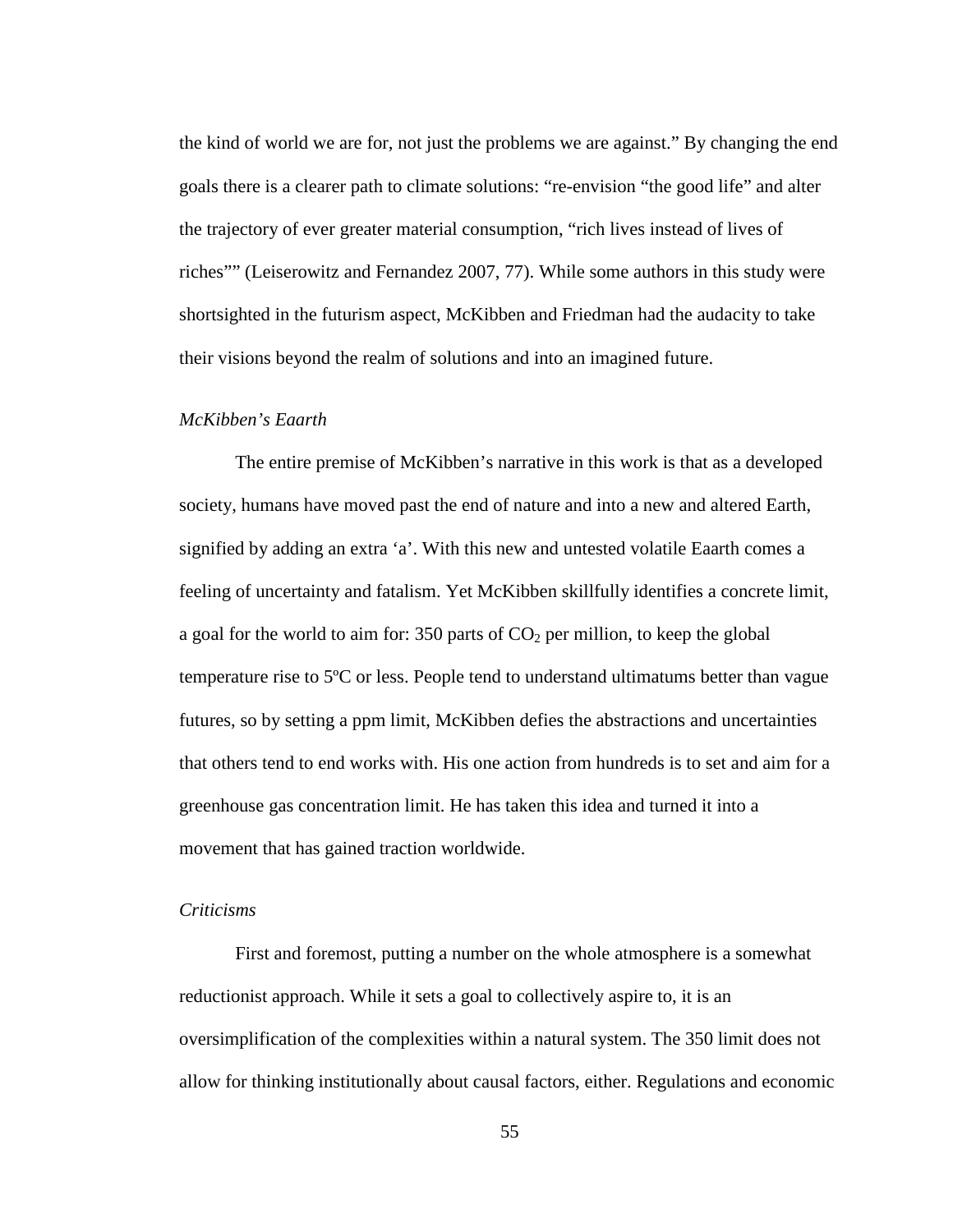approaches to date have been ineffective at the international level and inconsequential at the national level. The mindset of limits connotes conservation, sacrifice, and bargaining but fails to address the problems of individualization or neoliberal capitalism. McKibben has made a strong environmental advocacy network from 350, but in terms of envisioning a future, his message is lacking.

#### *Friedman's 20 Energy Climate Era*

Similar to McKibben, Friedman offers the concept of a new era, one he calls the Energy Climate Era, or E.C.E. He lists the conjunction of three crises—environmental, fiscal, and population—and the key problems that the crises are intensifying. These crises have pushed us past a tipping point, and Friedman proposes a hypothetical future in which we have corrected the world's major problems.

E.C.E. is the beginning of both an opportunity and a test for America and the rest of the developed world, Friedman says. It is both an acceptance of the fact that humans have done the damage to date and must pay the costs, and the fact that we are now at a crossroads that will determine the extent of the impacts on our future and on generations to come. Change is necessary, he says, "You can optimize individual pieces only up to a point. If you don't scrap the old system and put a new system in place, ultimately everything you do will be constrained" [\(Friedman 2008, 185\)](#page-68-6). His proposal for a new system details in about 20 pages his vision for 20 years in the future—20 E.C.E. In this future, the reader awakens in their house, now a fully automated and integrated machine that controls energy sinks such as temperature and light in order to optimize usage at the most efficient times. Energy distribution is linked in a giant network where households are buying and selling energy constantly to meet demand.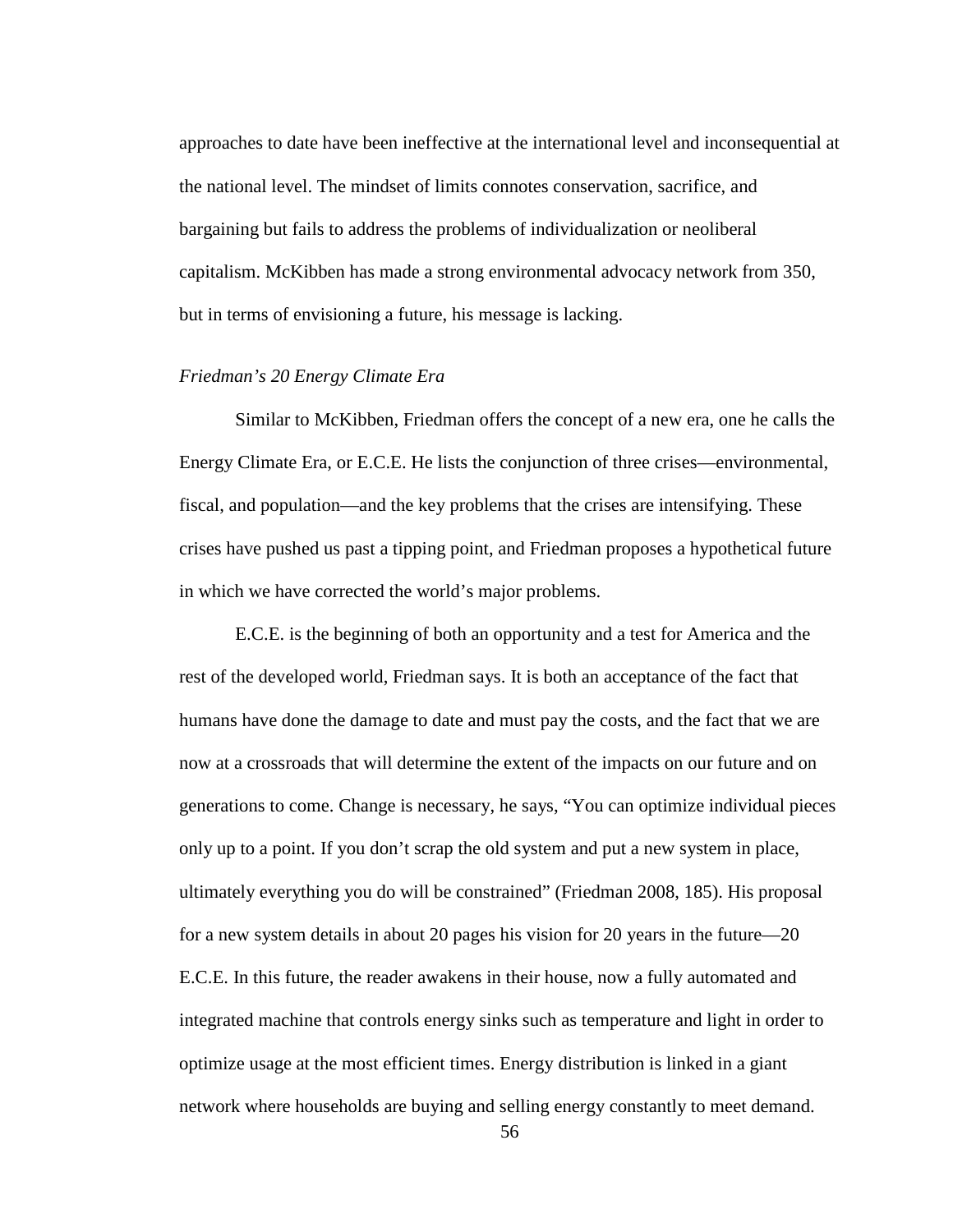Transportation, too, is overhauled to be fully electric and to maximize efficiency and minimize user costs. Commercial buildings are also automated for energy and cost efficiency. This technological revolution recalls a science fiction utopia with all but the flying cars.

#### *Criticisms*

The first question that comes to mind is how did we get to 20 E.C.E.? Did energy companies decide to centralize and streamline? Perhaps one community began doing energy and transportation this way and the idea caught on. Maybe the government mandated efficiency levels that forced energy providers to innovate. The results of the Friedman's ideal techno-revolution are fantastic, but there is no clear path to this future. There is no shortage of visions for a future world where all nations are carbon neutral, meeting everyone's basic needs, and operating flawlessly.

Friedman shows his colors as a firm believer in technosalvation. The scene he describes, despite being a techno-utopia, sounds like the end result of a business as usual path. His scenario assumes and implies that extractive capitalism is still profitable. He also assumes single-family homes in the suburbs can be sustained, and that most people are prepared to allow full government control of utilities and transportation. There is very little to suggest that this idea is at all a revolutionary change from the current trajectory.

The main issue with Friedman's future scenarios is that his idealistic future energy scenarios have everyone living like a future American in a computer- and Internet-based house and city. Yet living like an American was subject he broached earlier in the text as dangerous to resources and emissions levels. The flattening of the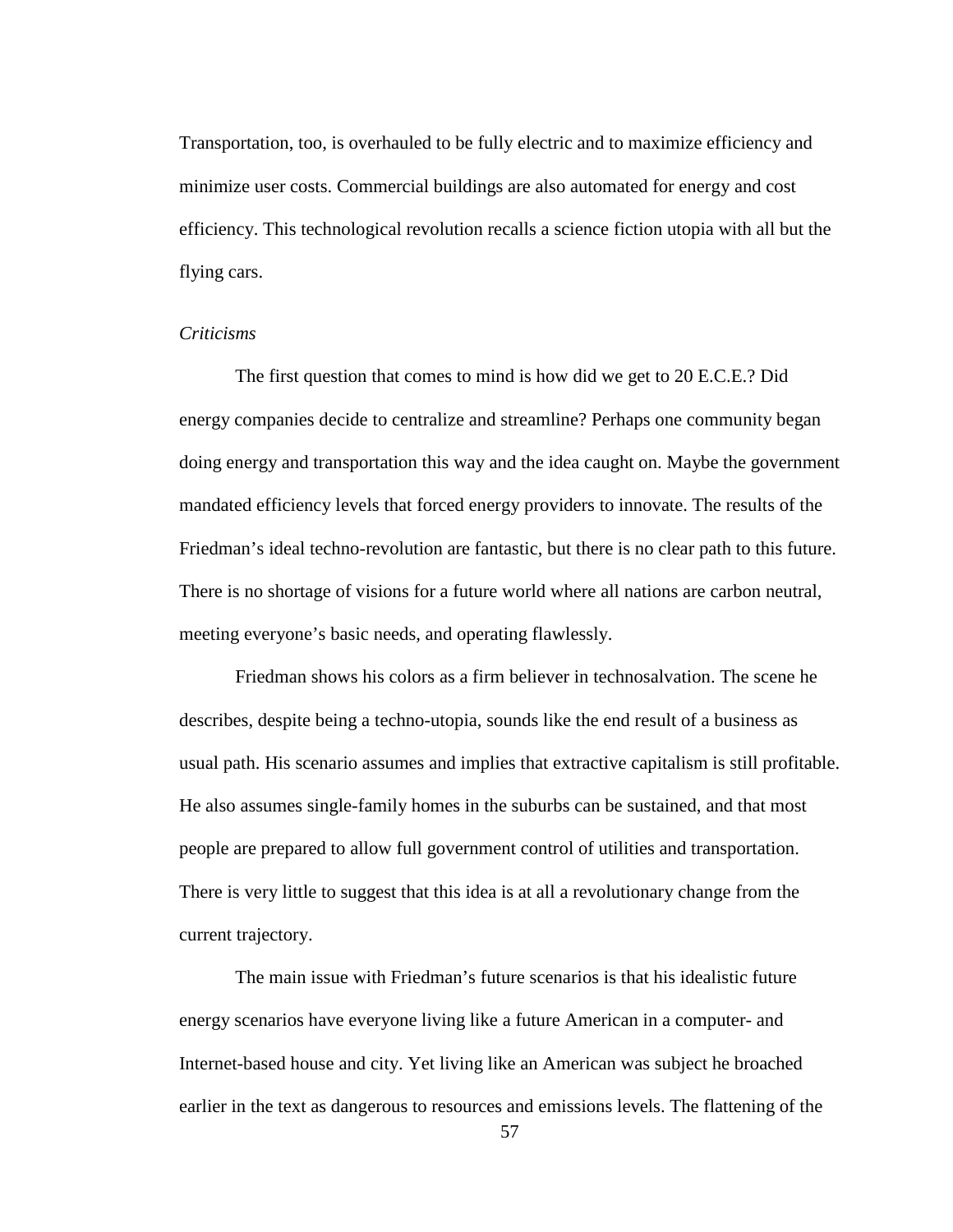Earth as a global economy is exacerbating the problem of growing demand for increasingly scarce energy and resources. As such, the future scenario that Friedman lays out probably only applies to Americans, Europeans, and other parts of the developed world. The cost of infrastructure for every individual to live the way he described is inconceivably large. And this solution goes nowhere near the problem of environmental justice. If this technology-based utopia is the world with a solved climate crisis, is it just the individuals or countries that could afford to live this way? Is it everyone? Friedman also assumes proximity to electricity, Internet, cities, and other infrastructure. He fails to address food security and other critical elements of climate change concerns.

However, Friedman is the only author to envision a concrete set of ideals for the future. He goes beyond some of the more idealistic harmonious vague visions of sustainability, a net zero carbon world, and a revolution by the power of the people. It is clear that his one proposed line of action, his one thing out of hundreds that we must do is to integrate energy production and transportation sectors so that they are at their most efficient.

#### **Alternative future narratives**

In search of other authors who offer a line of vision for our world's climate future, I reached out to all the authors in the study as well as other experts in climate change communication, writing, and climate fiction. My inquiry to them was "What is one thing you would like to implement or see happen in the next 20 years to address global climate change?" While I received only two responses, it was interesting to hear what Paolo Bacigalupi and Ken Eklund had to say.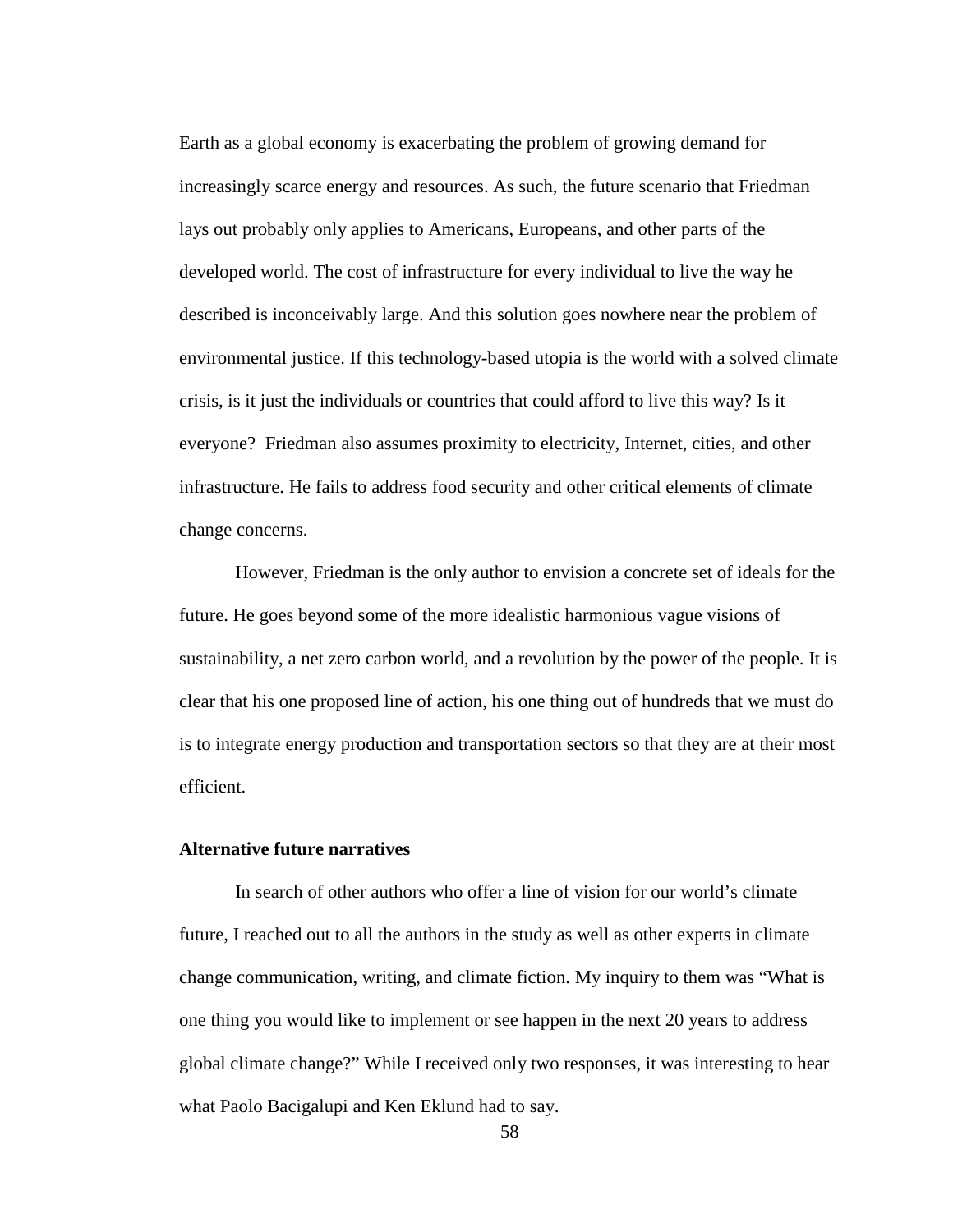Bacigalupi, a science fiction and fantasy author, is known best for his celebrated works of climate fiction *The Windup Girl, Ship Breaker, The Drowned Cities,* and others. He succinctly replied to my message with the desire for an annually escalating tax on carbon. While this is a simplified solution that attempts to strike at the heart of the problem, it does aim to create an economic incentive to steer clear of carbon emissions. Ken Eklund, a game and experience designer, offered a longer explanation about climate change messaging that resonates well with the message of my study.

"I would like for an accurate, easily graspable story to take root in our dialogues about climate change. I think that inventing this story could revolutionize how we collaboratively thing about it and how we act on it" [\(Eklund 2015\)](#page-68-13).

I found this answer very similar to my evidence for using metaphors for creating

transmissible messages about climate change. Here is the full text of his example:

"Imagine we are in a big bus, driving at night in the fog. We can't see very far ahead. But some people have a map, and they tell us there's a dropoff ahead. Other people say maybe they can see it coming, through the fog. What do we do? The answer is very simple. The first thing is, almost instinctively, we take our collective foot off the gas pedal" [\(Eklund 2015\)](#page-68-13).

This analogy lines up well to where we collectively are with climate change. It includes

the precautionary principle, saying that uncertainty should inspire us to be more

cautious and proactive. It also implies that everyone has at least a small contribution to

the problem, with everyone's weight on the collective gas pedal, so to speak. Eklund's

example is clear and accurate to the current conditions surrounding climate change. It is

also relatable and easy to use. While it does not hit all the aspects of an effective

message as laid out in this study, it is certainly a good place to start.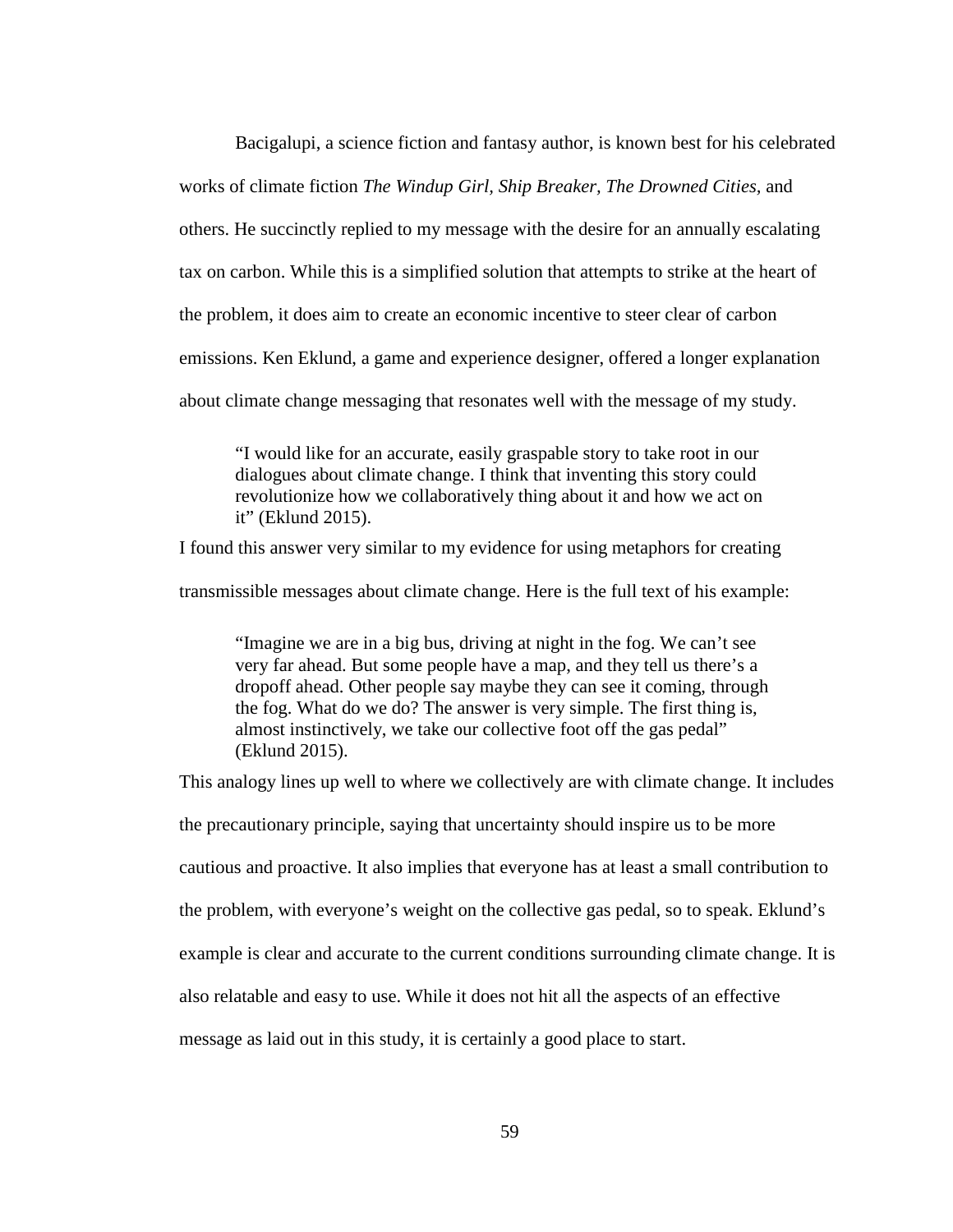#### **Further study**

There are dozens of other works that attempt to address climate change as a political and social problem from both the authors used in this study and others besides. Several options for further reading and study that I aim to read are included in Table 2, though there are many others besides.

| Our Choice: A Plan to Solve the Climate Crisis, Al Gore (2009)                                                     |
|--------------------------------------------------------------------------------------------------------------------|
| Moral Ground: Ethical Action for a Planet in Peril, edited by Kathleen Dean<br>Moore and Michael P. Nielson (2011) |
| EcoMind: Changing the Way We Think to Create the World We Want,<br>Frances Moore Lappe (2011)                      |
| The Future: Six Drivers of Global Change, Al Gore (2013)                                                           |
| The Green Boat: Reviving Ourselves in Our Capsized Culture, Mary Pipher<br>(2013)                                  |
| The Sixth Extinction, Elizabeth Kolbert (2014) (Pulitzer Prize awarded)                                            |

Table 2. Suggested reading for further examination of popular science messaging.

Using the best ideas I have analyzed, communicators have the opportunity to evaluate messages so that they align with the framing and subject areas that are most psychologically and social effective. There is also potential to create messages based on the framework that I have provided. In further study, I would like to look more closely at one of several of these ideas. Ideally, I would also add more ideas and strategies to create an evaluation rubric for climate change messaging and apply it to the current communication in print and television media.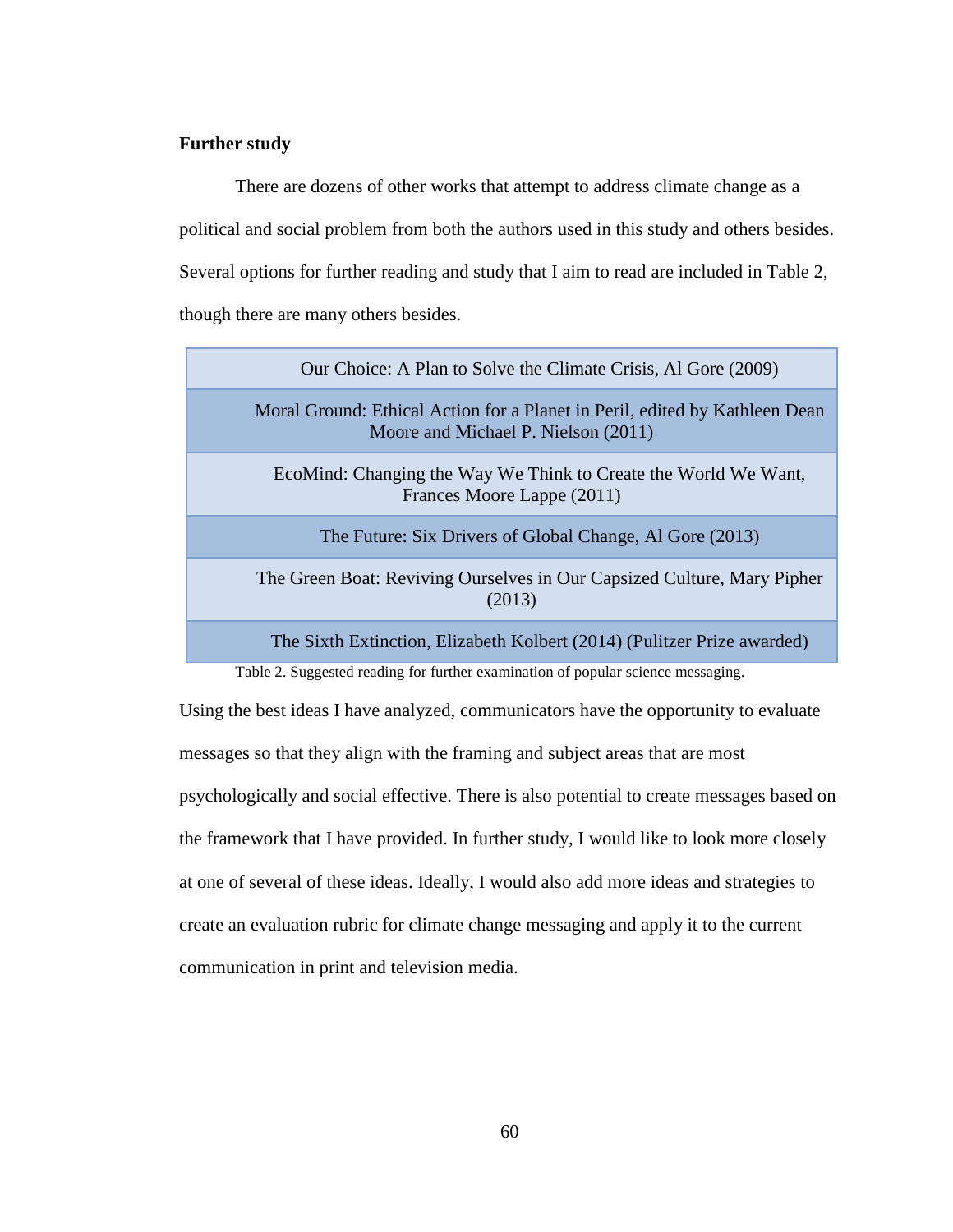#### **Conclusions**

Through accessible climate change books, readers may venture into interdisciplinary discussion on the linkages between the social world and the natural world. This allows the public conversation to move past technical science discussion and into a wider understanding of the other realms that the climate problem touches. By creating narratives in which readers can envision the steps to a future away from business as usual, authors empower their readership to think outside the realms of entrenched institutions and worldviews. Readers are afforded more than stark interpretations of scientific fact. The works in this study, and many others besides, go beyond an exploration of the science and a blunt list of climate change impacts.

In particular, by addressing the problems and highlighting the strongest methods within popular works, the prevailing narratives can move past individualism, consumerism, and exceptionalism. Communicators must dispose of growth paradigms and the inevitable doomsday scenarios to shift towards language more resonant with a conservation ethic. The perceived sense of responsibility must not be limited to the score of individual consumerism.

In this way, Americans can address the distinctly misaligned values between neoliberal economic policies and environmental protections. By addressing and demystifying individualization of responsibility and instead requiring the largest polluters to take action on climate change, we may also attend to environmental justice and those that are most vulnerable. If we can create a repeated message saying that there is no silver bullet for solving climate change, instead, as global citizens, we can identify and enact the numerous ways in which individuals, communities, regions, nations, and a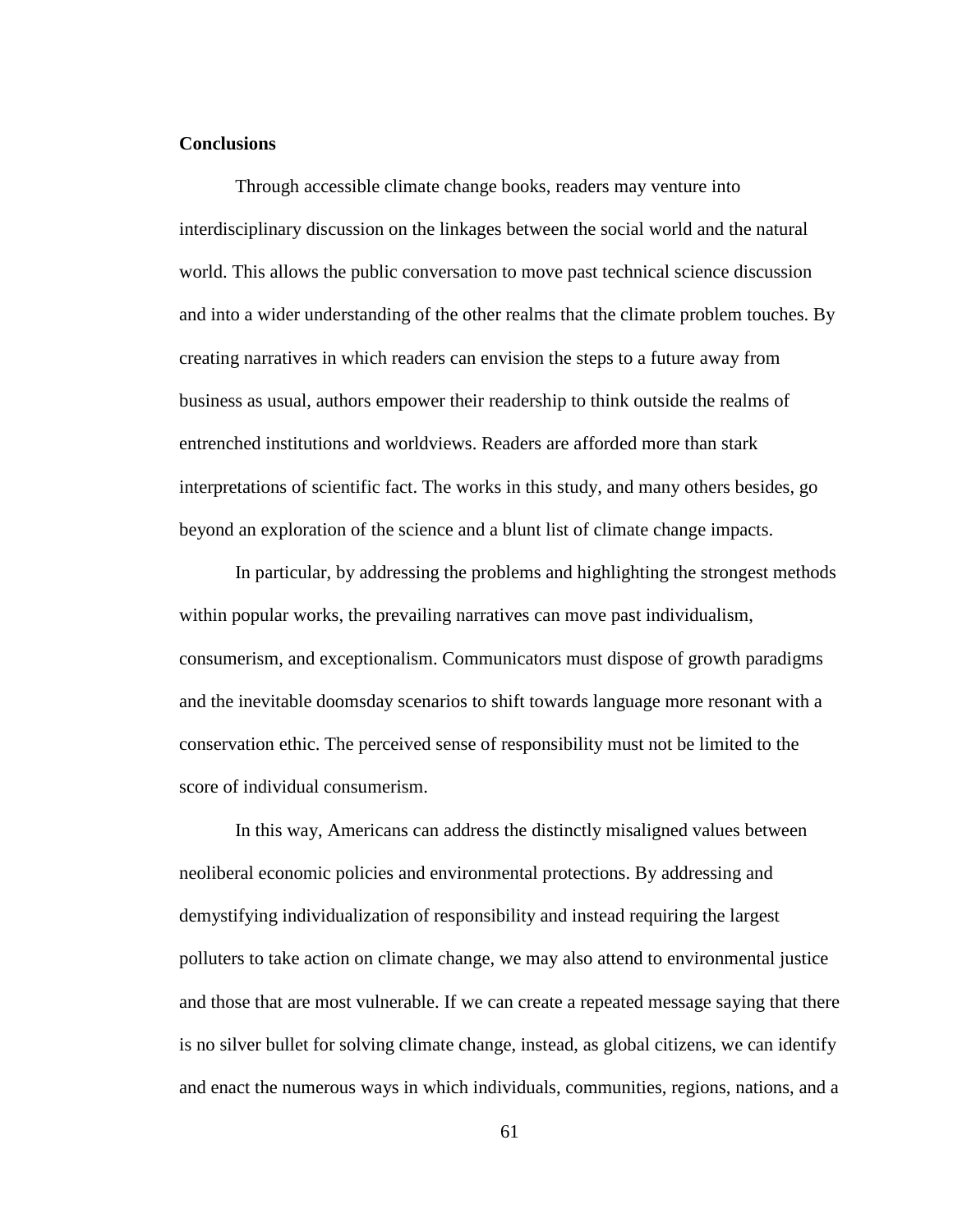global community can mitigate contributions to climate change. With a concrete future in mind, the world can move toward a carbon limit that, while higher than it should be, still allows for a livable planet. The key is changing the narrative and focus of communication efforts—and many of the most successful communication strategies are embedded in the books discussed in this study. Journalists, educators, and scientists, who contribute to most communication to the general public, cling too rigidly to the standards of their disciplines and professions. In this current time, where human actions are adding exponentially to the world's collective future, uncertainty and balance have no place. Instead the public needs to see advocacy, activism, motivation, opinions, and altruistic support for climate action. These messages are found in books by the authors Gore, McKibben, Klein, and Friedman. With an issue so all-encompassing in all realms of social, political, and economic life, it is critical that mainstream communication take on the targeted, accessible, and strategic messages found in advocates' books so as to enable public understanding and action for large scale climate change mitigation.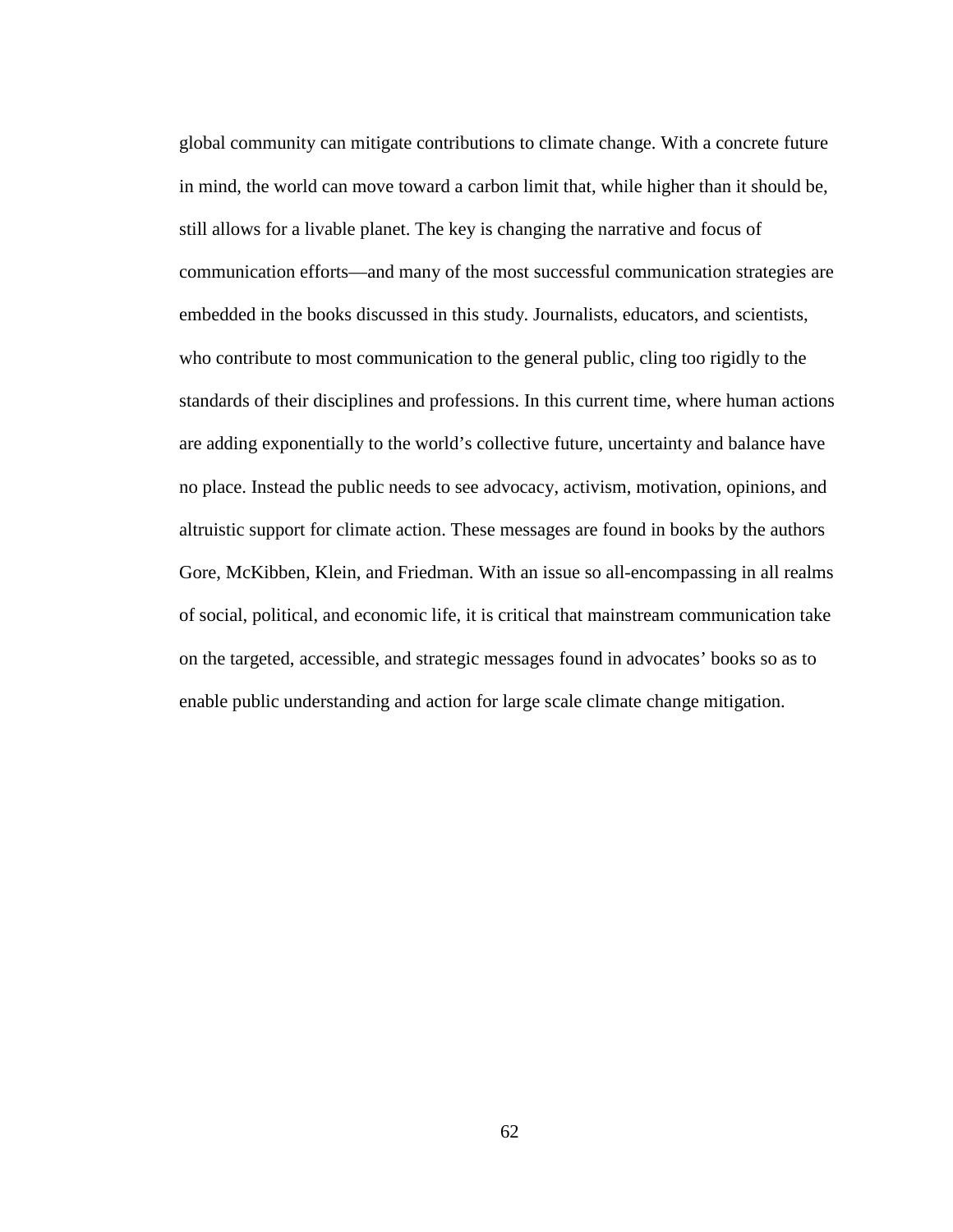#### **Bibliography**

- <span id="page-68-1"></span>Anderegg, William R. L. 2010. "Diagnosis Earth: The Cimate Change Debate." *The NEA Higher Education Journal: Thought and Action*:23-36.
- <span id="page-68-2"></span>Bord, Richard J., Ann Fisher, and Robert E. O'Conner. 1998. "Public perceptions of global warming: United States and international perspectives." *Climate Research* no. 11:75-84.
- <span id="page-68-0"></span>Boykoff, Maxwell T. , and Jules M. Boykoff. 2004. "Balance as bias: global warming and the US prestige press." *Global Environmental Change* no. 14:125-136.
- <span id="page-68-3"></span>Carson, Rachel. 1962. *Silent Spring*. New York: Houghton Mifflin Harcourt Publishing Company.
- <span id="page-68-10"></span>Conca, Ken, Thomas Princen, and Michael F. Maniates. 2001. "Confronting Consumption." *Global Environmental Politics* no. 1 (3):1-10.
- <span id="page-68-5"></span>Dunaway, Finis. 2005. *Natural Visions: The Power of Images in American Environmental Reform*. Chicago: University of Chicago Press.
- <span id="page-68-4"></span>Edelman, M. 1988. *Constructing the Political Spectacle*. New York and Oxford: Constructing the Political Spectacle.
- <span id="page-68-13"></span>Eklund, Ken. 2015. Re: Inquiry for undergraduate research. Unpublished, 4/6.
- <span id="page-68-12"></span>Friedman, Thomas. 2005. *The Wold is Flat: A Brief History of the Twenty-first Century*. New York: Farrar, Straus, and Giroux.
- <span id="page-68-6"></span>Friedman, Thomas. 2008. *Hot, Flat, and Crowded: Why We Need a Green Revolution and How it Can Renew America*. New York: Farrar, Straus and Giroux.
- <span id="page-68-7"></span>Gardiner, Stephen M. 2004. "Ethics and Global Climate Change." *Ethics* no. 114 (3):555-600.
- <span id="page-68-11"></span>Gardiner, Stephen M. 2006. "A Perfect Moral Storm: Climate Change, Intergenerational Ethics and the Problem of Moral Corruption." *Environmental Values* no. 15:397-413.
- <span id="page-68-9"></span>Gifford, Robert. 2011. "The Dragons of Inaction: Psychological Barriers That Limit Climate Change Mitigation and Adaptation." *American Psychologist* no. 66 (4):290-302.
- <span id="page-68-8"></span>Gore, Al. 1992. *Earth in the Balance: Ecology and the Human Spirit*. New York: Houghton Mifflin Company.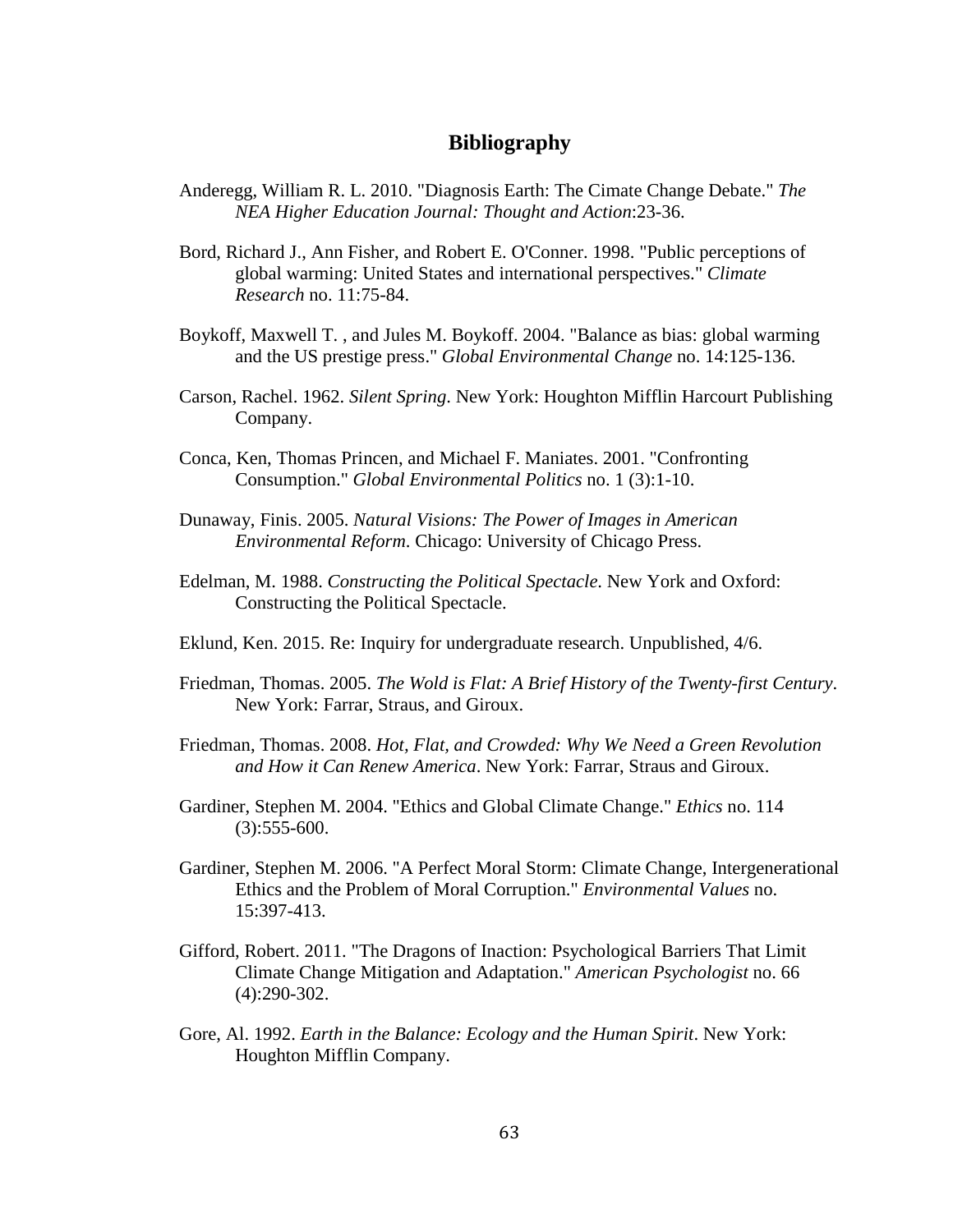- <span id="page-69-8"></span>Gore, Al. 2006. *An Inconvenient Truth: the planetary emergency of global warming and what we can do about it*. New York: Times Books.
- <span id="page-69-2"></span>Griswold, Eliza. 2014. *How 'Silent Spring Ignited the Environmental Movement* 2012 [cited 3/23 2014]. Available from [http://www.nytimes.com/2012/09/23/magazine/how-silent-spring-ignited-the](http://www.nytimes.com/2012/09/23/magazine/how-silent-spring-ignited-the-environmental-movement.html)[environmental-movement.html.](http://www.nytimes.com/2012/09/23/magazine/how-silent-spring-ignited-the-environmental-movement.html)
- <span id="page-69-6"></span>Hoffman, Andrew J. 2012. "Climate Science as Culture War." *Stanford Social Innovation Review*:31-37.
- <span id="page-69-4"></span>Klein, Naomi. 2014. *This Changes Everything: Capitalism vs. The Climate*. New York: Simon & Schuster.
- <span id="page-69-3"></span>Kolbert, Elizabeth. 2006. *Field Notes from a Catastrophe: Man, Nature, and Climate Change*. New York: Bloomsbury.
- <span id="page-69-12"></span>Kysar, Douglas A., and Michael P. Vandenbergh. 2008. "Introduction: Climate Change and Consumption." *Environmental Law Reporter* no. 38:10825-10833.
- <span id="page-69-7"></span>Lakoff, George. 2004. *Don't Think of an Elephant! Know Your Values and Frame the Debate*. Canada: Chelsea Green Publishing Company.
- <span id="page-69-5"></span>Leiserowitz, Anthony A., and Lisa O. Fernandez. 2007. "Toward a New Consciousness: Values to Sustain Human and Natural Communities." *Environment* no. 50  $(5):62-69.$
- <span id="page-69-1"></span>Leiserowitz, Anthony, Edward Maibach, Connie Roser-Renouf, Geoff Feinberg, and Peter Howe. 2013. *Global Warming's Six Americas, September 2012*, *Yale Project on Climate Change Communication*  [http://environment.yale.edu/climate/publications/Six-Americas-September-](http://environment.yale.edu/climate/publications/Six-Americas-September-2012)[2012.](http://environment.yale.edu/climate/publications/Six-Americas-September-2012) New Haven, CT: Yale Univeristy and George Mason University.
- <span id="page-69-10"></span>Liptak, Kevin. 2015. Obama rejects Keystone XL bill. CNN.
- <span id="page-69-0"></span>Maibach, Edward, Teresa Myers, and Anthony Leiserowitz. 2014. "Climate scientists need to set the record straight: There is a scientific consensus that human-caused climate change is happening." *Earth's Future* no. 2 (5):295-298. doi: doi:10.1002/2013EF000226.
- <span id="page-69-9"></span>Maniates, Michael F. 2001. "Individualization: Plant a Tree, Buy a Bike, Save the World?" *Global Environmental Politics* no. 1 (3):31-52.
- <span id="page-69-11"></span>Martinez, Elizabeth, and Arnoldo Garcia. 2015. *What is Neoliberalism?: A Brief Definition for Activists*. CorpWatch 1996 [cited 4/28 2015]. Available from [http://www.corpwatch.org/article.php?id=376.](http://www.corpwatch.org/article.php?id=376)